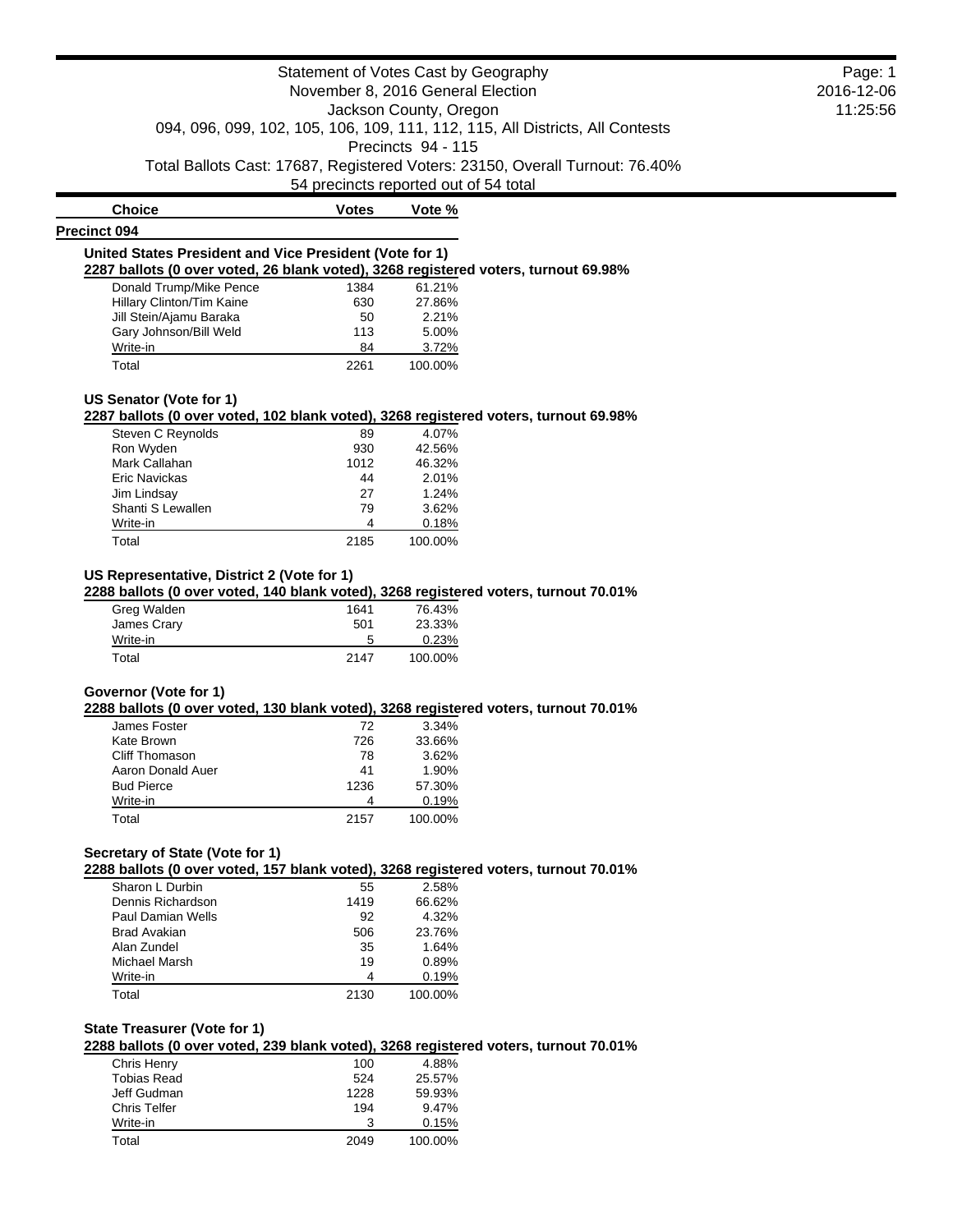|                                                                                                                                                 |                    | Statement of Votes Cast by Geography  |                                                                              | Page: 2 |
|-------------------------------------------------------------------------------------------------------------------------------------------------|--------------------|---------------------------------------|------------------------------------------------------------------------------|---------|
| November 8, 2016 General Election                                                                                                               |                    | 2016-12-06<br>11:25:56                |                                                                              |         |
| Jackson County, Oregon<br>094, 096, 099, 102, 105, 106, 109, 111, 112, 115, All Districts, All Contests                                         |                    |                                       |                                                                              |         |
|                                                                                                                                                 |                    | Precincts 94 - 115                    |                                                                              |         |
|                                                                                                                                                 |                    |                                       | Total Ballots Cast: 17687, Registered Voters: 23150, Overall Turnout: 76.40% |         |
|                                                                                                                                                 |                    | 54 precincts reported out of 54 total |                                                                              |         |
| <b>Choice</b>                                                                                                                                   | <b>Votes</b>       | Vote %                                |                                                                              |         |
| <b>Attorney General (Vote for 1)</b><br>2288 ballots (0 over voted, 233 blank voted), 3268 registered voters, turnout 70.01%                    |                    |                                       |                                                                              |         |
| Lars D H Hedbor                                                                                                                                 | 73                 | 3.55%                                 |                                                                              |         |
| Ellen Rosenblum                                                                                                                                 | 753                | 36.64%                                |                                                                              |         |
| Daniel Zene Crowe                                                                                                                               | 1225               | 59.61%                                |                                                                              |         |
| Write-in                                                                                                                                        | 4                  | 0.19%                                 |                                                                              |         |
| Total                                                                                                                                           | 2055               | 100.00%                               |                                                                              |         |
| State Senator, 2nd District (Vote for 1)                                                                                                        |                    |                                       |                                                                              |         |
| 2288 ballots (0 over voted, 848 blank voted), 3268 registered voters, turnout 70.01%                                                            |                    |                                       |                                                                              |         |
| Herman Baertschiger                                                                                                                             | 1402               | 97.43%                                |                                                                              |         |
| Write-in                                                                                                                                        | 37                 | 2.57%                                 |                                                                              |         |
| Total                                                                                                                                           | 1439               | 100.00%                               |                                                                              |         |
| State Representative, 4th District (Vote for 1)                                                                                                 |                    |                                       |                                                                              |         |
| 2288 ballots (0 over voted, 838 blank voted), 3268 registered voters, turnout 70.01%                                                            |                    |                                       |                                                                              |         |
| Duane A Stark                                                                                                                                   | 1417               | 97.79%                                |                                                                              |         |
| Write-in                                                                                                                                        | 32                 | 2.21%                                 |                                                                              |         |
| Total                                                                                                                                           | 1449               | 100.00%                               |                                                                              |         |
| Lynn R Nakamoto<br>Write-in<br>Total                                                                                                            | 1257<br>31<br>1288 | 97.59%<br>2.41%<br>100.00%            |                                                                              |         |
| Judge of the Court of Appeals, Position 5 (Vote for 1)                                                                                          |                    |                                       |                                                                              |         |
| 2288 ballots (0 over voted, 1027 blank voted), 3268 registered voters, turnout 70.01%                                                           |                    |                                       |                                                                              |         |
| <b>Scott Shorr</b><br>Write-in                                                                                                                  | 1234<br>26         | 97.94%                                |                                                                              |         |
| Total                                                                                                                                           | 1260               | 2.06%<br>100.00%                      |                                                                              |         |
|                                                                                                                                                 |                    |                                       |                                                                              |         |
| Judge of the Court of Appeals, Position 8 (Vote for 1)<br>2287 ballots (0 over voted, 1083 blank voted), 3268 registered voters, turnout 69.98% |                    |                                       |                                                                              |         |
| Roger J DeHoog                                                                                                                                  | 1179               | 97.92%                                |                                                                              |         |
| Write-in                                                                                                                                        | 25                 | 2.08%                                 |                                                                              |         |
| Total                                                                                                                                           | 1204               | 100.00%                               |                                                                              |         |
| County Commissioner, Pos 2 (Vote for 1)                                                                                                         |                    |                                       |                                                                              |         |
| 2287 ballots (1 over voted, 321 blank voted), 3268 registered voters, turnout 69.98%                                                            |                    |                                       |                                                                              |         |
| <b>Jeff Thomas</b>                                                                                                                              | 631                | 32.11%                                |                                                                              |         |
| <b>Robert Strosser</b>                                                                                                                          | 1330               | 67.68%                                |                                                                              |         |
| Write-in                                                                                                                                        | 4                  | 0.20%                                 |                                                                              |         |
| Total                                                                                                                                           | 1965               | 100.00%                               |                                                                              |         |
|                                                                                                                                                 |                    |                                       |                                                                              |         |
| <b>County Assessor (Vote for 1)</b><br>2287 ballots (0 over voted, 639 blank voted), 3268 registered voters, turnout 69.98%                     |                    |                                       |                                                                              |         |
| David Arrasmith                                                                                                                                 | 989                | 60.01%                                |                                                                              |         |
| Angela Stuhr                                                                                                                                    | 647                | 39.26%                                |                                                                              |         |
| Write-in                                                                                                                                        | 12                 | 0.73%                                 |                                                                              |         |
| Total                                                                                                                                           | 1648               | 100.00%                               |                                                                              |         |
|                                                                                                                                                 |                    |                                       |                                                                              |         |
| City of Central Point, Mayor (Vote for 1)                                                                                                       |                    |                                       |                                                                              |         |
| 2288 ballots (2 over voted, 379 blank voted), 3268 registered voters, turnout 70.01%                                                            |                    |                                       |                                                                              |         |
| $H_{\text{onn}}$ <i>Milliama</i>                                                                                                                | noc                | 10.110/                               |                                                                              |         |

| 936 | 49.11% |
|-----|--------|
| 201 | 10.55% |
| 748 | 39.24% |
|     |        |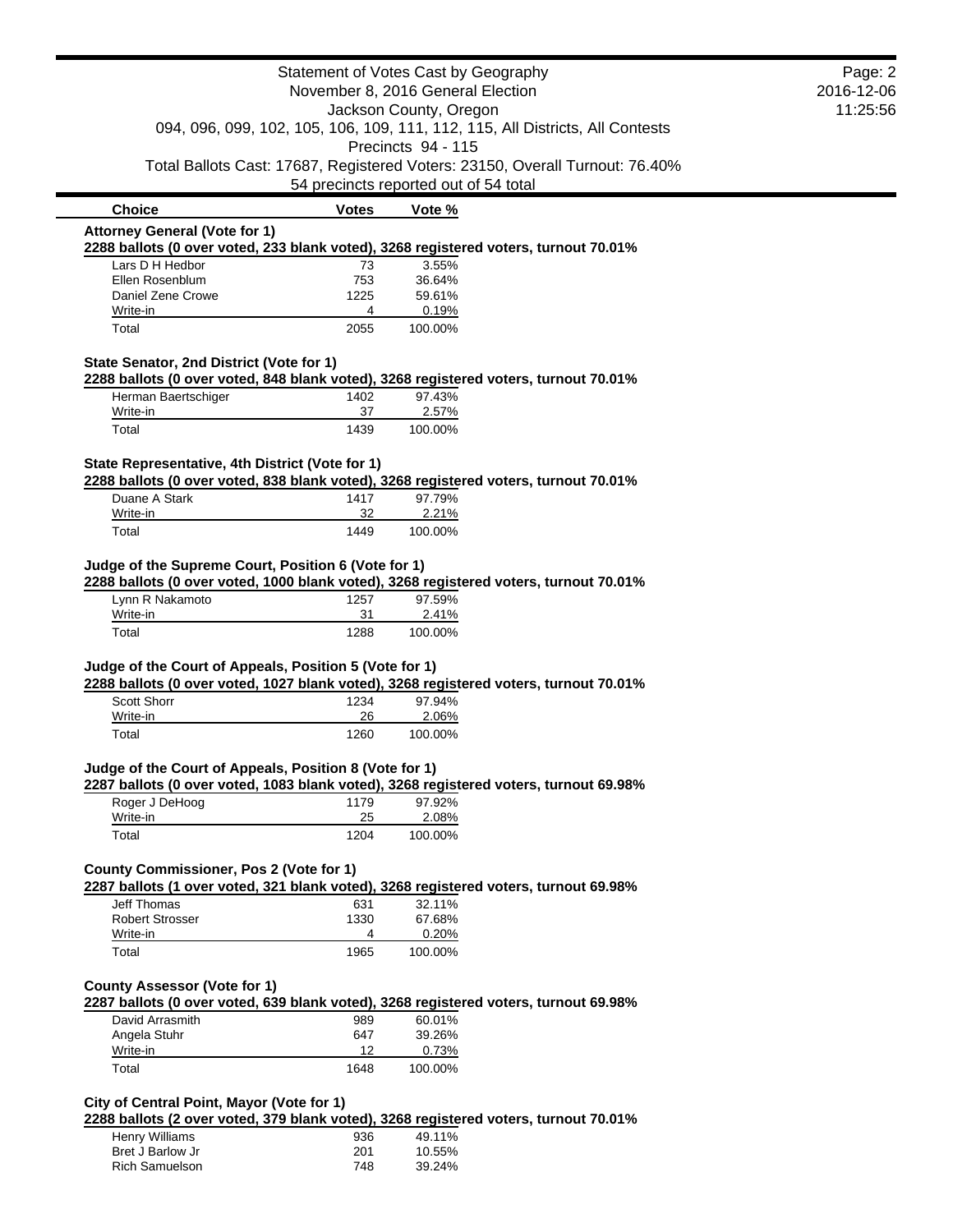|                                                          |              | Statement of Votes Cast by Geography                                                            | Page: 3    |
|----------------------------------------------------------|--------------|-------------------------------------------------------------------------------------------------|------------|
|                                                          |              | November 8, 2016 General Election                                                               | 2016-12-06 |
|                                                          |              | Jackson County, Oregon                                                                          | 11:25:56   |
|                                                          |              | 094, 096, 099, 102, 105, 106, 109, 111, 112, 115, All Districts, All Contests                   |            |
|                                                          |              | Precincts 94 - 115                                                                              |            |
|                                                          |              | Total Ballots Cast: 17687, Registered Voters: 23150, Overall Turnout: 76.40%                    |            |
|                                                          |              | 54 precincts reported out of 54 total                                                           |            |
| <b>Choice</b>                                            | <b>Votes</b> | Vote %                                                                                          |            |
| Write-in                                                 | 21           | 1.10%                                                                                           |            |
| Total                                                    | 1906         | 100.00%                                                                                         |            |
| Central Point Ward 4 Councilmember (Vote for 1)          |              |                                                                                                 |            |
|                                                          |              | 2287 ballots (0 over voted, 1162 blank voted), 3268 registered voters, turnout 69.98%           |            |
| <b>Taneea Browning</b>                                   | 1108         | 98.49%                                                                                          |            |
| Write-in                                                 | 17           | 1.51%                                                                                           |            |
| Total                                                    | 1125         | 100.00%                                                                                         |            |
| Central Point Councilmember, At Large (Vote for 2)       |              |                                                                                                 |            |
|                                                          |              | 2288 ballots (0 over voted, 2038 undervotes), 3268 registered voters, turnout 70.01%            |            |
| Rob Hernandez<br><b>Richard Wedsted</b>                  | 951<br>459   | 37.49%                                                                                          |            |
| Allen Broderick                                          | 1095         | 18.09%<br>43.16%                                                                                |            |
| Write-in                                                 | 24           | 0.95%                                                                                           |            |
| Write In                                                 | 8            | 0.32%                                                                                           |            |
| Total                                                    | 2537         | 100.00%                                                                                         |            |
| Jackson Soil & Water Dist. Director, Zone 1 (Vote for 1) |              |                                                                                                 |            |
|                                                          |              | 2287 ballots (0 over voted, 1043 blank voted), 3268 registered voters, turnout 69.98%           |            |
| <b>Marilyn Rice</b>                                      | 1229         | 98.79%                                                                                          |            |
| Write-in<br>Total                                        | 15<br>1244   | 1.21%<br>100.00%                                                                                |            |
| Barbara Niedermeyer                                      | 1231         | 2287 ballots (0 over voted, 1044 blank voted), 3268 registered voters, turnout 69.98%<br>99.03% |            |
| Write-in                                                 | 12           | 0.97%                                                                                           |            |
| Total                                                    | 1243         | 100.00%                                                                                         |            |
|                                                          |              |                                                                                                 |            |
| Jackson Soil & Water Dist. Director, Zone 3 (Vote for 1) |              | 2287 ballots (0 over voted, 1069 blank voted), 3268 registered voters, turnout 69.98%           |            |
| Juanita Wright <b>1206</b>                               |              | 99.01%                                                                                          |            |
| Write-in                                                 | 12           | 0.99%                                                                                           |            |
| Total                                                    | 1218         | 100.00%                                                                                         |            |
| Jackson Soil & Water Dist. Director, Zone 4 (Vote for 1) |              |                                                                                                 |            |
|                                                          |              | 2287 ballots (0 over voted, 1067 blank voted), 3268 registered voters, turnout 69.98%           |            |
| Don Hamann                                               | 1209         | 99.10%                                                                                          |            |
| Write-in                                                 | 11           | 0.90%                                                                                           |            |
| Total                                                    | 1220         | 100.00%                                                                                         |            |
| Jackson Soil & Water Dist. Director, Zone 5 (Vote for 1) |              |                                                                                                 |            |
|                                                          |              | 2288 ballots (0 over voted, 1076 blank voted), 3268 registered voters, turnout 70.01%           |            |
| Ronald W Hillers                                         | 1200         | 99.09%                                                                                          |            |
| Write-in                                                 | 11           | 0.91%                                                                                           |            |
| Total                                                    | 1211         | 100.00%                                                                                         |            |
| Jackson Soil & Water Dist.Dir.At Large, #2 (Vote for 1)  |              |                                                                                                 |            |
|                                                          |              | 2288 ballots (0 over voted, 1078 blank voted), 3268 registered voters, turnout 70.01%           |            |
| Stan Dean                                                | 1198         | 99.09%                                                                                          |            |
| Write-in                                                 | 11           | 0.91%                                                                                           |            |
| Total                                                    | 1209         | 100.00%                                                                                         |            |
| Rogue Valley Heritage District, Director (Vote for 5)    |              |                                                                                                 |            |
|                                                          |              | 2288 ballots (1 over voted, 6459 undervotes), 3268 registered voters, turnout 70.01%            |            |
|                                                          |              |                                                                                                 |            |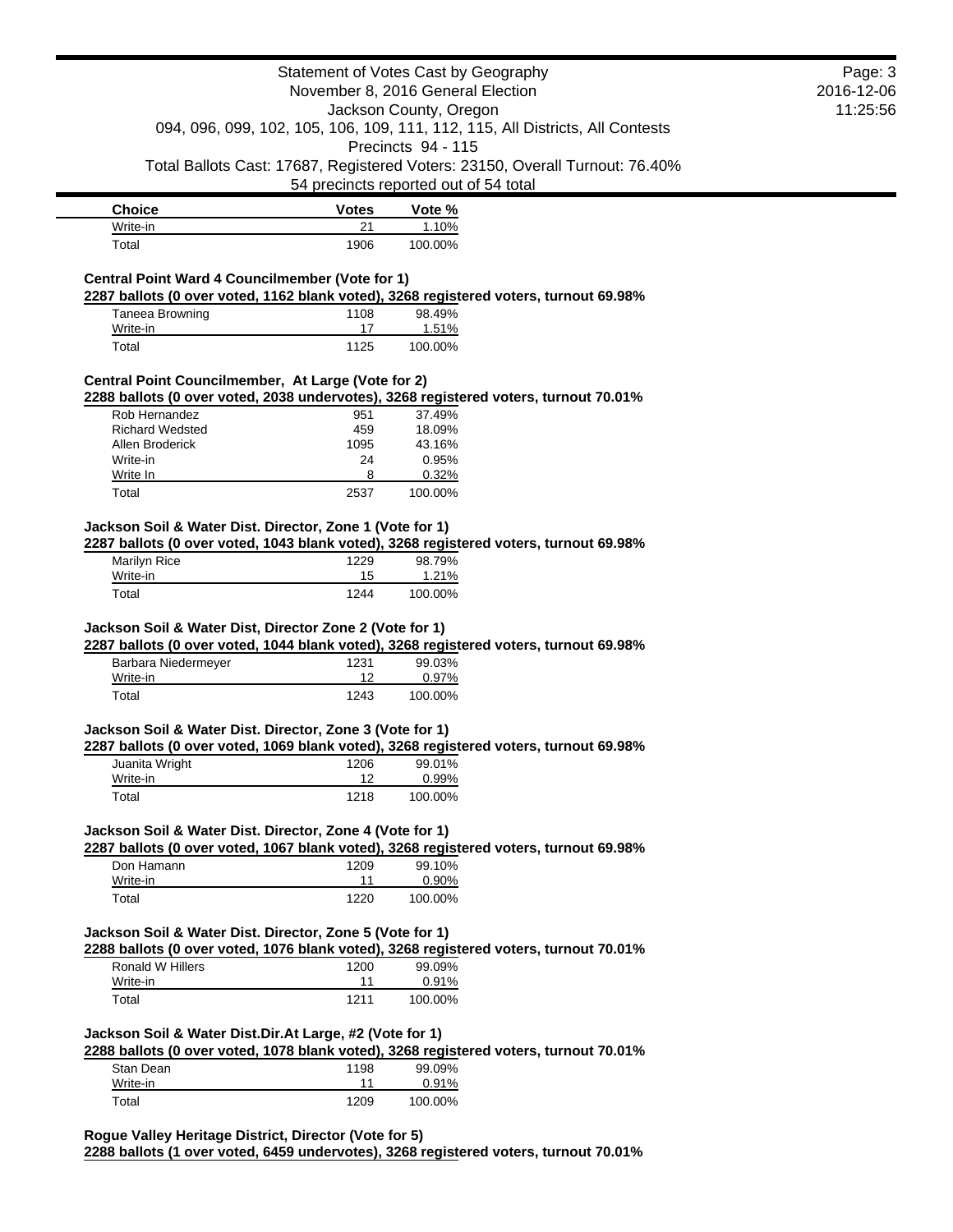| <b>Choice</b>          | <b>Votes</b> | Vote %  |
|------------------------|--------------|---------|
| Allen Dobney           | 967          | 19.44%  |
| Charleen M Brown       | 987          | 19.84%  |
| Stephanie S Butler     | 993          | 19.96%  |
| <b>Ronald Medinger</b> | 961          | 19.32%  |
| <b>Dennis Powers</b>   | 1007         | 20.24%  |
| Write-in               | 25           | 0.50%   |
| Write In               | 10           | 0.20%   |
| Write In               | 10           | 0.20%   |
| Write In               | 9            | 0.18%   |
| Write In               | 6            | 0.12%   |
| Total                  | 4975         | 100.00% |

## **State 94 (Vote for 1)**

#### **2288 ballots (0 over voted, 164 blank voted), 3268 registered voters, turnout 70.01%**

| Yes   | 589  | 27.73%  |
|-------|------|---------|
| No.   | 1535 | 72.27%  |
| Total | 2124 | 100.00% |

## **State 95 (Vote for 1)**

### **2287 ballots (1 over voted, 230 blank voted), 3268 registered voters, turnout 69.98%**

| Yes   | 1341 | 65.22%  |
|-------|------|---------|
| No    | 715  | 34.78%  |
| Total | 2056 | 100.00% |

# **State 96 (Vote for 1)**

# **2287 ballots (1 over voted, 125 blank voted), 3268 registered voters, turnout 69.98%**

| Yes   | 1871 | 86.58%  |
|-------|------|---------|
| No    | 290  | 13.42%  |
| Total | 2161 | 100.00% |

#### **State 97 (Vote for 1)**

#### **2288 ballots (1 over voted, 65 blank voted), 3268 registered voters, turnout 70.01%**

| Yes   | 611  | 27.50%  |
|-------|------|---------|
| No    | 1611 | 72.50%  |
| Total | つつつつ | 100.00% |

#### **State 98 (Vote for 1)**

#### **2288 ballots (0 over voted, 147 blank voted), 3268 registered voters, turnout 70.01%** Yes 1236 57.73% 42.27%

| $\sim$ | <u>vvv</u> | $- - - - -$ |
|--------|------------|-------------|
| otal   |            | 100.00%     |
|        |            |             |

#### **State 99 (Vote for 1)**

**2288 ballots (0 over voted, 145 blank voted), 3268 registered voters, turnout 70.01%**

| Yes.  | 1352 | 63.09%  |
|-------|------|---------|
| No    | 791  | 36.91%  |
| Total | 2143 | 100.00% |

#### **State 100 (Vote for 1)**

|       | 2287 ballots (0 over voted, 190 blank voted), 3268 registered voters, turnout 69.98% |         |  |
|-------|--------------------------------------------------------------------------------------|---------|--|
| Yes   | 1237                                                                                 | 58.99%  |  |
| No    | 860                                                                                  | 41.01%  |  |
| Total | 2097                                                                                 | 100.00% |  |

#### **Measure 15-162 (Vote for 1)**

**2286 ballots (0 over voted, 110 blank voted), 3268 registered voters, turnout 69.95%** Yes 1649 75.75%

Page: 4 2016-12-06 11:25:56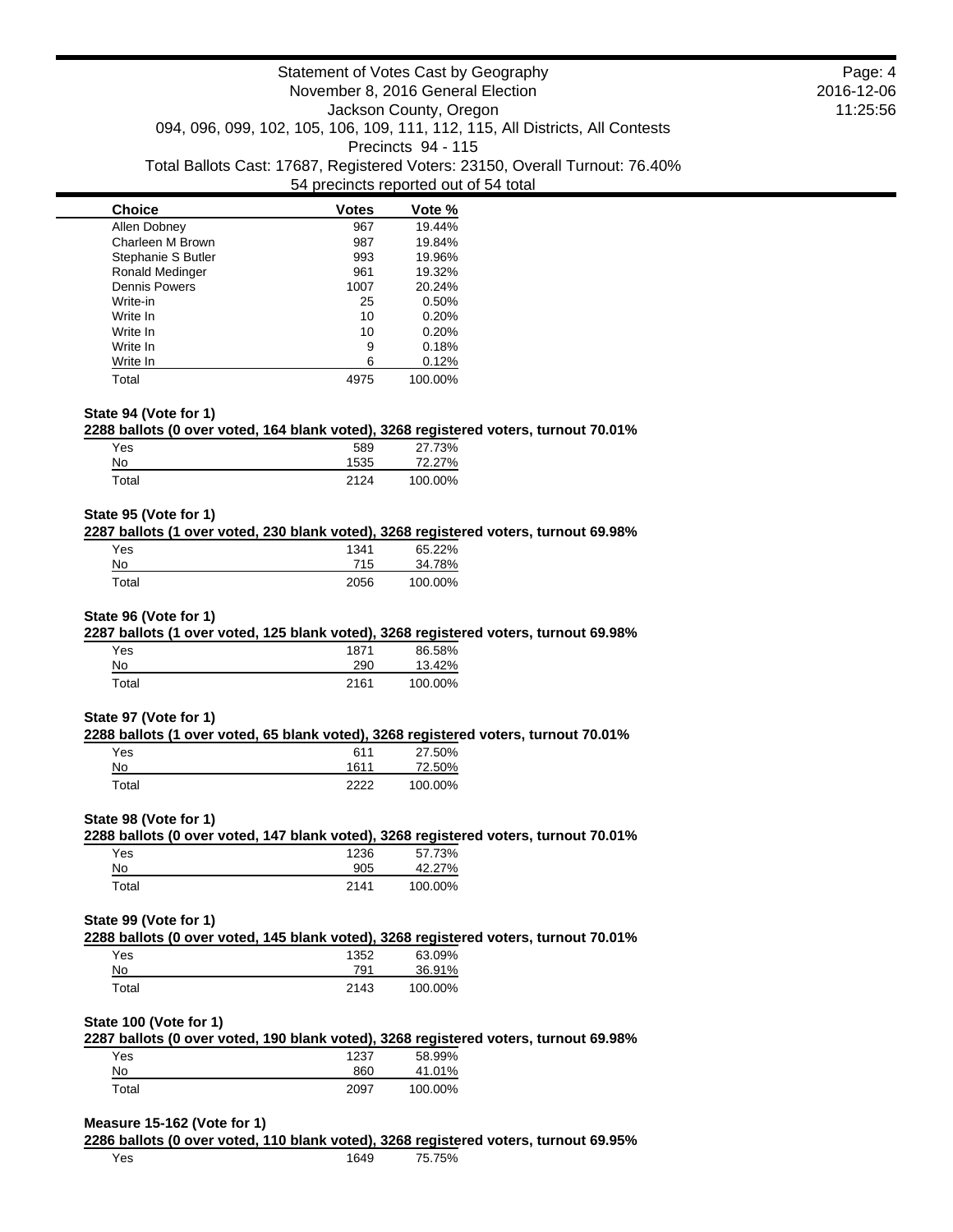|                                                                                                                                                |                                   | Statement of Votes Cast by Geography  |                                                                               | Page: 5 |
|------------------------------------------------------------------------------------------------------------------------------------------------|-----------------------------------|---------------------------------------|-------------------------------------------------------------------------------|---------|
|                                                                                                                                                | November 8, 2016 General Election |                                       | 2016-12-06                                                                    |         |
| Jackson County, Oregon                                                                                                                         |                                   | 11:25:56                              |                                                                               |         |
|                                                                                                                                                |                                   |                                       | 094, 096, 099, 102, 105, 106, 109, 111, 112, 115, All Districts, All Contests |         |
|                                                                                                                                                |                                   | Precincts 94 - 115                    |                                                                               |         |
|                                                                                                                                                |                                   |                                       | Total Ballots Cast: 17687, Registered Voters: 23150, Overall Turnout: 76.40%  |         |
|                                                                                                                                                |                                   | 54 precincts reported out of 54 total |                                                                               |         |
| <b>Choice</b>                                                                                                                                  | <b>Votes</b>                      | Vote %                                |                                                                               |         |
| No                                                                                                                                             | 528                               | 24.25%                                |                                                                               |         |
| Total                                                                                                                                          | 2177                              | 100.00%                               |                                                                               |         |
| Measure 15-163 (Vote for 1)                                                                                                                    |                                   |                                       |                                                                               |         |
| 2288 ballots (0 over voted, 180 blank voted), 3268 registered voters, turnout 70.01%                                                           |                                   |                                       |                                                                               |         |
| Yes                                                                                                                                            | 1165                              | 55.27%                                |                                                                               |         |
| No                                                                                                                                             | 943                               | 44.73%                                |                                                                               |         |
| Total                                                                                                                                          | 2108                              | 100.00%                               |                                                                               |         |
| Measure 15-146 (Vote for 1)                                                                                                                    |                                   |                                       |                                                                               |         |
| 2286 ballots (2 over voted, 106 blank voted), 3268 registered voters, turnout 69.95%                                                           |                                   |                                       |                                                                               |         |
| Yes                                                                                                                                            | 1226                              | 56.26%                                |                                                                               |         |
| No                                                                                                                                             | 953                               | 43.74%                                |                                                                               |         |
| Total                                                                                                                                          | 2179                              | 100.00%                               |                                                                               |         |
| Measure 15-147 (Vote for 1)                                                                                                                    |                                   |                                       |                                                                               |         |
| 2287 ballots (0 over voted, 108 blank voted), 3268 registered voters, turnout 69.98%                                                           |                                   |                                       |                                                                               |         |
| Yes                                                                                                                                            | 1141                              | 52.34%                                |                                                                               |         |
| No                                                                                                                                             | 1039                              | 47.66%                                |                                                                               |         |
| Total                                                                                                                                          | 2180                              | 100.00%                               |                                                                               |         |
| Measure 15-148 (Vote for 1)<br>2287 ballots (0 over voted, 124 blank voted), 3268 registered voters, turnout 69.98%<br>Yes                     | 1640                              | 75.82%                                |                                                                               |         |
| No                                                                                                                                             | 523                               | 24.18%                                |                                                                               |         |
| Total                                                                                                                                          | 2163                              | 100.00%                               |                                                                               |         |
| Measure 15-161 (Vote for 1)                                                                                                                    |                                   |                                       |                                                                               |         |
| 2287 ballots (0 over voted, 162 blank voted), 3268 registered voters, turnout 69.98%                                                           |                                   |                                       |                                                                               |         |
| Yes<br>No                                                                                                                                      | 608<br>1517                       | 28.61%                                |                                                                               |         |
| Total                                                                                                                                          | 2125                              | 71.39%<br>100.00%                     |                                                                               |         |
|                                                                                                                                                |                                   |                                       |                                                                               |         |
| Measure 15-164 (Vote for 1)                                                                                                                    |                                   |                                       |                                                                               |         |
| 2288 ballots (0 over voted, 215 blank voted), 3268 registered voters, turnout 70.01%                                                           |                                   |                                       |                                                                               |         |
| Yes<br>No                                                                                                                                      | 600<br>1473                       | 28.94%<br>71.06%                      |                                                                               |         |
| Total                                                                                                                                          | 2073                              | 100.00%                               |                                                                               |         |
|                                                                                                                                                |                                   |                                       |                                                                               |         |
| Precinct 096                                                                                                                                   |                                   |                                       |                                                                               |         |
| United States President and Vice President (Vote for 1)<br>1334 ballots (1 over voted, 18 blank voted), 1711 registered voters, turnout 77.97% |                                   |                                       |                                                                               |         |
| Donald Trump/Mike Pence                                                                                                                        | 903                               | 68.67%                                |                                                                               |         |
| Hillary Clinton/Tim Kaine                                                                                                                      | 307                               | 23.35%                                |                                                                               |         |
| Jill Stein/Ajamu Baraka                                                                                                                        | 23                                | 1.75%                                 |                                                                               |         |
| Gary Johnson/Bill Weld                                                                                                                         | 48                                | 3.65%                                 |                                                                               |         |
| Write-in                                                                                                                                       | 34                                | 2.59%                                 |                                                                               |         |
| Total                                                                                                                                          | 1315                              | 100.00%                               |                                                                               |         |
| US Senator (Vote for 1)                                                                                                                        |                                   |                                       |                                                                               |         |
| 1334 ballots (0 over voted, 47 blank voted), 1711 registered voters, turnout 77.97%                                                            |                                   |                                       |                                                                               |         |
| <b>Steven C Reynolds</b>                                                                                                                       | 38                                | 2.95%                                 |                                                                               |         |
| Ron Wyden                                                                                                                                      | 483                               | 37.53%                                |                                                                               |         |
| Mark Callahan                                                                                                                                  | 710                               | 55.17%                                |                                                                               |         |
| Eric Navickas                                                                                                                                  | 21                                | 1.63%                                 |                                                                               |         |
| Jim Lindsay                                                                                                                                    | 10                                | 0.78%                                 |                                                                               |         |
| Shanti S Lewallen                                                                                                                              | 23                                | 1.79%                                 |                                                                               |         |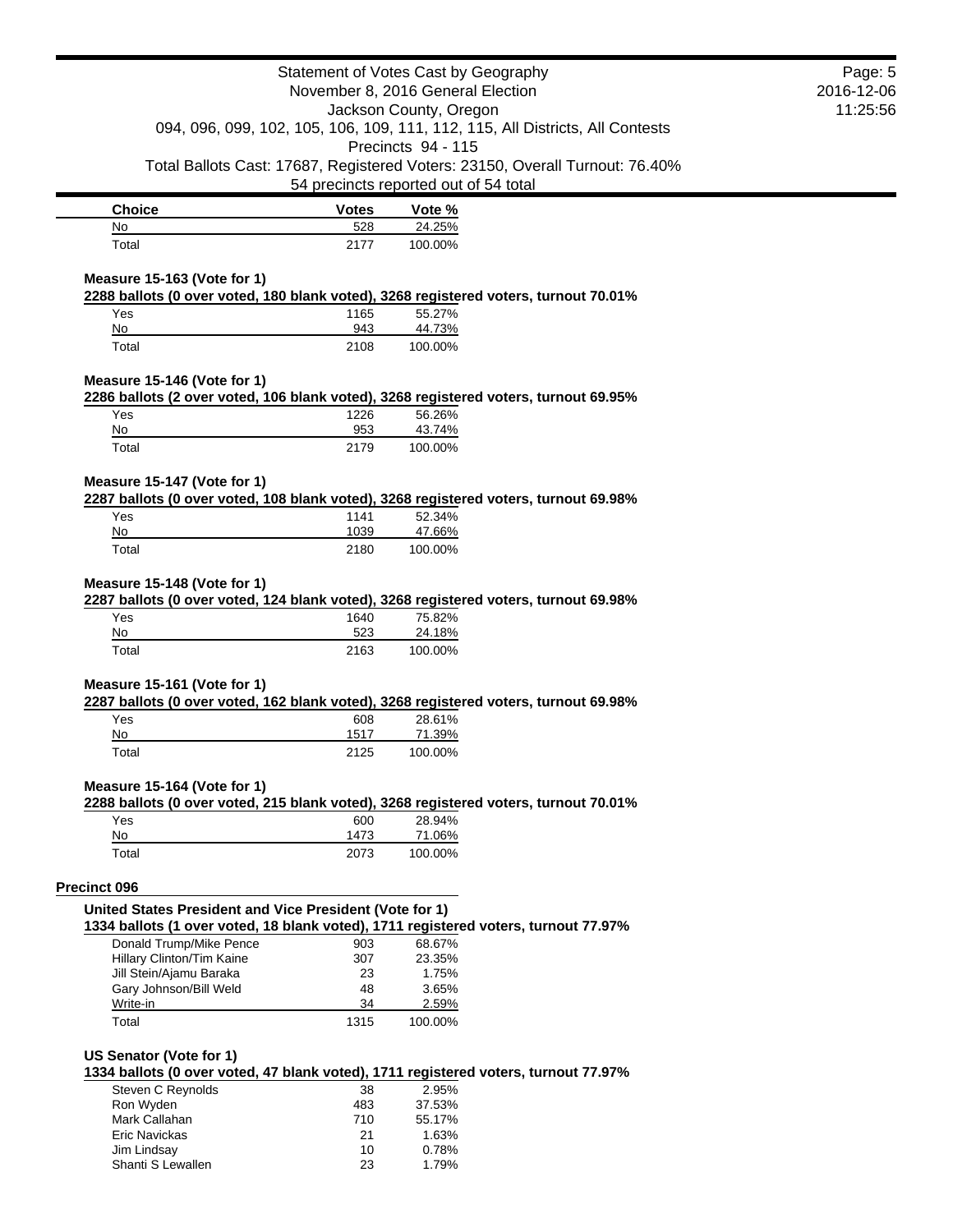|                                                                                      | Statement of Votes Cast by Geography  |                        |                                                                               |
|--------------------------------------------------------------------------------------|---------------------------------------|------------------------|-------------------------------------------------------------------------------|
|                                                                                      | November 8, 2016 General Election     |                        |                                                                               |
|                                                                                      |                                       | Jackson County, Oregon |                                                                               |
|                                                                                      |                                       |                        | 094, 096, 099, 102, 105, 106, 109, 111, 112, 115, All Districts, All Contests |
|                                                                                      |                                       | Precincts 94 - 115     |                                                                               |
|                                                                                      |                                       |                        |                                                                               |
|                                                                                      |                                       |                        | Total Ballots Cast: 17687, Registered Voters: 23150, Overall Turnout: 76.40%  |
|                                                                                      | 54 precincts reported out of 54 total |                        |                                                                               |
| <b>Choice</b>                                                                        | <b>Votes</b>                          | Vote %                 |                                                                               |
| Write-in                                                                             | 2                                     | 0.16%                  |                                                                               |
| Total                                                                                | 1287                                  | 100.00%                |                                                                               |
|                                                                                      |                                       |                        |                                                                               |
| US Representative, District 2 (Vote for 1)                                           |                                       |                        |                                                                               |
| 1334 ballots (0 over voted, 57 blank voted), 1711 registered voters, turnout 77.97%  |                                       |                        |                                                                               |
| Greg Walden                                                                          | 1061                                  | 83.09%                 |                                                                               |
| James Crary                                                                          | 215                                   | 16.84%                 |                                                                               |
| Write-in                                                                             | 1                                     | 0.08%                  |                                                                               |
| Total                                                                                | 1277                                  | 100.00%                |                                                                               |
|                                                                                      |                                       |                        |                                                                               |
| Governor (Vote for 1)                                                                |                                       |                        |                                                                               |
| 1334 ballots (0 over voted, 54 blank voted), 1711 registered voters, turnout 77.97%  |                                       |                        |                                                                               |
| James Foster                                                                         | 20                                    | 1.56%                  |                                                                               |
| Kate Brown                                                                           | 341                                   | 26.64%                 |                                                                               |
| Cliff Thomason                                                                       | 21                                    | 1.64%                  |                                                                               |
| Aaron Donald Auer                                                                    | 15                                    | 1.17%                  |                                                                               |
| <b>Bud Pierce</b>                                                                    | 882                                   | 68.91%                 |                                                                               |
| Write-in                                                                             | 1                                     | 0.08%                  |                                                                               |
| Total                                                                                | 1280                                  | 100.00%                |                                                                               |
|                                                                                      |                                       |                        |                                                                               |
| Secretary of State (Vote for 1)                                                      |                                       |                        |                                                                               |
| 1334 ballots (0 over voted, 79 blank voted), 1711 registered voters, turnout 77.97%  |                                       |                        |                                                                               |
| Sharon L Durbin                                                                      | 24                                    | 1.91%                  |                                                                               |
| Dennis Richardson                                                                    | 942                                   | 75.06%                 |                                                                               |
| <b>Paul Damian Wells</b>                                                             | 30                                    | 2.39%                  |                                                                               |
| <b>Brad Avakian</b>                                                                  | 239                                   | 19.04%                 |                                                                               |
| Alan Zundel                                                                          | 8                                     | 0.64%                  |                                                                               |
| Michael Marsh                                                                        | 10                                    | 0.80%                  |                                                                               |
| Write-in                                                                             | 2                                     | 0.16%                  |                                                                               |
| Total                                                                                | 1255                                  | 100.00%                |                                                                               |
|                                                                                      |                                       |                        |                                                                               |
| State Treasurer (Vote for 1)                                                         |                                       |                        |                                                                               |
| 1334 ballots (0 over voted, 127 blank voted), 1711 registered voters, turnout 77.97% |                                       |                        |                                                                               |
| Chris Henry                                                                          | 30                                    | 2.49%                  |                                                                               |
| <b>Tobias Read</b>                                                                   | 269                                   | 22.29%                 |                                                                               |
| Jeff Gudman                                                                          | 827                                   | 68.52%                 |                                                                               |
| <b>Chris Telfer</b>                                                                  | 79                                    | 6.55%                  |                                                                               |
| Write-in                                                                             | 2                                     | 0.17%                  |                                                                               |
| Total                                                                                | 1207                                  | 100.00%                |                                                                               |
|                                                                                      |                                       |                        |                                                                               |
| <b>Attorney General (Vote for 1)</b>                                                 |                                       |                        |                                                                               |
| 1334 ballots (0 over voted, 128 blank voted), 1711 registered voters, turnout 77.97% |                                       |                        |                                                                               |
| Lars D H Hedbor                                                                      | 20                                    | 1.66%                  |                                                                               |
| Ellen Rosenblum                                                                      | 334                                   | 27.69%                 |                                                                               |
| Daniel Zene Crowe                                                                    | 849                                   | 70.40%                 |                                                                               |
| Write-in                                                                             | 3                                     | 0.25%                  |                                                                               |
| Total                                                                                | 1206                                  | 100.00%                |                                                                               |
|                                                                                      |                                       |                        |                                                                               |
| State Senator, 2nd District (Vote for 1)                                             |                                       |                        |                                                                               |
| 1334 ballots (0 over voted, 488 blank voted), 1711 registered voters, turnout 77.97% |                                       |                        |                                                                               |
| Herman Baertschiger                                                                  | 825                                   | 97.52%                 |                                                                               |
| Write-in                                                                             | 21                                    | 2.48%                  |                                                                               |
| Total                                                                                | 846                                   | 100.00%                |                                                                               |
|                                                                                      |                                       |                        |                                                                               |
| State Representative, 4th District (Vote for 1)                                      |                                       |                        |                                                                               |
| 1334 ballots (0 over voted, 435 blank voted), 1711 registered voters, turnout 77.97% |                                       |                        |                                                                               |
| Duane A Stark                                                                        | 884                                   | 98.33%                 |                                                                               |
| Write-in                                                                             | 15                                    | 1.67%                  |                                                                               |
|                                                                                      |                                       |                        |                                                                               |

Page: 6 2016-12-06 11:25:56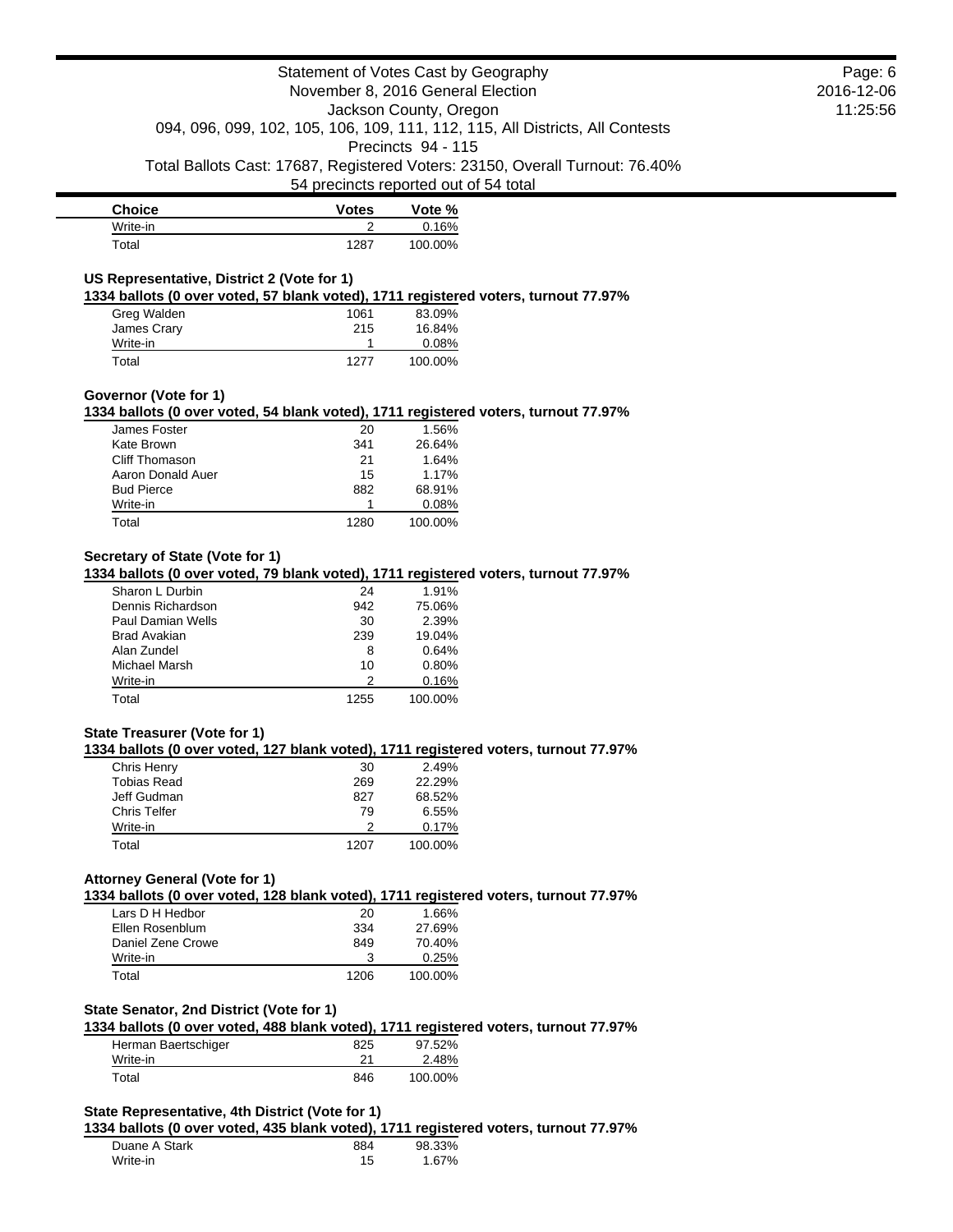|                                                                      |              | Statement of Votes Cast by Geography<br>November 8, 2016 General Election                                             | Page: 7<br>2016-12-06 |
|----------------------------------------------------------------------|--------------|-----------------------------------------------------------------------------------------------------------------------|-----------------------|
|                                                                      |              | Jackson County, Oregon<br>094, 096, 099, 102, 105, 106, 109, 111, 112, 115, All Districts, All Contests               | 11:25:56              |
|                                                                      |              | Precincts 94 - 115                                                                                                    |                       |
|                                                                      |              | Total Ballots Cast: 17687, Registered Voters: 23150, Overall Turnout: 76.40%<br>54 precincts reported out of 54 total |                       |
| <b>Choice</b>                                                        | <b>Votes</b> | Vote %                                                                                                                |                       |
| Total                                                                | 899          | 100.00%                                                                                                               |                       |
| Judge of the Supreme Court, Position 6 (Vote for 1)                  |              |                                                                                                                       |                       |
|                                                                      |              | 1334 ballots (0 over voted, 592 blank voted), 1711 registered voters, turnout 77.97%                                  |                       |
| Lynn R Nakamoto                                                      | 724          | 97.57%                                                                                                                |                       |
| Write-in<br>Total                                                    | 18<br>742    | 2.43%<br>100.00%                                                                                                      |                       |
|                                                                      |              |                                                                                                                       |                       |
| Judge of the Court of Appeals, Position 5 (Vote for 1)               |              | 1334 ballots (1 over voted, 608 blank voted), 1711 registered voters, turnout 77.97%                                  |                       |
| Scott Shorr                                                          | 711          | 98.07%                                                                                                                |                       |
| Write-in                                                             | 14           | 1.93%                                                                                                                 |                       |
| Total                                                                | 725          | 100.00%                                                                                                               |                       |
| Judge of the Court of Appeals, Position 8 (Vote for 1)               |              |                                                                                                                       |                       |
|                                                                      |              | 1334 ballots (0 over voted, 627 blank voted), 1711 registered voters, turnout 77.97%                                  |                       |
| Roger J DeHoog                                                       | 691          | 97.74%                                                                                                                |                       |
| Write-in<br>Total                                                    | 16<br>707    | 2.26%<br>100.00%                                                                                                      |                       |
| <b>County Commissioner, Pos 2 (Vote for 1)</b><br><b>Jeff Thomas</b> | 282          | 1334 ballots (0 over voted, 152 blank voted), 1711 registered voters, turnout 77.97%<br>23.86%                        |                       |
| <b>Robert Strosser</b>                                               | 898<br>2     | 75.97%                                                                                                                |                       |
| Write-in<br>Total                                                    | 1182         | 0.17%<br>100.00%                                                                                                      |                       |
|                                                                      |              |                                                                                                                       |                       |
| <b>County Assessor (Vote for 1)</b>                                  |              | 1334 ballots (0 over voted, 376 blank voted), 1711 registered voters, turnout 77.97%                                  |                       |
| David Arrasmith                                                      | 612          | 63.88%                                                                                                                |                       |
| Angela Stuhr                                                         | 341          | 35.59%                                                                                                                |                       |
| Write-in                                                             | 5            | 0.52%                                                                                                                 |                       |
| Total                                                                | 958          | 100.00%                                                                                                               |                       |
| City of Central Point, Mayor (Vote for 1)                            |              |                                                                                                                       |                       |
|                                                                      |              | 1334 ballots (2 over voted, 247 blank voted), 1711 registered voters, turnout 77.97%<br>52.44%                        |                       |
| Henry Williams<br>Bret J Barlow Jr                                   | 569<br>92    | 8.48%                                                                                                                 |                       |
| <b>Rich Samuelson</b>                                                | 412          | 37.97%                                                                                                                |                       |
| Write-in                                                             | 12           | 1.11%                                                                                                                 |                       |
| Total                                                                | 1085         | 100.00%                                                                                                               |                       |
| <b>Central Point Ward 4 Councilmember (Vote for 1)</b>               |              | 1334 ballots (0 over voted, 690 blank voted), 1711 registered voters, turnout 77.97%                                  |                       |
| Taneea Browning                                                      | 634          | 98.45%                                                                                                                |                       |
| Write-in                                                             | 10           | 1.55%                                                                                                                 |                       |
| Total                                                                | 644          | 100.00%                                                                                                               |                       |
| Central Point Councilmember, At Large (Vote for 2)                   |              | 1334 ballots (0 over voted, 1185 undervotes), 1711 registered voters, turnout 77.97%                                  |                       |
| Rob Hernandez                                                        | 570          | 38.44%                                                                                                                |                       |
| <b>Richard Wedsted</b>                                               | 290          | 19.55%                                                                                                                |                       |
| Allen Broderick                                                      | 608          | 41.00%                                                                                                                |                       |
| Write-in                                                             | 13           | 0.88%                                                                                                                 |                       |
| Write In                                                             | 2            | 0.13%                                                                                                                 |                       |
| Total                                                                | 1483         | 100.00%                                                                                                               |                       |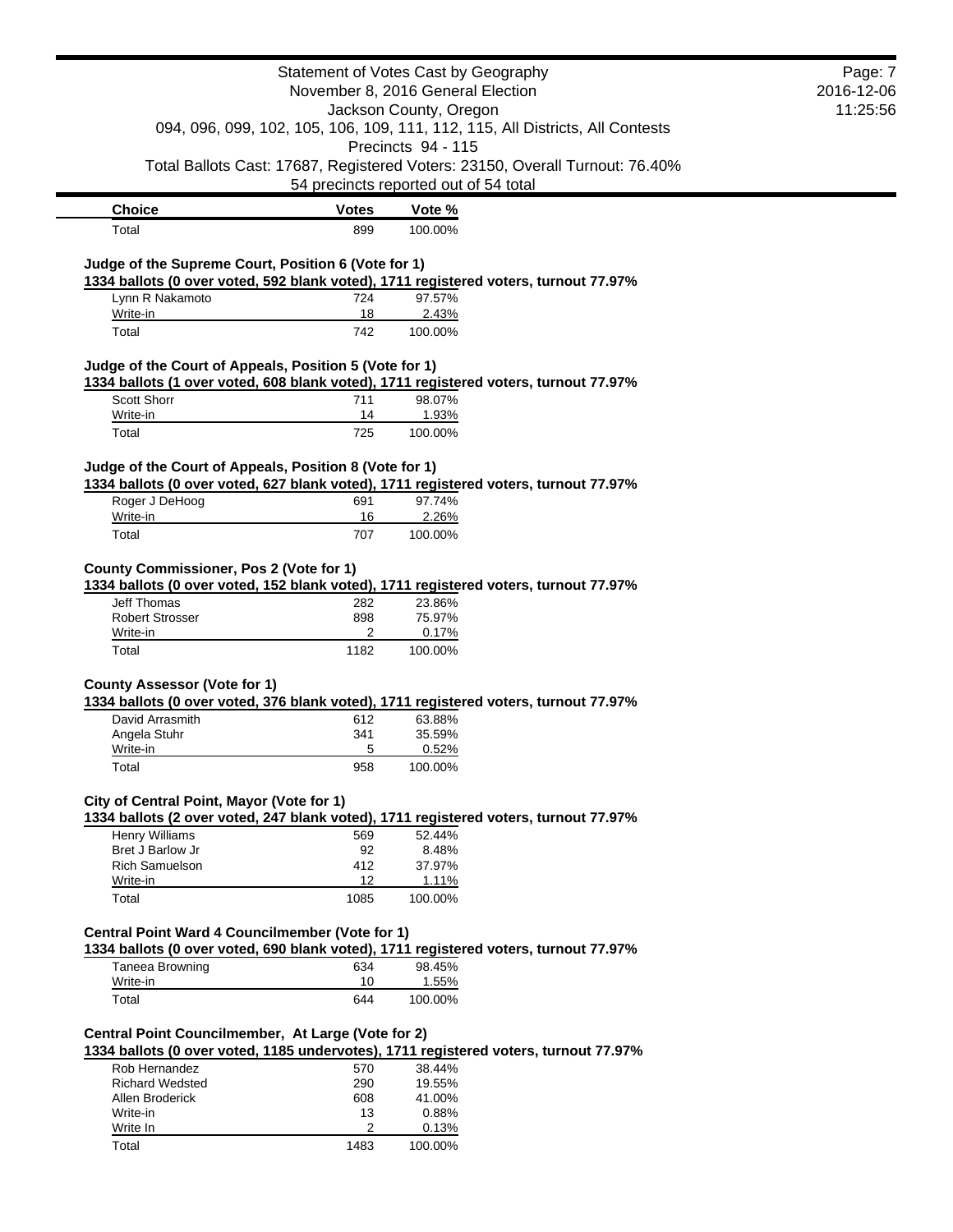|                                                          |                | Statement of Votes Cast by Geography                                                 | Page: 8 |
|----------------------------------------------------------|----------------|--------------------------------------------------------------------------------------|---------|
| November 8, 2016 General Election                        |                | 2016-12-06                                                                           |         |
| Jackson County, Oregon                                   |                | 11:25:56                                                                             |         |
|                                                          |                | 094, 096, 099, 102, 105, 106, 109, 111, 112, 115, All Districts, All Contests        |         |
|                                                          |                | Precincts 94 - 115                                                                   |         |
|                                                          |                | Total Ballots Cast: 17687, Registered Voters: 23150, Overall Turnout: 76.40%         |         |
|                                                          |                | 54 precincts reported out of 54 total                                                |         |
| <b>Choice</b>                                            | <b>Votes</b>   | Vote %                                                                               |         |
| Jackson Soil & Water Dist. Director, Zone 1 (Vote for 1) |                | 1334 ballots (0 over voted, 621 blank voted), 1711 registered voters, turnout 77.97% |         |
| <b>Marilyn Rice</b>                                      | 703            | 98.60%                                                                               |         |
| Write-in                                                 | 10             | 1.40%                                                                                |         |
| Total                                                    | 713            | 100.00%                                                                              |         |
| Jackson Soil & Water Dist, Director Zone 2 (Vote for 1)  |                |                                                                                      |         |
|                                                          |                | 1334 ballots (0 over voted, 623 blank voted), 1711 registered voters, turnout 77.97% |         |
| Barbara Niedermeyer                                      | 702            | 98.73%                                                                               |         |
| Write-in                                                 | 9              | 1.27%                                                                                |         |
| Total                                                    | 711            | 100.00%                                                                              |         |
| Jackson Soil & Water Dist. Director, Zone 3 (Vote for 1) |                |                                                                                      |         |
|                                                          |                | 1334 ballots (0 over voted, 627 blank voted), 1711 registered voters, turnout 77.97% |         |
| Juanita Wright                                           | 697            | 98.59%                                                                               |         |
| Write-in                                                 | 10             | 1.41%                                                                                |         |
| Total                                                    | 707            | 100.00%                                                                              |         |
| Jackson Soil & Water Dist. Director, Zone 4 (Vote for 1) |                |                                                                                      |         |
|                                                          |                | 1334 ballots (0 over voted, 630 blank voted), 1711 registered voters, turnout 77.97% |         |
| Don Hamann                                               | 697            | 99.01%                                                                               |         |
| Write-in                                                 | 7              | 0.99%                                                                                |         |
| Total                                                    | 704            | 100.00%                                                                              |         |
| Jackson Soil & Water Dist. Director, Zone 5 (Vote for 1) |                |                                                                                      |         |
|                                                          |                | 1334 ballots (0 over voted, 634 blank voted), 1711 registered voters, turnout 77.97% |         |
| Ronald W Hillers                                         | 691            | 98.71%                                                                               |         |
| Write-in                                                 | 9              | 1.29%                                                                                |         |
| Total                                                    | 700            | 100.00%                                                                              |         |
| Jackson Soil & Water Dist.Dir.At Large, #2 (Vote for 1)  |                |                                                                                      |         |
|                                                          |                | 1334 ballots (0 over voted, 636 blank voted), 1711 registered voters, turnout 77.97% |         |
| Stan Dean                                                | 688            | 98.57%                                                                               |         |
| Write-in                                                 | 10             | 1.43%                                                                                |         |
| Total                                                    | 698            | 100.00%                                                                              |         |
| Rogue Valley Heritage District, Director (Vote for 5)    |                |                                                                                      |         |
|                                                          |                | 1334 ballots (2 over voted, 3794 undervotes), 1711 registered voters, turnout 77.97% |         |
| Allen Dobney                                             | 561            | 19.57%                                                                               |         |
| Charleen M Brown                                         | 573            | 19.99%                                                                               |         |
| Stephanie S Butler                                       | 574            | 20.03%                                                                               |         |
| Ronald Medinger                                          | 561            | 19.57%<br>19.75%                                                                     |         |
| <b>Dennis Powers</b><br>Write-in                         | 566<br>12      | 0.42%                                                                                |         |
| Write In                                                 | 6              | 0.21%                                                                                |         |
| Write In                                                 | 6              | 0.21%                                                                                |         |
| Write In                                                 | 5              | 0.17%                                                                                |         |
| Write In                                                 | $\overline{2}$ | 0.07%                                                                                |         |
| Total                                                    | 2866           | 100.00%                                                                              |         |
|                                                          |                |                                                                                      |         |
| State 94 (Vote for 1)                                    |                |                                                                                      |         |
|                                                          |                | 1334 ballots (2 over voted, 73 blank voted), 1711 registered voters, turnout 77.97%  |         |
| Yes<br>No                                                | 341<br>918     | 27.08%<br>72.92%                                                                     |         |
| Total                                                    | 1259           | 100.00%                                                                              |         |
|                                                          |                |                                                                                      |         |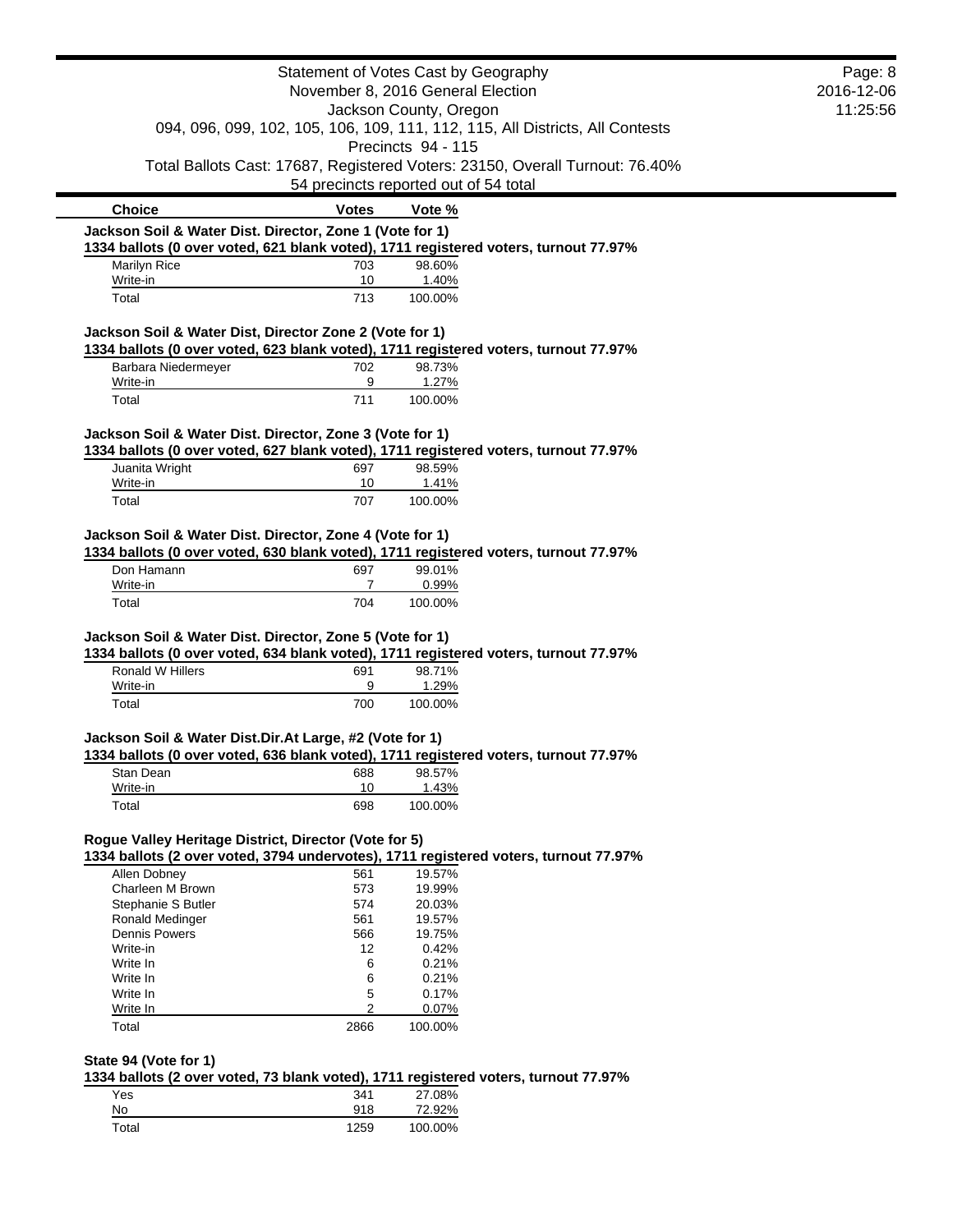|                                                             |              | Statement of Votes Cast by Geography                                                                                  | Page: 9 |
|-------------------------------------------------------------|--------------|-----------------------------------------------------------------------------------------------------------------------|---------|
| November 8, 2016 General Election<br>Jackson County, Oregon |              | 2016-12-06                                                                                                            |         |
|                                                             |              | 11:25:56                                                                                                              |         |
|                                                             |              | 094, 096, 099, 102, 105, 106, 109, 111, 112, 115, All Districts, All Contests                                         |         |
|                                                             |              | Precincts 94 - 115                                                                                                    |         |
|                                                             |              | Total Ballots Cast: 17687, Registered Voters: 23150, Overall Turnout: 76.40%<br>54 precincts reported out of 54 total |         |
| <b>Choice</b>                                               | <b>Votes</b> | Vote %                                                                                                                |         |
| State 95 (Vote for 1)                                       |              |                                                                                                                       |         |
|                                                             |              | 1334 ballots (0 over voted, 110 blank voted), 1711 registered voters, turnout 77.97%                                  |         |
| Yes                                                         | 778          | 63.56%                                                                                                                |         |
| No<br>Total                                                 | 446<br>1224  | 36.44%<br>100.00%                                                                                                     |         |
|                                                             |              |                                                                                                                       |         |
| State 96 (Vote for 1)                                       |              | 1334 ballots (0 over voted, 76 blank voted), 1711 registered voters, turnout 77.97%                                   |         |
| Yes                                                         | 1094         | 86.96%                                                                                                                |         |
| No                                                          | 164          | 13.04%                                                                                                                |         |
| Total                                                       | 1258         | 100.00%                                                                                                               |         |
| State 97 (Vote for 1)                                       |              |                                                                                                                       |         |
|                                                             |              | 1334 ballots (0 over voted, 28 blank voted), 1711 registered voters, turnout 77.97%                                   |         |
| Yes                                                         | 308          | 23.58%                                                                                                                |         |
| No                                                          | 998          | 76.42%                                                                                                                |         |
| Total                                                       | 1306         | 100.00%                                                                                                               |         |
| State 98 (Vote for 1)                                       |              |                                                                                                                       |         |
|                                                             |              | 1334 ballots (0 over voted, 76 blank voted), 1711 registered voters, turnout 77.97%                                   |         |
| Yes                                                         | 654          | 51.99%                                                                                                                |         |
| No                                                          | 604          | 48.01%                                                                                                                |         |
| Total                                                       | 1258         | 100.00%                                                                                                               |         |
| State 99 (Vote for 1)                                       |              |                                                                                                                       |         |
|                                                             |              | 1334 ballots (0 over voted, 83 blank voted), 1711 registered voters, turnout 77.97%                                   |         |
| Yes                                                         | 657          | 52.52%                                                                                                                |         |
| No                                                          | 594          | 47.48%                                                                                                                |         |
| Total                                                       | 1251         | 100.00%                                                                                                               |         |
| State 100 (Vote for 1)                                      |              |                                                                                                                       |         |
|                                                             |              | 1334 ballots (0 over voted, 105 blank voted), 1711 registered voters, turnout 77.97%                                  |         |
| Yes                                                         | 721          | 58.67%                                                                                                                |         |
| No<br>Total                                                 | 508<br>1229  | 41.33%<br>100.00%                                                                                                     |         |
|                                                             |              |                                                                                                                       |         |
| Measure 15-162 (Vote for 1)                                 |              |                                                                                                                       |         |
|                                                             |              | 1334 ballots (0 over voted, 40 blank voted), 1711 registered voters, turnout 77.97%                                   |         |
| Yes                                                         | 1067         | 82.46%                                                                                                                |         |
| <u>No</u><br>Total                                          | 227<br>1294  | 17.54%<br>100.00%                                                                                                     |         |
|                                                             |              |                                                                                                                       |         |
| Measure 15-163 (Vote for 1)                                 |              |                                                                                                                       |         |
|                                                             |              | 1334 ballots (0 over voted, 71 blank voted), 1711 registered voters, turnout 77.97%                                   |         |
| Yes                                                         | 695          | 55.03%                                                                                                                |         |
| No                                                          | 568          | 44.97%                                                                                                                |         |
| Total                                                       | 1263         | 100.00%                                                                                                               |         |
| Measure 15-146 (Vote for 1)                                 |              |                                                                                                                       |         |
|                                                             |              | 1334 ballots (2 over voted, 33 blank voted), 1711 registered voters, turnout 77.97%                                   |         |
| Yes                                                         | 869          | 66.90%                                                                                                                |         |
| No                                                          | 430          | 33.10%                                                                                                                |         |
| Total                                                       | 1299         | 100.00%                                                                                                               |         |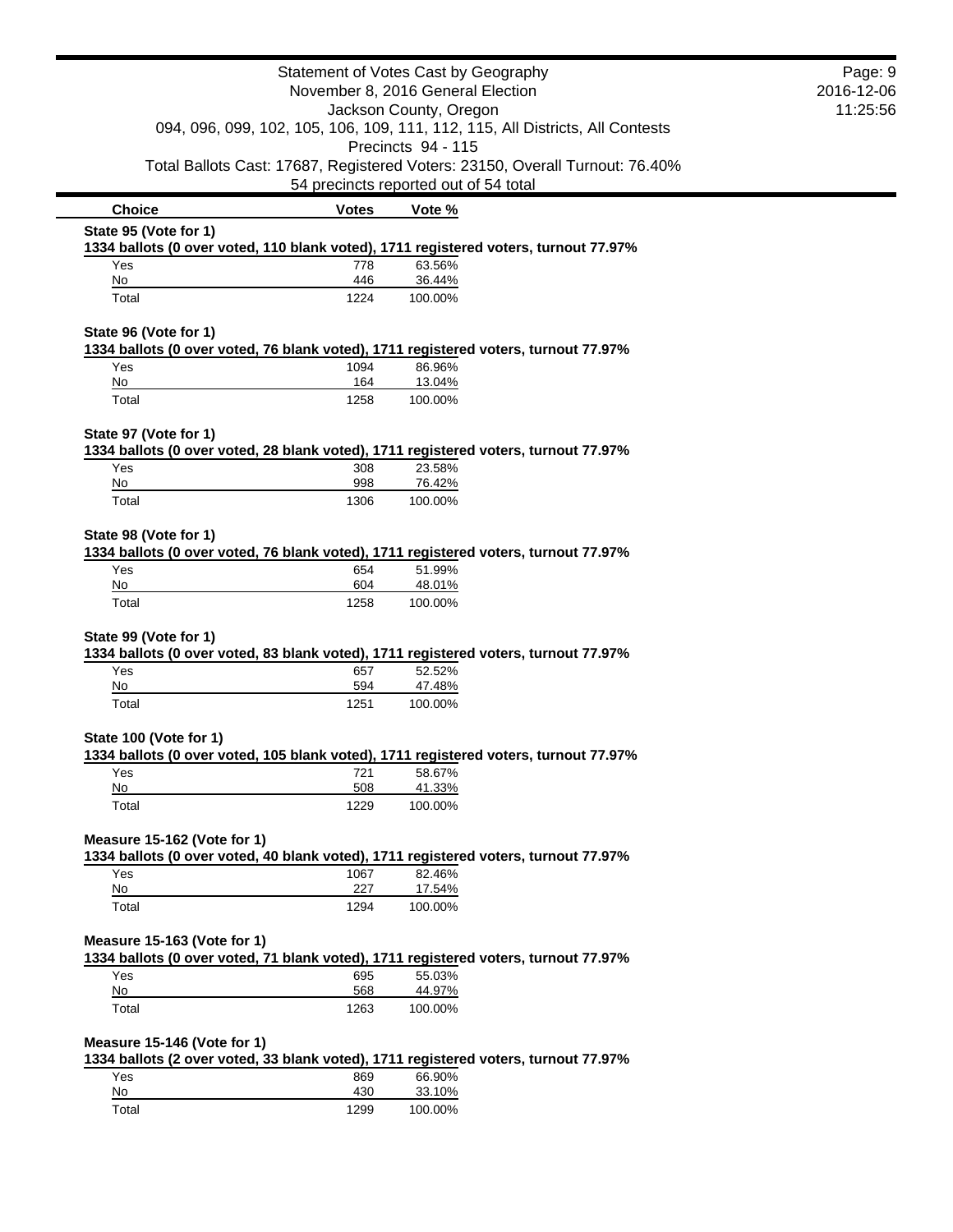| Statement of Votes Cast by Geography<br>November 8, 2016 General Election                                                     |                                       | Page: 10<br>2016-12-06 |                                                                              |  |
|-------------------------------------------------------------------------------------------------------------------------------|---------------------------------------|------------------------|------------------------------------------------------------------------------|--|
|                                                                                                                               |                                       | 11:25:56               |                                                                              |  |
| Jackson County, Oregon<br>094, 096, 099, 102, 105, 106, 109, 111, 112, 115, All Districts, All Contests<br>Precincts 94 - 115 |                                       |                        |                                                                              |  |
|                                                                                                                               |                                       |                        |                                                                              |  |
|                                                                                                                               |                                       |                        | Total Ballots Cast: 17687, Registered Voters: 23150, Overall Turnout: 76.40% |  |
|                                                                                                                               | 54 precincts reported out of 54 total |                        |                                                                              |  |
| <b>Choice</b>                                                                                                                 | <b>Votes</b>                          | Vote %                 |                                                                              |  |
| Measure 15-147 (Vote for 1)                                                                                                   |                                       |                        |                                                                              |  |
| 1334 ballots (3 over voted, 34 blank voted), 1711 registered voters, turnout 77.97%<br>Yes                                    | 807                                   | 62.22%                 |                                                                              |  |
| No                                                                                                                            | 490                                   | 37.78%                 |                                                                              |  |
| Total                                                                                                                         | 1297                                  | 100.00%                |                                                                              |  |
| Measure 15-148 (Vote for 1)                                                                                                   |                                       |                        |                                                                              |  |
| 1334 ballots (0 over voted, 42 blank voted), 1711 registered voters, turnout 77.97%<br>Yes                                    | 1089                                  | 84.29%                 |                                                                              |  |
| No                                                                                                                            | 203                                   | 15.71%                 |                                                                              |  |
| Total                                                                                                                         | 1292                                  | 100.00%                |                                                                              |  |
| Measure 15-161 (Vote for 1)                                                                                                   |                                       |                        |                                                                              |  |
| 1334 ballots (0 over voted, 74 blank voted), 1711 registered voters, turnout 77.97%                                           |                                       |                        |                                                                              |  |
| Yes<br>No                                                                                                                     | 315<br>945                            | 25.00%<br>75.00%       |                                                                              |  |
|                                                                                                                               |                                       |                        |                                                                              |  |
| Total                                                                                                                         | 1260                                  | 100.00%                |                                                                              |  |
| Total                                                                                                                         | 1228                                  | 100.00%                |                                                                              |  |
| <b>Precinct 099</b>                                                                                                           |                                       |                        |                                                                              |  |
| United States President and Vice President (Vote for 1)                                                                       |                                       |                        |                                                                              |  |
| 2779 ballots (2 over voted, 35 blank voted), 3665 registered voters, turnout 75.83%<br>Donald Trump/Mike Pence                | 1863                                  | 67.94%                 |                                                                              |  |
| Hillary Clinton/Tim Kaine                                                                                                     | 649                                   | 23.67%                 |                                                                              |  |
| Jill Stein/Ajamu Baraka                                                                                                       | 36                                    | 1.31%                  |                                                                              |  |
| Gary Johnson/Bill Weld                                                                                                        | 115                                   | 4.19%                  |                                                                              |  |
| Write-in                                                                                                                      | 79                                    | 2.88%                  |                                                                              |  |
| Total                                                                                                                         | 2742                                  | 100.00%                |                                                                              |  |
| US Senator (Vote for 1)                                                                                                       |                                       |                        |                                                                              |  |
| 2779 ballots (0 over voted, 106 blank voted), 3665 registered voters, turnout 75.83%                                          |                                       |                        |                                                                              |  |
| Steven C Reynolds                                                                                                             | 74                                    | 2.77%                  |                                                                              |  |
| Ron Wyden                                                                                                                     | 1052                                  | 39.36%                 |                                                                              |  |
| Mark Callahan                                                                                                                 | 1408                                  | 52.67%<br>1.91%        |                                                                              |  |
| Eric Navickas<br>Jim Lindsay                                                                                                  | 51<br>22                              | 0.82%                  |                                                                              |  |
| Shanti S Lewallen                                                                                                             | 61                                    | 2.28%                  |                                                                              |  |
| Write-in                                                                                                                      | 5                                     | 0.19%                  |                                                                              |  |
| Total                                                                                                                         | 2673                                  | 100.00%                |                                                                              |  |
| US Representative, District 2 (Vote for 1)                                                                                    |                                       |                        |                                                                              |  |
| 2779 ballots (0 over voted, 124 blank voted), 3665 registered voters, turnout 75.83%                                          |                                       |                        |                                                                              |  |
| Greg Walden                                                                                                                   | 2156                                  | 81.21%                 |                                                                              |  |
| James Crary                                                                                                                   | 487                                   | 18.34%                 |                                                                              |  |
| Write-in                                                                                                                      | 12                                    | 0.45%                  |                                                                              |  |
| Total                                                                                                                         | 2655                                  | 100.00%                |                                                                              |  |
| Governor (Vote for 1)                                                                                                         |                                       |                        |                                                                              |  |
| 2779 ballots (0 over voted, 101 blank voted), 3665 registered voters, turnout 75.83%                                          |                                       |                        |                                                                              |  |
| James Foster                                                                                                                  | 50                                    | 1.87%                  |                                                                              |  |

Kate Brown 26.89% Cliff Thomason 67 2.50%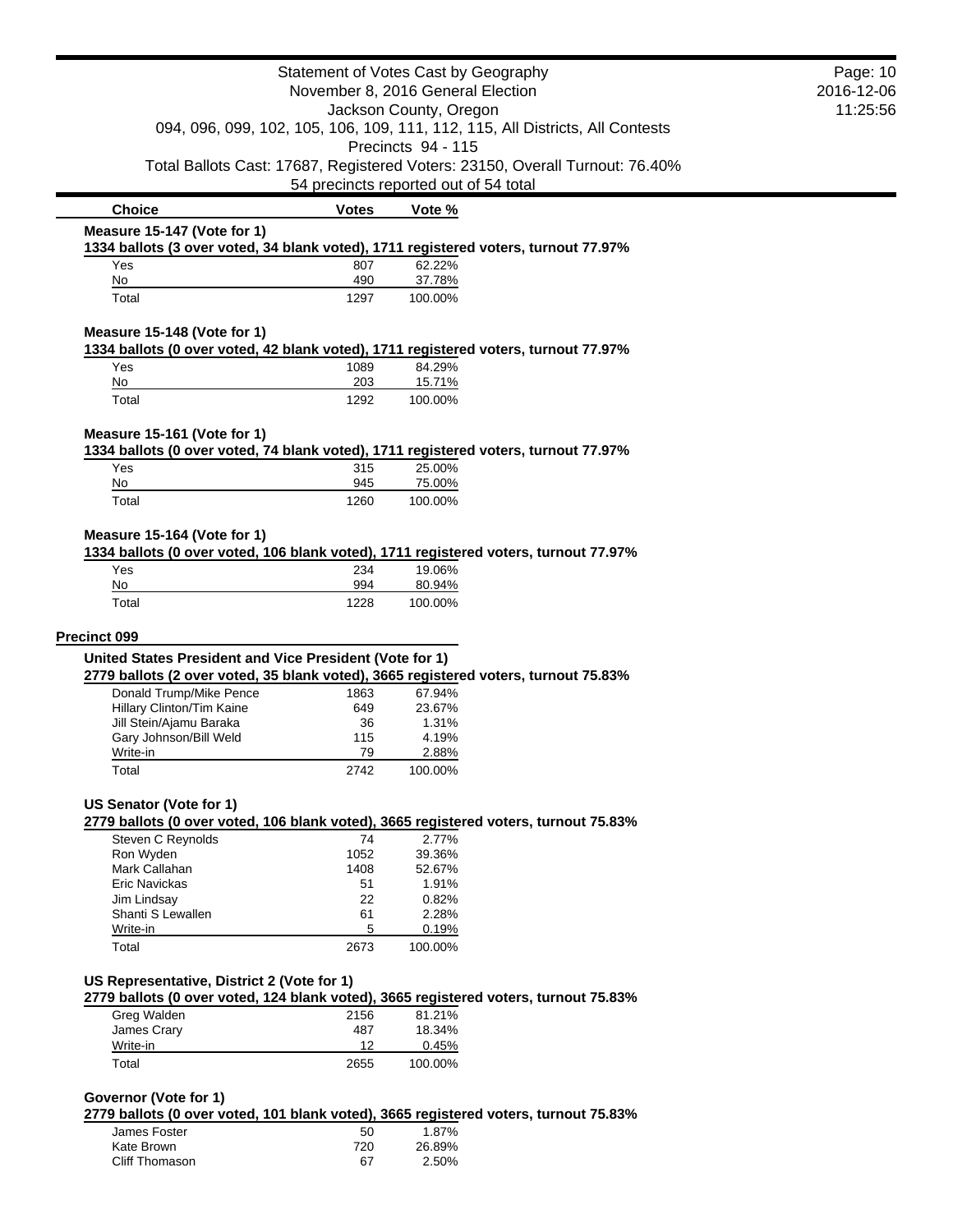| <b>Choice</b>     | <b>Votes</b> | Vote %  |
|-------------------|--------------|---------|
| Aaron Donald Auer | 45           | 1.68%   |
| <b>Bud Pierce</b> | 1791         | 66.88%  |
| Write-in          | 5            | 0.19%   |
| Total             | 2678         | 100.00% |

### **Secretary of State (Vote for 1)**

**2779 ballots (0 over voted, 141 blank voted), 3665 registered voters, turnout 75.83%**

| Sharon L Durbin     | 48   | 1.82%   |
|---------------------|------|---------|
| Dennis Richardson   | 1914 | 72.55%  |
| Paul Damian Wells   | 76   | 2.88%   |
| <b>Brad Avakian</b> | 531  | 20.13%  |
| Alan Zundel         | 35   | 1.33%   |
| Michael Marsh       | 29   | 1.10%   |
| Write-in            | 5    | 0.19%   |
| Total               | 2638 | 100.00% |

## **State Treasurer (Vote for 1)**

**2779 ballots (0 over voted, 223 blank voted), 3665 registered voters, turnout 75.83%**

| Chris Henry         | 91   | 3.56%   |
|---------------------|------|---------|
| <b>Tobias Read</b>  | 554  | 21.67%  |
| Jeff Gudman         | 1705 | 66.71%  |
| <b>Chris Telfer</b> | 200  | 7.82%   |
| Write-in            | ิค   | 0.23%   |
| Total               | 2556 | 100.00% |

## **Attorney General (Vote for 1)**

## **2779 ballots (0 over voted, 247 blank voted), 3665 registered voters, turnout 75.83%**

| Lars D H Hedbor   | 75   | 2.96%   |
|-------------------|------|---------|
| Ellen Rosenblum   | 734  | 28.99%  |
| Daniel Zene Crowe | 1717 | 67.81%  |
| Write-in          | 6    | 0.24%   |
| Total             | 2532 | 100.00% |

## **State Senator, 2nd District (Vote for 1)**

## **2772 ballots (0 over voted, 1063 blank voted), 3658 registered voters, turnout 75.78%**

| Herman Baertschiger | 1670 | 97.72%  |
|---------------------|------|---------|
| Write-in            | 39   | 2.28%   |
| Total               | 1709 | 100.00% |

### **State Senator, 3rd District (Vote for 1)**

## **7 ballots (0 over voted, 0 blank voted), 7 registered voters, turnout 100.00%**

| Alan DeBoer |   | 42.86%   |
|-------------|---|----------|
| Tonia Moro  | 4 | 57.14%   |
| Write-in    |   | $0.00\%$ |
| Total       |   | 100.00%  |

### **State Representative, 4th District (Vote for 1)**

**2772 ballots (0 over voted, 1022 blank voted), 3658 registered voters, turnout 75.78%** Duane A Stark 1716 98.06%

| <b>Duano</b> Avolun | .    | <u>,,,,,,,,</u> |
|---------------------|------|-----------------|
| Write-in            |      | 94%             |
| $\tau$ otal         | 1750 | 100.00%         |

## **State Representative, 6th District (Vote for 1)**

**7 ballots (0 over voted, 0 blank voted), 7 registered voters, turnout 100.00%**

| Sal Esquivel | 42.86%   |
|--------------|----------|
| Mike Moran   | 57.14%   |
| Write-in     | $0.00\%$ |

Page: 11 2016-12-06 11:25:56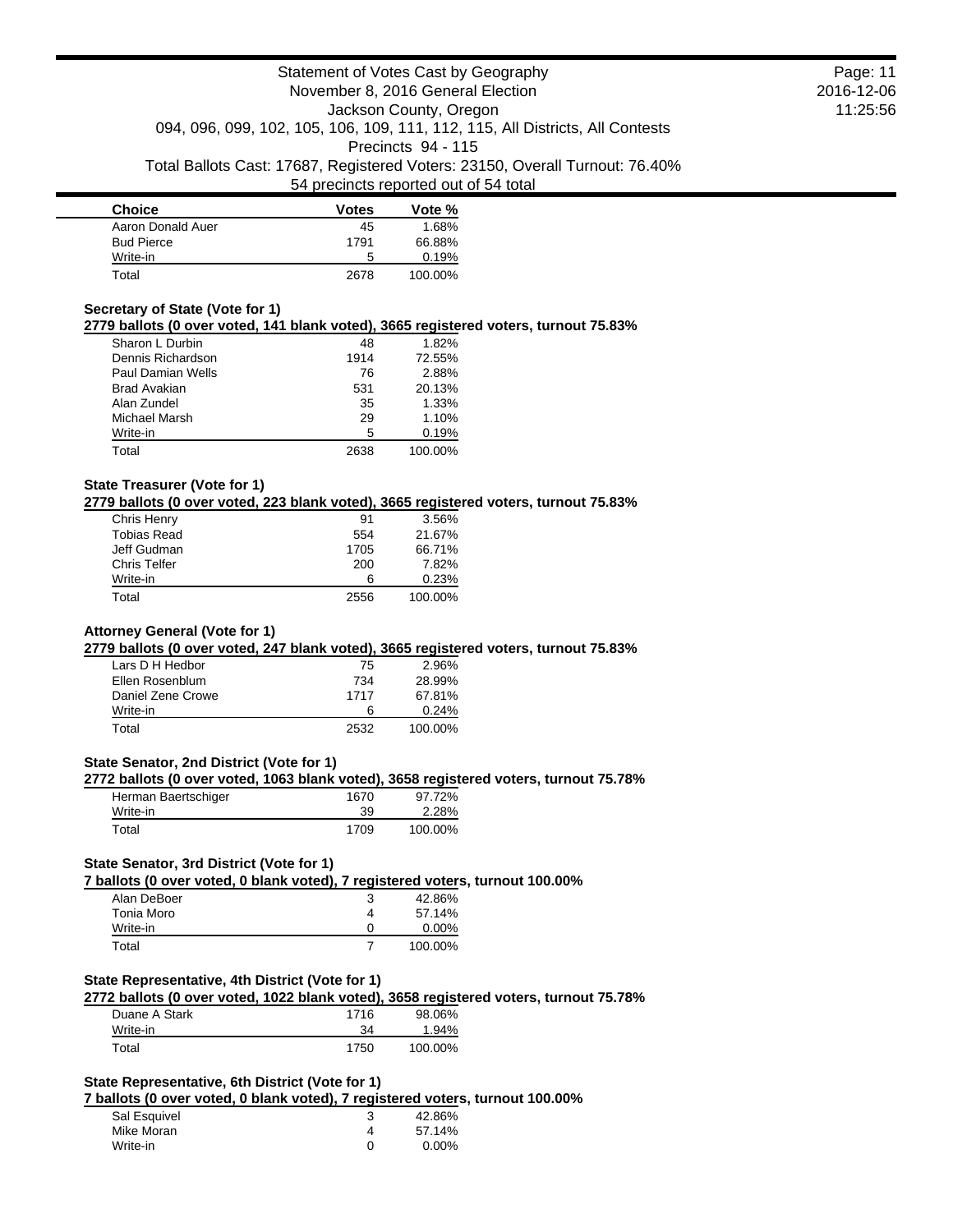|                                                                                                                                                                          | Statement of Votes Cast by Geography  |                        |                                                                               | Page: 12   |
|--------------------------------------------------------------------------------------------------------------------------------------------------------------------------|---------------------------------------|------------------------|-------------------------------------------------------------------------------|------------|
|                                                                                                                                                                          | November 8, 2016 General Election     |                        |                                                                               | 2016-12-06 |
|                                                                                                                                                                          |                                       | Jackson County, Oregon |                                                                               | 11:25:56   |
|                                                                                                                                                                          |                                       |                        | 094, 096, 099, 102, 105, 106, 109, 111, 112, 115, All Districts, All Contests |            |
|                                                                                                                                                                          |                                       | Precincts 94 - 115     |                                                                               |            |
|                                                                                                                                                                          |                                       |                        | Total Ballots Cast: 17687, Registered Voters: 23150, Overall Turnout: 76.40%  |            |
|                                                                                                                                                                          | 54 precincts reported out of 54 total |                        |                                                                               |            |
| <b>Choice</b>                                                                                                                                                            | <b>Votes</b>                          | Vote %                 |                                                                               |            |
| Total                                                                                                                                                                    | $\overline{7}$                        | 100.00%                |                                                                               |            |
|                                                                                                                                                                          |                                       |                        |                                                                               |            |
| Judge of the Supreme Court, Position 6 (Vote for 1)<br>2779 ballots (0 over voted, 1334 blank voted), 3665 registered voters, turnout 75.83%                             |                                       |                        |                                                                               |            |
| Lynn R Nakamoto                                                                                                                                                          | 1410                                  | 97.58%                 |                                                                               |            |
| Write-in                                                                                                                                                                 | 35                                    | 2.42%                  |                                                                               |            |
| Total                                                                                                                                                                    | 1445                                  | 100.00%                |                                                                               |            |
|                                                                                                                                                                          |                                       |                        |                                                                               |            |
| Judge of the Court of Appeals, Position 5 (Vote for 1)                                                                                                                   |                                       |                        |                                                                               |            |
| 2779 ballots (0 over voted, 1367 blank voted), 3665 registered voters, turnout 75.83%                                                                                    |                                       |                        |                                                                               |            |
| Scott Shorr<br>Write-in                                                                                                                                                  | 1383                                  | 97.95%                 |                                                                               |            |
| Total                                                                                                                                                                    | 29<br>1412                            | 2.05%<br>100.00%       |                                                                               |            |
|                                                                                                                                                                          |                                       |                        |                                                                               |            |
| Judge of the Court of Appeals, Position 8 (Vote for 1)                                                                                                                   |                                       |                        |                                                                               |            |
| 2779 ballots (0 over voted, 1405 blank voted), 3665 registered voters, turnout 75.83%                                                                                    |                                       |                        |                                                                               |            |
| Roger J DeHoog                                                                                                                                                           | 1345                                  | 97.89%                 |                                                                               |            |
| Write-in                                                                                                                                                                 | 29                                    | 2.11%                  |                                                                               |            |
| Total                                                                                                                                                                    | 1374                                  | 100.00%                |                                                                               |            |
|                                                                                                                                                                          |                                       |                        |                                                                               |            |
| County Commissioner, Pos 2 (Vote for 1)                                                                                                                                  |                                       |                        |                                                                               |            |
| 2779 ballots (1 over voted, 322 blank voted), 3665 registered voters, turnout 75.83%<br>Jeff Thomas                                                                      | 618                                   | 25.16%                 |                                                                               |            |
| <b>Robert Strosser</b>                                                                                                                                                   | 1832                                  | 74.59%                 |                                                                               |            |
| Write-in                                                                                                                                                                 | 6                                     | 0.24%                  |                                                                               |            |
| Total                                                                                                                                                                    | 2456                                  | 100.00%                |                                                                               |            |
|                                                                                                                                                                          |                                       |                        |                                                                               |            |
| <b>County Assessor (Vote for 1)</b>                                                                                                                                      |                                       |                        |                                                                               |            |
| 2779 ballots (0 over voted, 753 blank voted), 3665 registered voters, turnout 75.83%<br>David Arrasmith                                                                  |                                       | 65.05%                 |                                                                               |            |
| Angela Stuhr                                                                                                                                                             | 1318<br>684                           | 33.76%                 |                                                                               |            |
| Write-in                                                                                                                                                                 | 24                                    | 1.18%                  |                                                                               |            |
| Total                                                                                                                                                                    | 2026                                  | 100.00%                |                                                                               |            |
|                                                                                                                                                                          |                                       |                        |                                                                               |            |
| Jackson Soil & Water Dist. Director, Zone 1 (Vote for 1)                                                                                                                 |                                       |                        |                                                                               |            |
| 2779 ballots (2 over voted, 1364 blank voted), 3665 registered voters, turnout 75.83%                                                                                    |                                       |                        |                                                                               |            |
| <b>Marilyn Rice</b>                                                                                                                                                      | 1389                                  | 98.30%                 |                                                                               |            |
| Write-in                                                                                                                                                                 | 24                                    | 1.70%                  |                                                                               |            |
| Total                                                                                                                                                                    | 1413                                  | 100.00%                |                                                                               |            |
| Jackson Soil & Water Dist, Director Zone 2 (Vote for 1)                                                                                                                  |                                       |                        |                                                                               |            |
| 2779 ballots (0 over voted, 1354 blank voted), 3665 registered voters, turnout 75.83%                                                                                    |                                       |                        |                                                                               |            |
| Barbara Niedermeyer                                                                                                                                                      | 1402                                  | 98.39%                 |                                                                               |            |
| Write-in                                                                                                                                                                 | 23                                    | 1.61%                  |                                                                               |            |
| Total                                                                                                                                                                    | 1425                                  | 100.00%                |                                                                               |            |
|                                                                                                                                                                          |                                       |                        |                                                                               |            |
| Jackson Soil & Water Dist. Director, Zone 3 (Vote for 1)                                                                                                                 |                                       |                        |                                                                               |            |
| 2779 ballots (0 over voted, 1386 blank voted), 3665 registered voters, turnout 75.83%                                                                                    |                                       |                        |                                                                               |            |
| Juanita Wright                                                                                                                                                           | 1369                                  | 98.28%                 |                                                                               |            |
| Write-in                                                                                                                                                                 | 24                                    | 1.72%                  |                                                                               |            |
|                                                                                                                                                                          |                                       |                        |                                                                               |            |
|                                                                                                                                                                          |                                       |                        |                                                                               |            |
|                                                                                                                                                                          |                                       |                        |                                                                               |            |
|                                                                                                                                                                          |                                       |                        |                                                                               |            |
| Write-in                                                                                                                                                                 | 25                                    | 1.80%                  |                                                                               |            |
| Total<br>Jackson Soil & Water Dist. Director, Zone 4 (Vote for 1)<br>2779 ballots (0 over voted, 1391 blank voted), 3665 registered voters, turnout 75.83%<br>Don Hamann | 1393<br>1363                          | 100.00%<br>98.20%      |                                                                               |            |
|                                                                                                                                                                          |                                       |                        |                                                                               |            |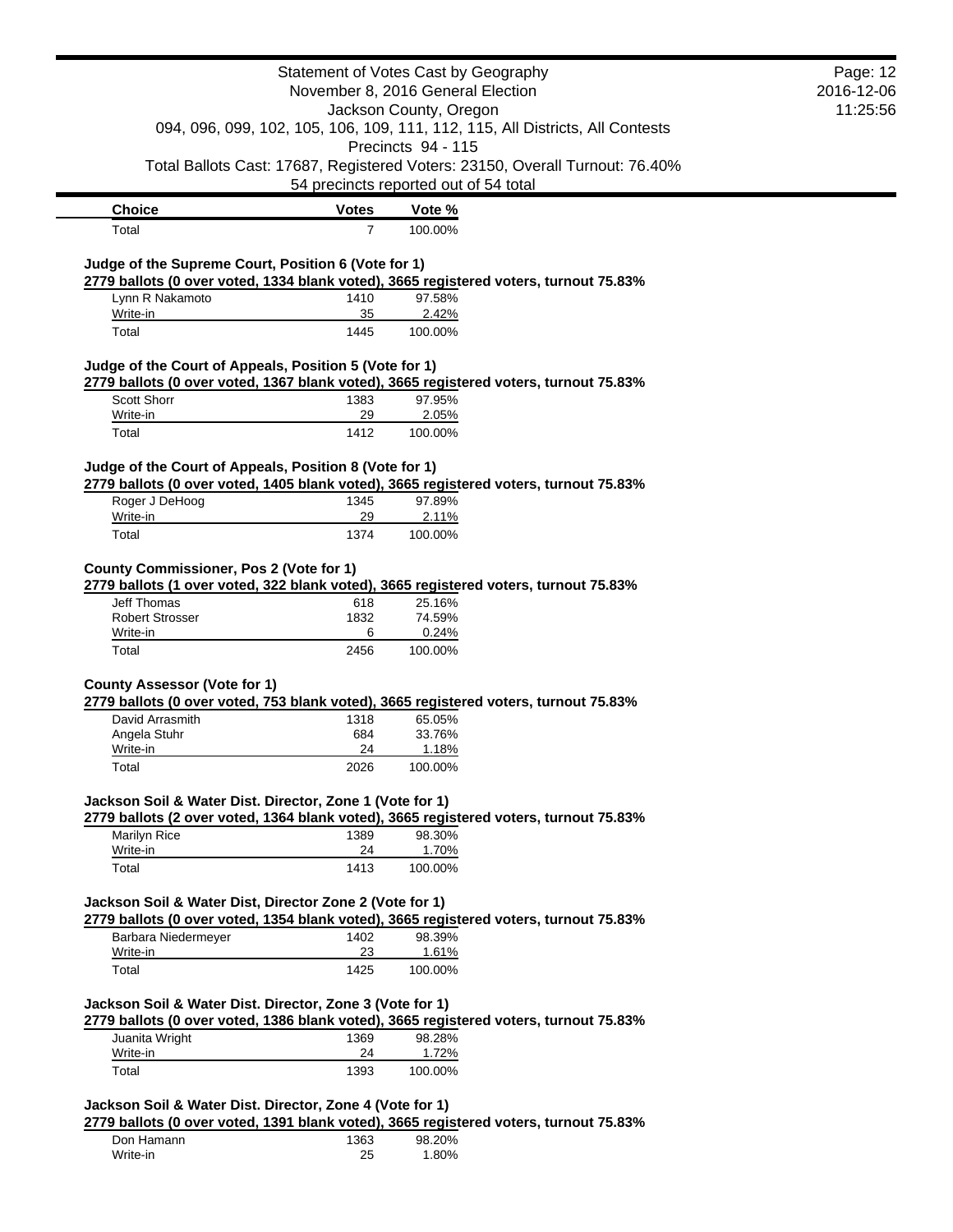|                                                          |                                                             | Statement of Votes Cast by Geography                                                                | Page: 13<br>2016-12-06 |  |  |
|----------------------------------------------------------|-------------------------------------------------------------|-----------------------------------------------------------------------------------------------------|------------------------|--|--|
|                                                          | November 8, 2016 General Election<br>Jackson County, Oregon |                                                                                                     |                        |  |  |
|                                                          |                                                             |                                                                                                     | 11:25:56               |  |  |
|                                                          |                                                             | 094, 096, 099, 102, 105, 106, 109, 111, 112, 115, All Districts, All Contests<br>Precincts 94 - 115 |                        |  |  |
|                                                          |                                                             | Total Ballots Cast: 17687, Registered Voters: 23150, Overall Turnout: 76.40%                        |                        |  |  |
|                                                          |                                                             | 54 precincts reported out of 54 total                                                               |                        |  |  |
| <b>Choice</b>                                            | <b>Votes</b>                                                | Vote %                                                                                              |                        |  |  |
| Total                                                    | 1388                                                        | 100.00%                                                                                             |                        |  |  |
| Jackson Soil & Water Dist. Director, Zone 5 (Vote for 1) |                                                             |                                                                                                     |                        |  |  |
|                                                          |                                                             | 2779 ballots (0 over voted, 1411 blank voted), 3665 registered voters, turnout 75.83%               |                        |  |  |
| <b>Ronald W Hillers</b>                                  | 1343                                                        | 98.17%                                                                                              |                        |  |  |
| Write-in                                                 | 25                                                          | 1.83%                                                                                               |                        |  |  |
| Total                                                    | 1368                                                        | 100.00%                                                                                             |                        |  |  |
| Jackson Soil & Water Dist.Dir.At Large, #2 (Vote for 1)  |                                                             |                                                                                                     |                        |  |  |
|                                                          |                                                             | 2779 ballots (0 over voted, 1400 blank voted), 3665 registered voters, turnout 75.83%               |                        |  |  |
| Stan Dean                                                | 1355                                                        | 98.26%                                                                                              |                        |  |  |
| Write-in                                                 | 24                                                          | 1.74%                                                                                               |                        |  |  |
| Total                                                    | 1379                                                        | 100.00%                                                                                             |                        |  |  |
| Rogue Valley Heritage District, Director (Vote for 5)    |                                                             | 2779 ballots (2 over voted, 8618 undervotes), 3665 registered voters, turnout 75.83%                |                        |  |  |
| Allen Dobney                                             | 1019                                                        | 19.35%                                                                                              |                        |  |  |
| Charleen M Brown                                         | 1029                                                        | 19.54%                                                                                              |                        |  |  |
| Stephanie S Butler                                       | 1044                                                        | 19.82%                                                                                              |                        |  |  |
| Ronald Medinger                                          | 1010                                                        | 19.18%                                                                                              |                        |  |  |
| <b>Dennis Powers</b>                                     | 1093                                                        | 20.75%                                                                                              |                        |  |  |
| Write-in                                                 | 33                                                          | 0.63%                                                                                               |                        |  |  |
| Write In                                                 | 10                                                          | 0.19%                                                                                               |                        |  |  |
| Write In<br>Write In                                     | 10<br>9                                                     | 0.19%<br>0.17%                                                                                      |                        |  |  |
| Write In                                                 | 10                                                          | 0.19%                                                                                               |                        |  |  |
| Total                                                    | 5267                                                        | 100.00%                                                                                             |                        |  |  |
|                                                          |                                                             |                                                                                                     |                        |  |  |
| State 94 (Vote for 1)                                    |                                                             | 2779 ballots (2 over voted, 227 blank voted), 3665 registered voters, turnout 75.83%                |                        |  |  |
| Yes                                                      | 733                                                         | 28.75%                                                                                              |                        |  |  |
| No                                                       | 1817                                                        | 71.25%                                                                                              |                        |  |  |
| Total                                                    | 2550                                                        | 100.00%                                                                                             |                        |  |  |
| State 95 (Vote for 1)                                    |                                                             |                                                                                                     |                        |  |  |
| Yes                                                      | 1462                                                        | 2779 ballots (0 over voted, 236 blank voted), 3665 registered voters, turnout 75.83%<br>57.49%      |                        |  |  |
| No                                                       | 1081                                                        | 42.51%                                                                                              |                        |  |  |
| Total                                                    | 2543                                                        | 100.00%                                                                                             |                        |  |  |
| State 96 (Vote for 1)                                    |                                                             |                                                                                                     |                        |  |  |
|                                                          |                                                             | 2779 ballots (1 over voted, 129 blank voted), 3665 registered voters, turnout 75.83%                |                        |  |  |
| Yes                                                      | 2240                                                        | 84.56%                                                                                              |                        |  |  |
| No                                                       | 409                                                         | 15.44%                                                                                              |                        |  |  |
| Total                                                    | 2649                                                        | 100.00%                                                                                             |                        |  |  |
| State 97 (Vote for 1)                                    |                                                             |                                                                                                     |                        |  |  |
| Yes                                                      | 602                                                         | 2779 ballots (1 over voted, 54 blank voted), 3665 registered voters, turnout 75.83%<br>22.10%       |                        |  |  |
| No                                                       | 2122                                                        | 77.90%                                                                                              |                        |  |  |
| Total                                                    | 2724                                                        | 100.00%                                                                                             |                        |  |  |
|                                                          |                                                             |                                                                                                     |                        |  |  |
| State 98 (Vote for 1)                                    |                                                             |                                                                                                     |                        |  |  |
|                                                          |                                                             | 2779 ballots (0 over voted, 139 blank voted), 3665 registered voters, turnout 75.83%                |                        |  |  |
| Yes                                                      | 1347                                                        | 51.02%                                                                                              |                        |  |  |
| No                                                       | 1293                                                        | 48.98%                                                                                              |                        |  |  |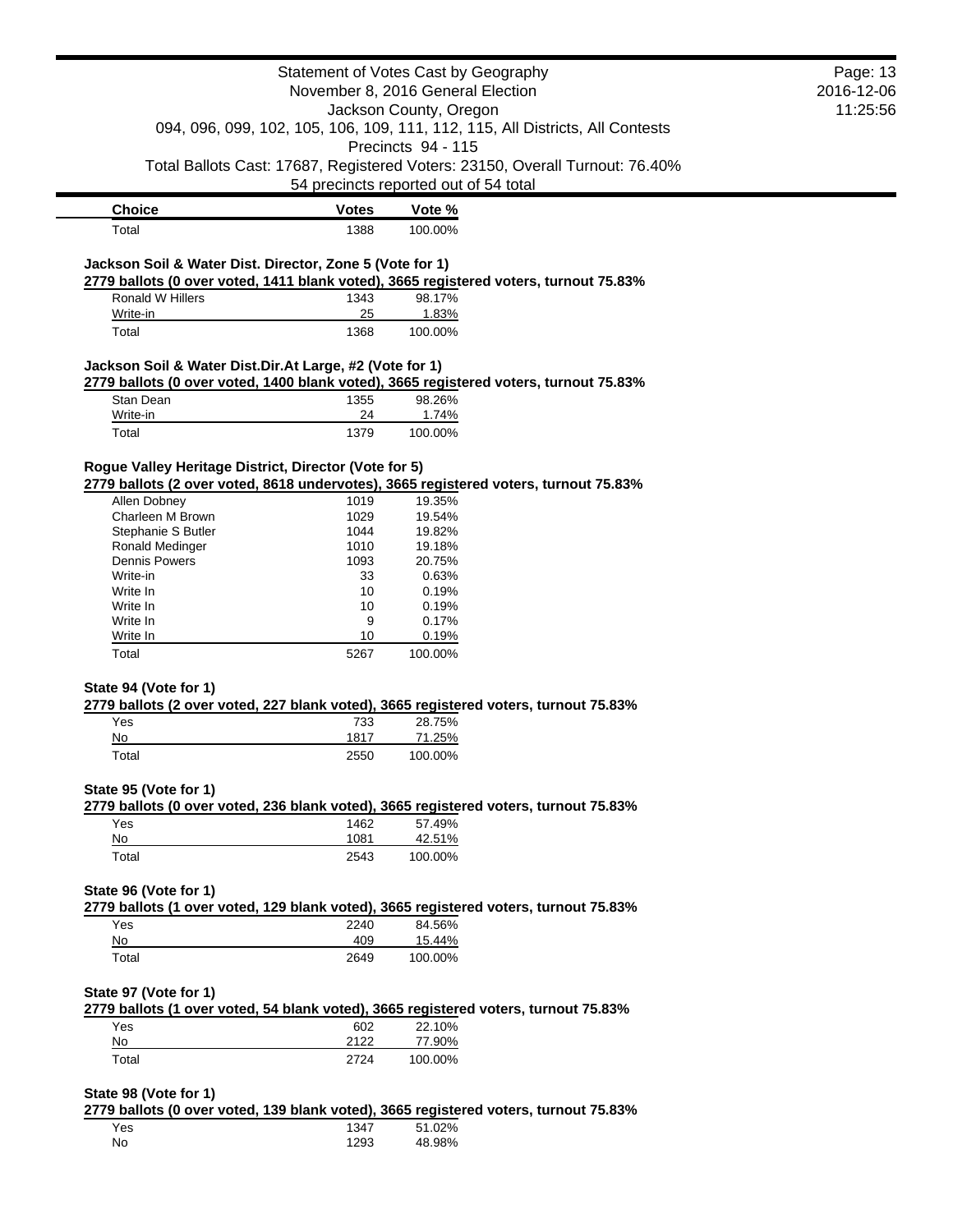| Statement of Votes Cast by Geography                                                                                | Page: 14     |                                       |                                                                              |  |
|---------------------------------------------------------------------------------------------------------------------|--------------|---------------------------------------|------------------------------------------------------------------------------|--|
| November 8, 2016 General Election<br>Jackson County, Oregon                                                         |              |                                       | 2016-12-06                                                                   |  |
|                                                                                                                     | 11:25:56     |                                       |                                                                              |  |
| 094, 096, 099, 102, 105, 106, 109, 111, 112, 115, All Districts, All Contests<br>Precincts 94 - 115                 |              |                                       |                                                                              |  |
|                                                                                                                     |              |                                       |                                                                              |  |
|                                                                                                                     |              |                                       | Total Ballots Cast: 17687, Registered Voters: 23150, Overall Turnout: 76.40% |  |
|                                                                                                                     |              | 54 precincts reported out of 54 total |                                                                              |  |
| <b>Choice</b>                                                                                                       | <b>Votes</b> | Vote %                                |                                                                              |  |
| Total                                                                                                               | 2640         | 100.00%                               |                                                                              |  |
|                                                                                                                     |              |                                       |                                                                              |  |
| State 99 (Vote for 1)                                                                                               |              |                                       |                                                                              |  |
| 2779 ballots (0 over voted, 156 blank voted), 3665 registered voters, turnout 75.83%<br>Yes                         | 1396         | 53.22%                                |                                                                              |  |
| No                                                                                                                  | 1227         | 46.78%                                |                                                                              |  |
| Total                                                                                                               | 2623         | 100.00%                               |                                                                              |  |
|                                                                                                                     |              |                                       |                                                                              |  |
| State 100 (Vote for 1)                                                                                              |              |                                       |                                                                              |  |
| 2779 ballots (0 over voted, 195 blank voted), 3665 registered voters, turnout 75.83%                                |              |                                       |                                                                              |  |
| Yes                                                                                                                 | 1337         | 51.74%                                |                                                                              |  |
| No                                                                                                                  | 1247         | 48.26%                                |                                                                              |  |
| Total                                                                                                               | 2584         | 100.00%                               |                                                                              |  |
|                                                                                                                     |              |                                       |                                                                              |  |
| Measure 15-162 (Vote for 1)<br>2779 ballots (0 over voted, 133 blank voted), 3665 registered voters, turnout 75.83% |              |                                       |                                                                              |  |
| Yes                                                                                                                 | 1862         | 70.37%                                |                                                                              |  |
| No                                                                                                                  | 784          | 29.63%                                |                                                                              |  |
| Total                                                                                                               | 2646         | 100.00%                               |                                                                              |  |
|                                                                                                                     |              |                                       |                                                                              |  |
| Measure 15-163 (Vote for 1)                                                                                         |              |                                       |                                                                              |  |
| 2779 ballots (2 over voted, 162 blank voted), 3665 registered voters, turnout 75.83%                                |              |                                       |                                                                              |  |
| Yes                                                                                                                 | 1283         | 49.06%                                |                                                                              |  |
| No                                                                                                                  | 1332         | 50.94%                                |                                                                              |  |
| Total                                                                                                               | 2615         | 100.00%                               |                                                                              |  |
| Measure 15-161 (Vote for 1)                                                                                         |              |                                       |                                                                              |  |
| 2779 ballots (0 over voted, 163 blank voted), 3665 registered voters, turnout 75.83%                                |              |                                       |                                                                              |  |
| Yes                                                                                                                 | 756          | 28.90%                                |                                                                              |  |
| No                                                                                                                  | 1860         | 71.10%                                |                                                                              |  |
| Total                                                                                                               | 2616         | 100.00%                               |                                                                              |  |
|                                                                                                                     |              |                                       |                                                                              |  |
| Measure 15-164 (Vote for 1)                                                                                         |              |                                       |                                                                              |  |
| 2779 ballots (0 over voted, 227 blank voted), 3665 registered voters, turnout 75.83%<br>Yes                         | 661          | 25.90%                                |                                                                              |  |
| No                                                                                                                  | 1891         | 74.10%                                |                                                                              |  |
| Total                                                                                                               | 2552         | 100.00%                               |                                                                              |  |
|                                                                                                                     |              |                                       |                                                                              |  |
| <b>Precinct 102</b>                                                                                                 |              |                                       |                                                                              |  |
| United States President and Vice President (Vote for 1)                                                             |              |                                       |                                                                              |  |
| 2187 ballots (1 over voted, 23 blank voted), 2833 registered voters, turnout 77.20%                                 |              |                                       |                                                                              |  |
| Donald Trump/Mike Pence                                                                                             | 1362         | 62.97%                                |                                                                              |  |
| Hillary Clinton/Tim Kaine                                                                                           | 610          | 28.20%                                |                                                                              |  |
| Jill Stein/Ajamu Baraka                                                                                             | 41           | 1.90%                                 |                                                                              |  |
| Gary Johnson/Bill Weld<br>Write-in                                                                                  | 94<br>56     | 4.35%<br>2.59%                        |                                                                              |  |
| Total                                                                                                               | 2163         | 100.00%                               |                                                                              |  |
|                                                                                                                     |              |                                       |                                                                              |  |
| US Senator (Vote for 1)                                                                                             |              |                                       |                                                                              |  |
| 2187 ballots (1 over voted, 81 blank voted), 2833 registered voters, turnout 77.20%                                 |              |                                       |                                                                              |  |
| Steven C Reynolds                                                                                                   | 74           | 3.52%                                 |                                                                              |  |
| Ron Wyden                                                                                                           | 875          | 41.57%                                |                                                                              |  |
| Mark Callahan                                                                                                       | 1049         | 49.83%                                |                                                                              |  |
| Eric Navickas                                                                                                       | 29           | 1.38%                                 |                                                                              |  |
| Jim Lindsay<br>Shanti S Lewallen                                                                                    | 39<br>38     | 1.85%<br>1.81%                        |                                                                              |  |
| Write-in                                                                                                            | 1            | 0.05%                                 |                                                                              |  |
|                                                                                                                     |              |                                       |                                                                              |  |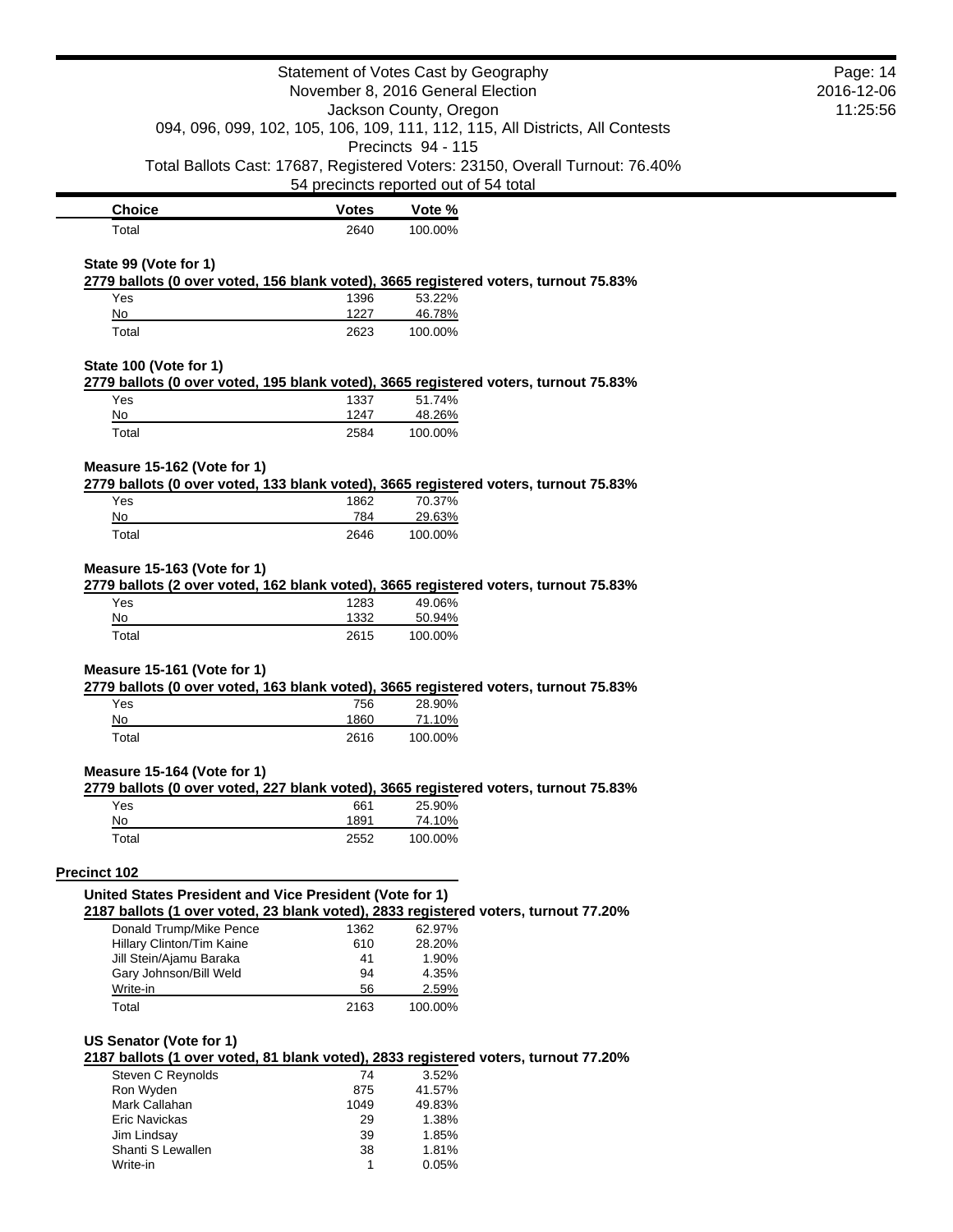|                                                                                                                                         | Statement of Votes Cast by Geography                                                                                                         |                           |                                                                              | Page: 15   |
|-----------------------------------------------------------------------------------------------------------------------------------------|----------------------------------------------------------------------------------------------------------------------------------------------|---------------------------|------------------------------------------------------------------------------|------------|
|                                                                                                                                         | November 8, 2016 General Election<br>Jackson County, Oregon<br>094, 096, 099, 102, 105, 106, 109, 111, 112, 115, All Districts, All Contests |                           |                                                                              | 2016-12-06 |
|                                                                                                                                         |                                                                                                                                              |                           |                                                                              | 11:25:56   |
|                                                                                                                                         |                                                                                                                                              |                           |                                                                              |            |
|                                                                                                                                         |                                                                                                                                              | Precincts 94 - 115        |                                                                              |            |
|                                                                                                                                         |                                                                                                                                              |                           | Total Ballots Cast: 17687, Registered Voters: 23150, Overall Turnout: 76.40% |            |
|                                                                                                                                         | 54 precincts reported out of 54 total                                                                                                        |                           |                                                                              |            |
| <b>Choice</b>                                                                                                                           | <b>Votes</b>                                                                                                                                 | Vote %                    |                                                                              |            |
| Total                                                                                                                                   | 2105                                                                                                                                         | 100.00%                   |                                                                              |            |
|                                                                                                                                         |                                                                                                                                              |                           |                                                                              |            |
| US Representative, District 2 (Vote for 1)                                                                                              |                                                                                                                                              |                           |                                                                              |            |
| 2187 ballots (1 over voted, 98 blank voted), 2833 registered voters, turnout 77.20%                                                     |                                                                                                                                              |                           |                                                                              |            |
| Greg Walden                                                                                                                             | 1644                                                                                                                                         | 78.74%                    |                                                                              |            |
| James Crary                                                                                                                             | 429                                                                                                                                          | 20.55%                    |                                                                              |            |
| Write-in                                                                                                                                | 15                                                                                                                                           | 0.72%                     |                                                                              |            |
| Total                                                                                                                                   | 2088                                                                                                                                         | 100.00%                   |                                                                              |            |
| Governor (Vote for 1)                                                                                                                   |                                                                                                                                              |                           |                                                                              |            |
| 2187 ballots (1 over voted, 89 blank voted), 2833 registered voters, turnout 77.20%                                                     |                                                                                                                                              |                           |                                                                              |            |
| James Foster                                                                                                                            | 63                                                                                                                                           | 3.00%                     |                                                                              |            |
| Kate Brown                                                                                                                              | 681                                                                                                                                          | 32.47%                    |                                                                              |            |
| <b>Cliff Thomason</b>                                                                                                                   | 63                                                                                                                                           | 3.00%                     |                                                                              |            |
| Aaron Donald Auer                                                                                                                       | 20                                                                                                                                           | 0.95%                     |                                                                              |            |
| <b>Bud Pierce</b>                                                                                                                       | 1269                                                                                                                                         | 60.52%                    |                                                                              |            |
| Write-in                                                                                                                                | 1                                                                                                                                            | 0.05%                     |                                                                              |            |
| Total                                                                                                                                   | 2097                                                                                                                                         | 100.00%                   |                                                                              |            |
| Dennis Richardson<br>Paul Damian Wells<br><b>Brad Avakian</b>                                                                           | 1383<br>66<br>527                                                                                                                            | 66.55%<br>3.18%<br>25.36% |                                                                              |            |
| Alan Zundel                                                                                                                             | 36                                                                                                                                           | 1.73%                     |                                                                              |            |
| Michael Marsh                                                                                                                           | 13                                                                                                                                           | 0.63%                     |                                                                              |            |
| Write-in                                                                                                                                | 0                                                                                                                                            | 0.00%                     |                                                                              |            |
| Total                                                                                                                                   | 2078                                                                                                                                         | 100.00%                   |                                                                              |            |
| <b>State Treasurer (Vote for 1)</b>                                                                                                     |                                                                                                                                              |                           |                                                                              |            |
| 2187 ballots (1 over voted, 178 blank voted), 2833 registered voters, turnout 77.20%<br>Chris Henry                                     | 73                                                                                                                                           | 3.64%                     |                                                                              |            |
| <b>Tobias Read</b>                                                                                                                      | 526                                                                                                                                          | 26.20%                    |                                                                              |            |
| Jeff Gudman                                                                                                                             | 1200                                                                                                                                         | 59.76%                    |                                                                              |            |
| <b>Chris Telfer</b>                                                                                                                     | 207                                                                                                                                          | 10.31%                    |                                                                              |            |
| Write-in                                                                                                                                | 2                                                                                                                                            | 0.10%                     |                                                                              |            |
| Total                                                                                                                                   | 2008                                                                                                                                         | 100.00%                   |                                                                              |            |
|                                                                                                                                         |                                                                                                                                              |                           |                                                                              |            |
| <b>Attorney General (Vote for 1)</b><br>2187 ballots (1 over voted, 196 blank voted), 2833 registered voters, turnout 77.20%            |                                                                                                                                              |                           |                                                                              |            |
| Lars D H Hedbor                                                                                                                         | 72                                                                                                                                           | 3.62%                     |                                                                              |            |
| Ellen Rosenblum                                                                                                                         | 653                                                                                                                                          | 32.81%                    |                                                                              |            |
| Daniel Zene Crowe                                                                                                                       | 1264                                                                                                                                         | 63.52%                    |                                                                              |            |
| Write-in                                                                                                                                | 1                                                                                                                                            | 0.05%                     |                                                                              |            |
| Total                                                                                                                                   | 1990                                                                                                                                         | 100.00%                   |                                                                              |            |
|                                                                                                                                         |                                                                                                                                              |                           |                                                                              |            |
| State Senator, 2nd District (Vote for 1)<br>2187 ballots (0 over voted, 850 blank voted), 2833 registered voters, turnout 77.20%        |                                                                                                                                              |                           |                                                                              |            |
| Herman Baertschiger                                                                                                                     | 1306                                                                                                                                         | 97.68%                    |                                                                              |            |
| Write-in                                                                                                                                | 31                                                                                                                                           | 2.32%                     |                                                                              |            |
| Total                                                                                                                                   | 1337                                                                                                                                         | 100.00%                   |                                                                              |            |
|                                                                                                                                         |                                                                                                                                              |                           |                                                                              |            |
| State Representative, 4th District (Vote for 1)<br>2187 ballots (1 over voted, 809 blank voted), 2833 registered voters, turnout 77.20% |                                                                                                                                              |                           |                                                                              |            |
| Duane A Stark                                                                                                                           | 1349                                                                                                                                         | 97.97%                    |                                                                              |            |
| Write-in                                                                                                                                | 28                                                                                                                                           | 2.03%                     |                                                                              |            |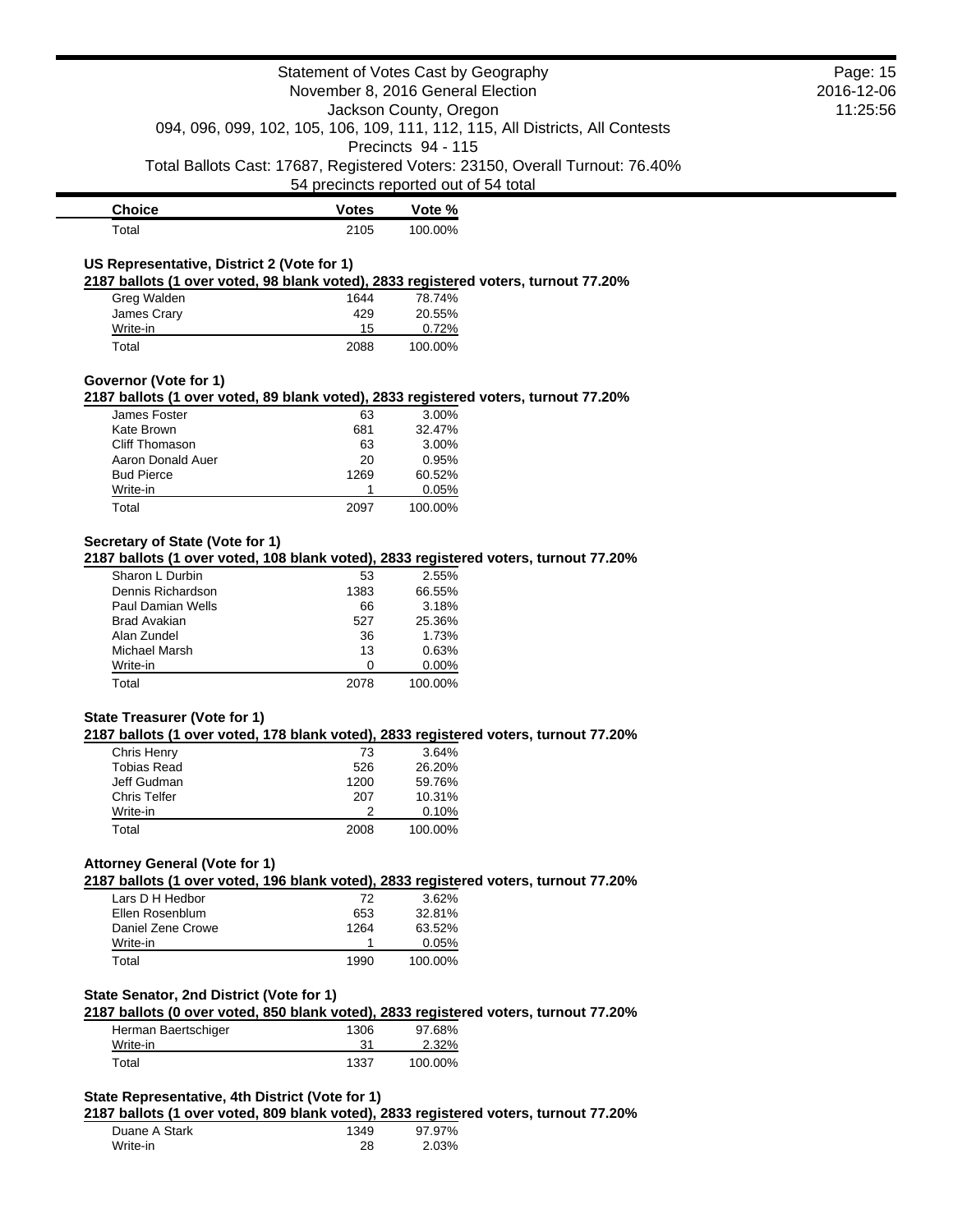| <b>Choice</b><br>Total<br>Judge of the Supreme Court, Position 6 (Vote for 1)<br>2187 ballots (0 over voted, 1040 blank voted), 2833 registered voters, turnout 77.20%<br>Lynn R Nakamoto<br>Write-in<br>Total<br>Judge of the Court of Appeals, Position 5 (Vote for 1)<br>2187 ballots (0 over voted, 1078 blank voted), 2833 registered voters, turnout 77.20%<br>Scott Shorr<br>Write-in | <b>Votes</b><br>1377<br>1121<br>26<br>1147<br>1090<br>19<br>1109 | November 8, 2016 General Election<br>Jackson County, Oregon<br>Precincts 94 - 115<br>54 precincts reported out of 54 total<br>Vote %<br>100.00%<br>97.73%<br>2.27%<br>100.00%<br>98.29% | 094, 096, 099, 102, 105, 106, 109, 111, 112, 115, All Districts, All Contests<br>Total Ballots Cast: 17687, Registered Voters: 23150, Overall Turnout: 76.40% | 2016-12-06<br>11:25:56 |
|----------------------------------------------------------------------------------------------------------------------------------------------------------------------------------------------------------------------------------------------------------------------------------------------------------------------------------------------------------------------------------------------|------------------------------------------------------------------|-----------------------------------------------------------------------------------------------------------------------------------------------------------------------------------------|---------------------------------------------------------------------------------------------------------------------------------------------------------------|------------------------|
|                                                                                                                                                                                                                                                                                                                                                                                              |                                                                  |                                                                                                                                                                                         |                                                                                                                                                               |                        |
|                                                                                                                                                                                                                                                                                                                                                                                              |                                                                  |                                                                                                                                                                                         |                                                                                                                                                               |                        |
|                                                                                                                                                                                                                                                                                                                                                                                              |                                                                  |                                                                                                                                                                                         |                                                                                                                                                               |                        |
|                                                                                                                                                                                                                                                                                                                                                                                              |                                                                  |                                                                                                                                                                                         |                                                                                                                                                               |                        |
|                                                                                                                                                                                                                                                                                                                                                                                              |                                                                  |                                                                                                                                                                                         |                                                                                                                                                               |                        |
|                                                                                                                                                                                                                                                                                                                                                                                              |                                                                  |                                                                                                                                                                                         |                                                                                                                                                               |                        |
|                                                                                                                                                                                                                                                                                                                                                                                              |                                                                  |                                                                                                                                                                                         |                                                                                                                                                               |                        |
|                                                                                                                                                                                                                                                                                                                                                                                              |                                                                  |                                                                                                                                                                                         |                                                                                                                                                               |                        |
|                                                                                                                                                                                                                                                                                                                                                                                              |                                                                  |                                                                                                                                                                                         |                                                                                                                                                               |                        |
|                                                                                                                                                                                                                                                                                                                                                                                              |                                                                  |                                                                                                                                                                                         |                                                                                                                                                               |                        |
|                                                                                                                                                                                                                                                                                                                                                                                              |                                                                  |                                                                                                                                                                                         |                                                                                                                                                               |                        |
|                                                                                                                                                                                                                                                                                                                                                                                              |                                                                  |                                                                                                                                                                                         |                                                                                                                                                               |                        |
|                                                                                                                                                                                                                                                                                                                                                                                              |                                                                  |                                                                                                                                                                                         |                                                                                                                                                               |                        |
|                                                                                                                                                                                                                                                                                                                                                                                              |                                                                  |                                                                                                                                                                                         |                                                                                                                                                               |                        |
|                                                                                                                                                                                                                                                                                                                                                                                              |                                                                  |                                                                                                                                                                                         |                                                                                                                                                               |                        |
|                                                                                                                                                                                                                                                                                                                                                                                              |                                                                  |                                                                                                                                                                                         |                                                                                                                                                               |                        |
|                                                                                                                                                                                                                                                                                                                                                                                              |                                                                  | 1.71%                                                                                                                                                                                   |                                                                                                                                                               |                        |
| Total                                                                                                                                                                                                                                                                                                                                                                                        |                                                                  | 100.00%                                                                                                                                                                                 |                                                                                                                                                               |                        |
|                                                                                                                                                                                                                                                                                                                                                                                              |                                                                  |                                                                                                                                                                                         |                                                                                                                                                               |                        |
| Judge of the Court of Appeals, Position 8 (Vote for 1)                                                                                                                                                                                                                                                                                                                                       |                                                                  |                                                                                                                                                                                         |                                                                                                                                                               |                        |
| 2187 ballots (1 over voted, 1131 blank voted), 2833 registered voters, turnout 77.20%                                                                                                                                                                                                                                                                                                        |                                                                  |                                                                                                                                                                                         |                                                                                                                                                               |                        |
| Roger J DeHoog                                                                                                                                                                                                                                                                                                                                                                               | 1039                                                             | 98.48%                                                                                                                                                                                  |                                                                                                                                                               |                        |
| Write-in                                                                                                                                                                                                                                                                                                                                                                                     | 16                                                               | 1.52%                                                                                                                                                                                   |                                                                                                                                                               |                        |
| Total                                                                                                                                                                                                                                                                                                                                                                                        | 1055                                                             | 100.00%                                                                                                                                                                                 |                                                                                                                                                               |                        |
|                                                                                                                                                                                                                                                                                                                                                                                              |                                                                  |                                                                                                                                                                                         |                                                                                                                                                               |                        |
| County Commissioner, Pos 2 (Vote for 1)                                                                                                                                                                                                                                                                                                                                                      |                                                                  |                                                                                                                                                                                         |                                                                                                                                                               |                        |
| 2187 ballots (1 over voted, 278 blank voted), 2833 registered voters, turnout 77.20%<br>Jeff Thomas                                                                                                                                                                                                                                                                                          | 613                                                              | 32.13%                                                                                                                                                                                  |                                                                                                                                                               |                        |
| <b>Robert Strosser</b>                                                                                                                                                                                                                                                                                                                                                                       | 1291                                                             | 67.66%                                                                                                                                                                                  |                                                                                                                                                               |                        |
| Write-in                                                                                                                                                                                                                                                                                                                                                                                     | 4                                                                | 0.21%                                                                                                                                                                                   |                                                                                                                                                               |                        |
| Total                                                                                                                                                                                                                                                                                                                                                                                        | 1908                                                             | 100.00%                                                                                                                                                                                 |                                                                                                                                                               |                        |
|                                                                                                                                                                                                                                                                                                                                                                                              |                                                                  |                                                                                                                                                                                         |                                                                                                                                                               |                        |
| <b>County Assessor (Vote for 1)</b>                                                                                                                                                                                                                                                                                                                                                          |                                                                  |                                                                                                                                                                                         |                                                                                                                                                               |                        |
| 2187 ballots (1 over voted, 658 blank voted), 2833 registered voters, turnout 77.20%                                                                                                                                                                                                                                                                                                         |                                                                  |                                                                                                                                                                                         |                                                                                                                                                               |                        |
| David Arrasmith                                                                                                                                                                                                                                                                                                                                                                              | 961                                                              | 62.89%                                                                                                                                                                                  |                                                                                                                                                               |                        |
| Angela Stuhr<br>Write-in                                                                                                                                                                                                                                                                                                                                                                     | 561<br>6                                                         | 36.71%<br>0.39%                                                                                                                                                                         |                                                                                                                                                               |                        |
| Total                                                                                                                                                                                                                                                                                                                                                                                        | 1528                                                             | 100.00%                                                                                                                                                                                 |                                                                                                                                                               |                        |
|                                                                                                                                                                                                                                                                                                                                                                                              |                                                                  |                                                                                                                                                                                         |                                                                                                                                                               |                        |
| Jackson Soil & Water Dist. Director, Zone 1 (Vote for 1)                                                                                                                                                                                                                                                                                                                                     |                                                                  |                                                                                                                                                                                         |                                                                                                                                                               |                        |
| 2187 ballots (1 over voted, 1105 blank voted), 2833 registered voters, turnout 77.20%                                                                                                                                                                                                                                                                                                        |                                                                  |                                                                                                                                                                                         |                                                                                                                                                               |                        |
| Marilyn Rice                                                                                                                                                                                                                                                                                                                                                                                 | 1066                                                             | 98.61%                                                                                                                                                                                  |                                                                                                                                                               |                        |
| Write-in                                                                                                                                                                                                                                                                                                                                                                                     | 15                                                               | 1.39%                                                                                                                                                                                   |                                                                                                                                                               |                        |
| Total                                                                                                                                                                                                                                                                                                                                                                                        | 1081                                                             | 100.00%                                                                                                                                                                                 |                                                                                                                                                               |                        |
|                                                                                                                                                                                                                                                                                                                                                                                              |                                                                  |                                                                                                                                                                                         |                                                                                                                                                               |                        |
| Jackson Soil & Water Dist, Director Zone 2 (Vote for 1)                                                                                                                                                                                                                                                                                                                                      |                                                                  |                                                                                                                                                                                         |                                                                                                                                                               |                        |
| 2187 ballots (0 over voted, 1117 blank voted), 2833 registered voters, turnout 77.20%                                                                                                                                                                                                                                                                                                        |                                                                  |                                                                                                                                                                                         |                                                                                                                                                               |                        |
| Barbara Niedermeyer<br>Write-in                                                                                                                                                                                                                                                                                                                                                              | 1056<br>14                                                       | 98.69%<br>1.31%                                                                                                                                                                         |                                                                                                                                                               |                        |
| Total                                                                                                                                                                                                                                                                                                                                                                                        | 1070                                                             | 100.00%                                                                                                                                                                                 |                                                                                                                                                               |                        |
|                                                                                                                                                                                                                                                                                                                                                                                              |                                                                  |                                                                                                                                                                                         |                                                                                                                                                               |                        |
| Jackson Soil & Water Dist. Director, Zone 3 (Vote for 1)                                                                                                                                                                                                                                                                                                                                     |                                                                  |                                                                                                                                                                                         |                                                                                                                                                               |                        |
| 2187 ballots (0 over voted, 1088 blank voted), 2833 registered voters, turnout 77.20%                                                                                                                                                                                                                                                                                                        |                                                                  |                                                                                                                                                                                         |                                                                                                                                                               |                        |
| Juanita Wright                                                                                                                                                                                                                                                                                                                                                                               | 1087                                                             | 98.91%                                                                                                                                                                                  |                                                                                                                                                               |                        |
| Write-in                                                                                                                                                                                                                                                                                                                                                                                     | 12                                                               | 1.09%                                                                                                                                                                                   |                                                                                                                                                               |                        |
| Total                                                                                                                                                                                                                                                                                                                                                                                        | 1099                                                             | 100.00%                                                                                                                                                                                 |                                                                                                                                                               |                        |
|                                                                                                                                                                                                                                                                                                                                                                                              |                                                                  |                                                                                                                                                                                         |                                                                                                                                                               |                        |
| Jackson Soil & Water Dist. Director, Zone 4 (Vote for 1)                                                                                                                                                                                                                                                                                                                                     |                                                                  |                                                                                                                                                                                         |                                                                                                                                                               |                        |
| 2187 ballots (0 over voted, 1131 blank voted), 2833 registered voters, turnout 77.20%                                                                                                                                                                                                                                                                                                        |                                                                  |                                                                                                                                                                                         |                                                                                                                                                               |                        |
| Don Hamann                                                                                                                                                                                                                                                                                                                                                                                   | 1046                                                             | 99.05%                                                                                                                                                                                  |                                                                                                                                                               |                        |
| Write-in                                                                                                                                                                                                                                                                                                                                                                                     | 10                                                               | 0.95%                                                                                                                                                                                   |                                                                                                                                                               |                        |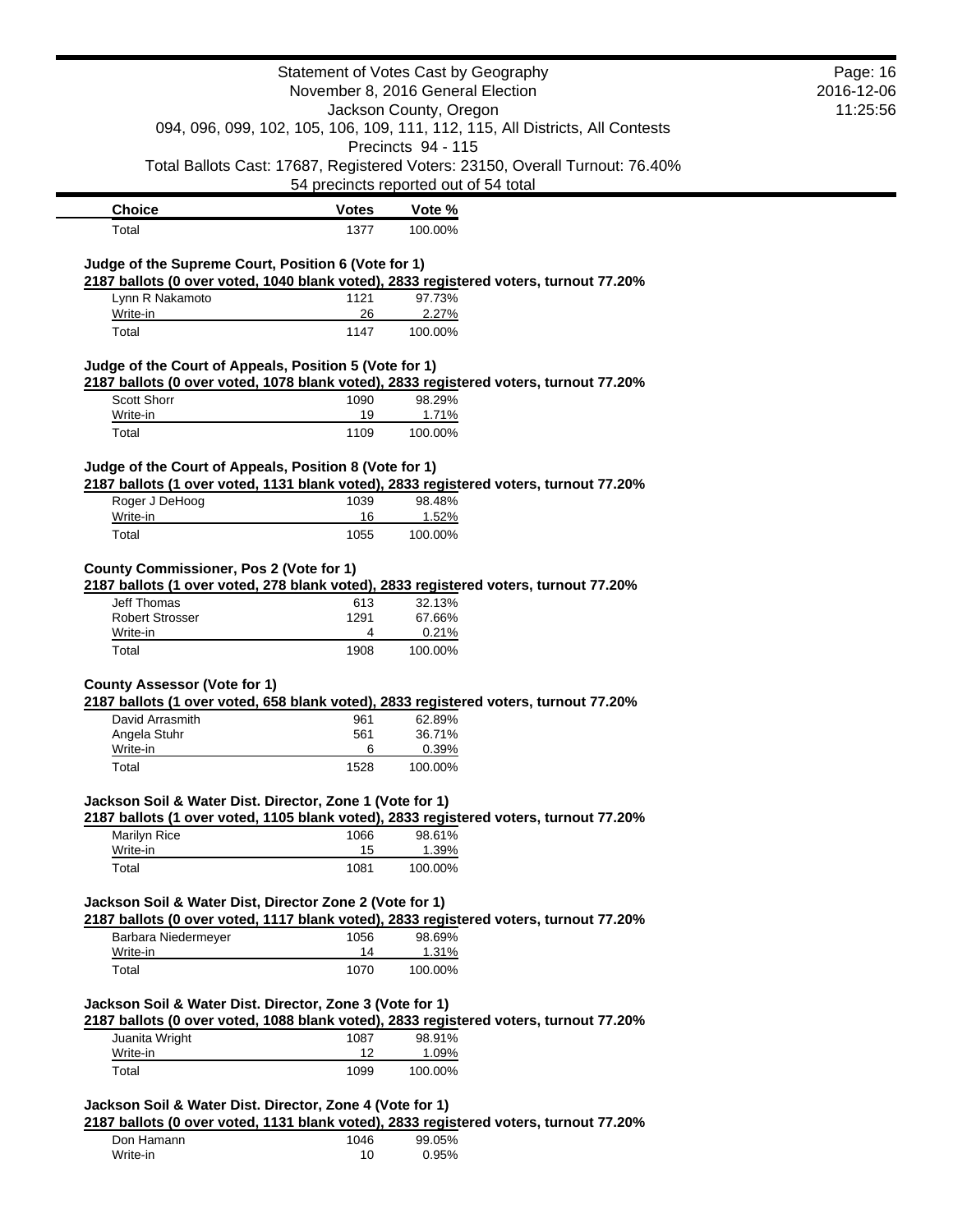|                                                                                                                                        | Statement of Votes Cast by Geography<br>November 8, 2016 General Election |                                                                                                |  |  |  |
|----------------------------------------------------------------------------------------------------------------------------------------|---------------------------------------------------------------------------|------------------------------------------------------------------------------------------------|--|--|--|
|                                                                                                                                        |                                                                           |                                                                                                |  |  |  |
|                                                                                                                                        | Jackson County, Oregon                                                    |                                                                                                |  |  |  |
|                                                                                                                                        |                                                                           | 094, 096, 099, 102, 105, 106, 109, 111, 112, 115, All Districts, All Contests                  |  |  |  |
|                                                                                                                                        |                                                                           | Precincts 94 - 115                                                                             |  |  |  |
|                                                                                                                                        |                                                                           | Total Ballots Cast: 17687, Registered Voters: 23150, Overall Turnout: 76.40%                   |  |  |  |
|                                                                                                                                        |                                                                           | 54 precincts reported out of 54 total                                                          |  |  |  |
| <b>Choice</b>                                                                                                                          | <b>Votes</b>                                                              | Vote %                                                                                         |  |  |  |
| Total                                                                                                                                  | 1056                                                                      | 100.00%                                                                                        |  |  |  |
|                                                                                                                                        |                                                                           |                                                                                                |  |  |  |
| Jackson Soil & Water Dist. Director, Zone 5 (Vote for 1)                                                                               |                                                                           |                                                                                                |  |  |  |
|                                                                                                                                        |                                                                           | 2187 ballots (0 over voted, 1143 blank voted), 2833 registered voters, turnout 77.20%          |  |  |  |
| Ronald W Hillers<br>Write-in                                                                                                           | 1031<br>13                                                                | 98.75%<br>1.25%                                                                                |  |  |  |
| Total                                                                                                                                  | 1044                                                                      | 100.00%                                                                                        |  |  |  |
|                                                                                                                                        |                                                                           |                                                                                                |  |  |  |
| Jackson Soil & Water Dist.Dir.At Large, #2 (Vote for 1)                                                                                |                                                                           |                                                                                                |  |  |  |
|                                                                                                                                        |                                                                           | 2187 ballots (0 over voted, 1137 blank voted), 2833 registered voters, turnout 77.20%          |  |  |  |
| Stan Dean                                                                                                                              | 1037                                                                      | 98.76%                                                                                         |  |  |  |
| Write-in                                                                                                                               | 13                                                                        | 1.24%                                                                                          |  |  |  |
| Total                                                                                                                                  | 1050                                                                      | 100.00%                                                                                        |  |  |  |
| Rogue Valley Heritage District, Director (Vote for 5)                                                                                  |                                                                           |                                                                                                |  |  |  |
|                                                                                                                                        |                                                                           | 2187 ballots (5 over voted, 6684 undervotes), 2833 registered voters, turnout 77.20%           |  |  |  |
| Allen Dobney                                                                                                                           | 822                                                                       | 19.45%                                                                                         |  |  |  |
| Charleen M Brown                                                                                                                       | 834                                                                       | 19.73%                                                                                         |  |  |  |
| Stephanie S Butler                                                                                                                     | 854                                                                       | 20.21%                                                                                         |  |  |  |
| Ronald Medinger                                                                                                                        | 821                                                                       | 19.43%                                                                                         |  |  |  |
| <b>Dennis Powers</b><br>Write-in                                                                                                       | 863<br>13                                                                 | 20.42%<br>0.31%                                                                                |  |  |  |
| Write In                                                                                                                               | 5                                                                         | 0.12%                                                                                          |  |  |  |
| Write In                                                                                                                               | 5                                                                         | 0.12%                                                                                          |  |  |  |
| Write In                                                                                                                               | 5                                                                         | 0.12%                                                                                          |  |  |  |
| Write In                                                                                                                               | 4                                                                         | 0.09%                                                                                          |  |  |  |
|                                                                                                                                        |                                                                           |                                                                                                |  |  |  |
| Total                                                                                                                                  | 4226                                                                      | 100.00%                                                                                        |  |  |  |
|                                                                                                                                        |                                                                           |                                                                                                |  |  |  |
|                                                                                                                                        |                                                                           |                                                                                                |  |  |  |
|                                                                                                                                        |                                                                           | 2187 ballots (1 over voted, 176 blank voted), 2833 registered voters, turnout 77.20%           |  |  |  |
| Yes                                                                                                                                    | 587                                                                       | 29.20%                                                                                         |  |  |  |
| No                                                                                                                                     | 1423                                                                      | 70.80%                                                                                         |  |  |  |
| Total                                                                                                                                  | 2010                                                                      | 100.00%                                                                                        |  |  |  |
|                                                                                                                                        |                                                                           |                                                                                                |  |  |  |
|                                                                                                                                        |                                                                           |                                                                                                |  |  |  |
| Yes                                                                                                                                    | 1156                                                                      | 2187 ballots (0 over voted, 171 blank voted), 2833 registered voters, turnout 77.20%<br>57.34% |  |  |  |
| No                                                                                                                                     | 860                                                                       | 42.66%                                                                                         |  |  |  |
| Total                                                                                                                                  | 2016                                                                      | 100.00%                                                                                        |  |  |  |
|                                                                                                                                        |                                                                           |                                                                                                |  |  |  |
|                                                                                                                                        |                                                                           |                                                                                                |  |  |  |
|                                                                                                                                        |                                                                           | 2187 ballots (1 over voted, 88 blank voted), 2833 registered voters, turnout 77.20%            |  |  |  |
| Yes                                                                                                                                    | 1745                                                                      | 83.17%                                                                                         |  |  |  |
| No                                                                                                                                     | 353                                                                       | 16.83%                                                                                         |  |  |  |
| Total                                                                                                                                  | 2098                                                                      | 100.00%                                                                                        |  |  |  |
|                                                                                                                                        |                                                                           |                                                                                                |  |  |  |
|                                                                                                                                        |                                                                           |                                                                                                |  |  |  |
| Yes                                                                                                                                    | 584                                                                       | 2187 ballots (1 over voted, 50 blank voted), 2833 registered voters, turnout 77.20%<br>27.34%  |  |  |  |
| No                                                                                                                                     | 1552                                                                      | 72.66%                                                                                         |  |  |  |
| Total                                                                                                                                  | 2136                                                                      | 100.00%                                                                                        |  |  |  |
|                                                                                                                                        |                                                                           |                                                                                                |  |  |  |
|                                                                                                                                        |                                                                           |                                                                                                |  |  |  |
|                                                                                                                                        |                                                                           | 2187 ballots (0 over voted, 109 blank voted), 2833 registered voters, turnout 77.20%           |  |  |  |
| State 94 (Vote for 1)<br>State 95 (Vote for 1)<br>State 96 (Vote for 1)<br>State 97 (Vote for 1)<br>State 98 (Vote for 1)<br>Yes<br>No | 1115<br>963                                                               | 53.66%<br>46.34%                                                                               |  |  |  |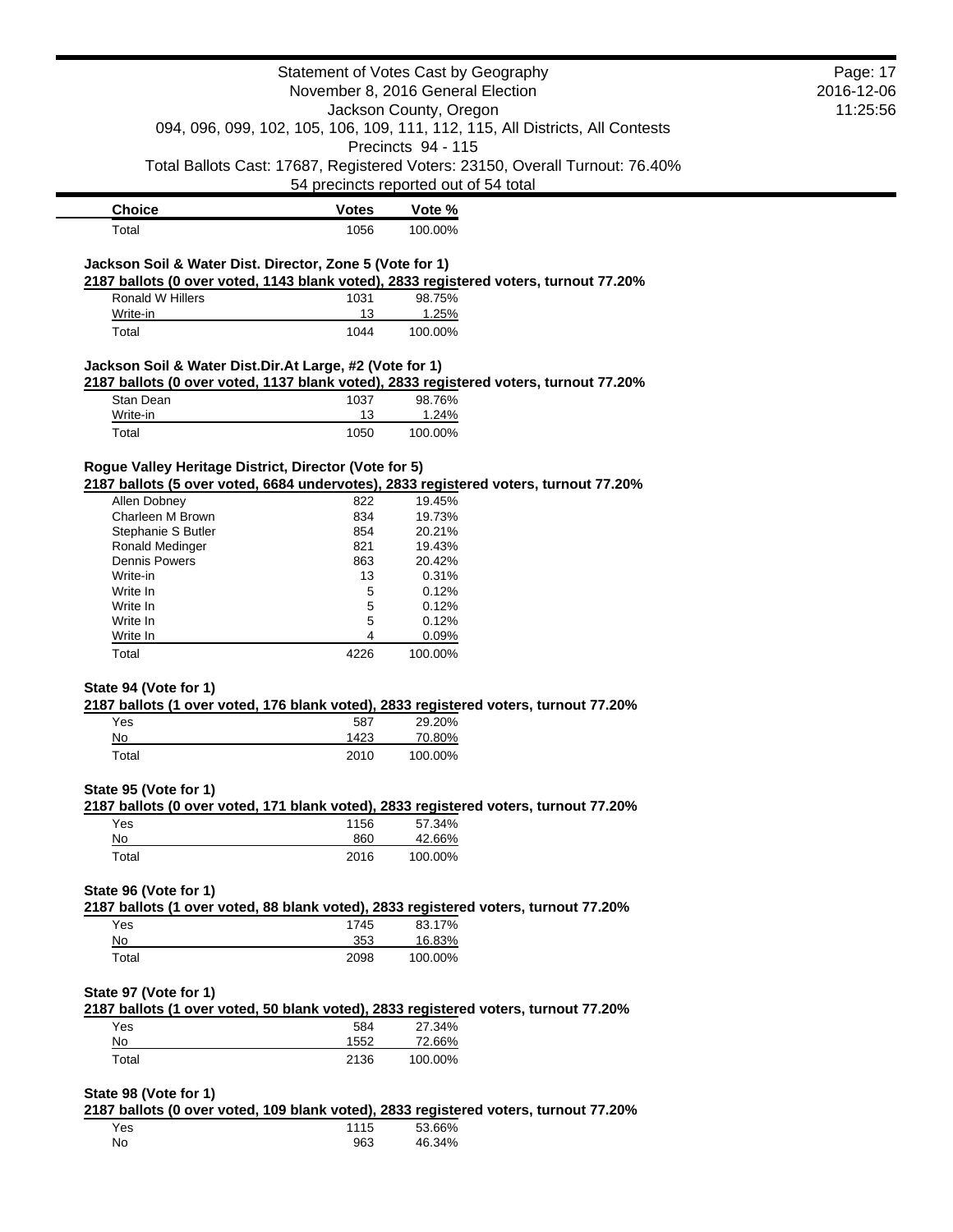| Statement of Votes Cast by Geography                    | Page: 18<br>2016-12-06            |                                                                                      |  |  |  |
|---------------------------------------------------------|-----------------------------------|--------------------------------------------------------------------------------------|--|--|--|
|                                                         | November 8, 2016 General Election |                                                                                      |  |  |  |
|                                                         | Jackson County, Oregon            |                                                                                      |  |  |  |
|                                                         |                                   | 094, 096, 099, 102, 105, 106, 109, 111, 112, 115, All Districts, All Contests        |  |  |  |
|                                                         |                                   | Precincts 94 - 115                                                                   |  |  |  |
|                                                         |                                   | Total Ballots Cast: 17687, Registered Voters: 23150, Overall Turnout: 76.40%         |  |  |  |
|                                                         |                                   | 54 precincts reported out of 54 total                                                |  |  |  |
| <b>Choice</b>                                           | <b>Votes</b>                      | Vote %                                                                               |  |  |  |
| Total                                                   | 2078                              | 100.00%                                                                              |  |  |  |
|                                                         |                                   |                                                                                      |  |  |  |
| State 99 (Vote for 1)                                   |                                   |                                                                                      |  |  |  |
|                                                         |                                   | 2187 ballots (0 over voted, 121 blank voted), 2833 registered voters, turnout 77.20% |  |  |  |
| Yes<br>No                                               | 1166<br>900                       | 56.44%<br>43.56%                                                                     |  |  |  |
| Total                                                   | 2066                              | 100.00%                                                                              |  |  |  |
|                                                         |                                   |                                                                                      |  |  |  |
| State 100 (Vote for 1)                                  |                                   |                                                                                      |  |  |  |
|                                                         |                                   | 2187 ballots (0 over voted, 128 blank voted), 2833 registered voters, turnout 77.20% |  |  |  |
| Yes                                                     | 1175                              | 57.07%                                                                               |  |  |  |
| No                                                      | 884                               | 42.93%                                                                               |  |  |  |
| Total                                                   | 2059                              | 100.00%                                                                              |  |  |  |
|                                                         |                                   |                                                                                      |  |  |  |
| Measure 15-162 (Vote for 1)                             |                                   | 2187 ballots (0 over voted, 87 blank voted), 2833 registered voters, turnout 77.20%  |  |  |  |
| Yes                                                     | 1401                              | 66.71%                                                                               |  |  |  |
| No                                                      | 699                               | 33.29%                                                                               |  |  |  |
| Total                                                   | 2100                              | 100.00%                                                                              |  |  |  |
|                                                         |                                   |                                                                                      |  |  |  |
| Measure 15-163 (Vote for 1)                             |                                   |                                                                                      |  |  |  |
|                                                         |                                   | 2187 ballots (0 over voted, 121 blank voted), 2833 registered voters, turnout 77.20% |  |  |  |
| Yes                                                     | 1046                              | 50.63%                                                                               |  |  |  |
| No<br>Total                                             | 1020<br>2066                      | 49.37%<br>100.00%                                                                    |  |  |  |
|                                                         |                                   |                                                                                      |  |  |  |
| Measure 15-161 (Vote for 1)                             |                                   |                                                                                      |  |  |  |
|                                                         |                                   | 2187 ballots (0 over voted, 127 blank voted), 2833 registered voters, turnout 77.20% |  |  |  |
| Yes                                                     | 568                               | 27.57%                                                                               |  |  |  |
| No                                                      | 1492                              | 72.43%                                                                               |  |  |  |
| Total                                                   | 2060                              | 100.00%                                                                              |  |  |  |
|                                                         |                                   |                                                                                      |  |  |  |
| Measure 15-164 (Vote for 1)                             |                                   | 2187 ballots (0 over voted, 154 blank voted), 2833 registered voters, turnout 77.20% |  |  |  |
| Yes                                                     | 542                               | 26.66%                                                                               |  |  |  |
| No                                                      | 1491                              | 73.34%                                                                               |  |  |  |
| Total                                                   | 2033                              | 100.00%                                                                              |  |  |  |
|                                                         |                                   |                                                                                      |  |  |  |
| Precinct 105                                            |                                   |                                                                                      |  |  |  |
| United States President and Vice President (Vote for 1) |                                   |                                                                                      |  |  |  |
|                                                         |                                   | 636 ballots (1 over voted, 4 blank voted), 883 registered voters, turnout 72.03%     |  |  |  |
| Donald Trump/Mike Pence                                 | 388                               | 61.49%                                                                               |  |  |  |
| Hillary Clinton/Tim Kaine                               | 189                               | 29.95%                                                                               |  |  |  |
| Jill Stein/Ajamu Baraka                                 | 17                                | 2.69%                                                                                |  |  |  |
| Gary Johnson/Bill Weld<br>Write-in                      | 26<br>11                          | 4.12%<br>1.74%                                                                       |  |  |  |
| Total                                                   | 631                               | 100.00%                                                                              |  |  |  |
|                                                         |                                   |                                                                                      |  |  |  |
| US Senator (Vote for 1)                                 |                                   |                                                                                      |  |  |  |
|                                                         |                                   | 636 ballots (1 over voted, 19 blank voted), 883 registered voters, turnout 72.03%    |  |  |  |
| <b>Steven C Reynolds</b>                                | 30                                | 4.87%                                                                                |  |  |  |
| Ron Wyden                                               | 261                               | 42.37%                                                                               |  |  |  |
| Mark Callahan                                           | 275                               | 44.64%                                                                               |  |  |  |
| Eric Navickas                                           | 14                                | 2.27%                                                                                |  |  |  |
| Jim Lindsay<br>Shanti S Lewallen                        | 13<br>22                          | 2.11%<br>3.57%                                                                       |  |  |  |
| Write-in                                                | 1                                 | 0.16%                                                                                |  |  |  |
|                                                         |                                   |                                                                                      |  |  |  |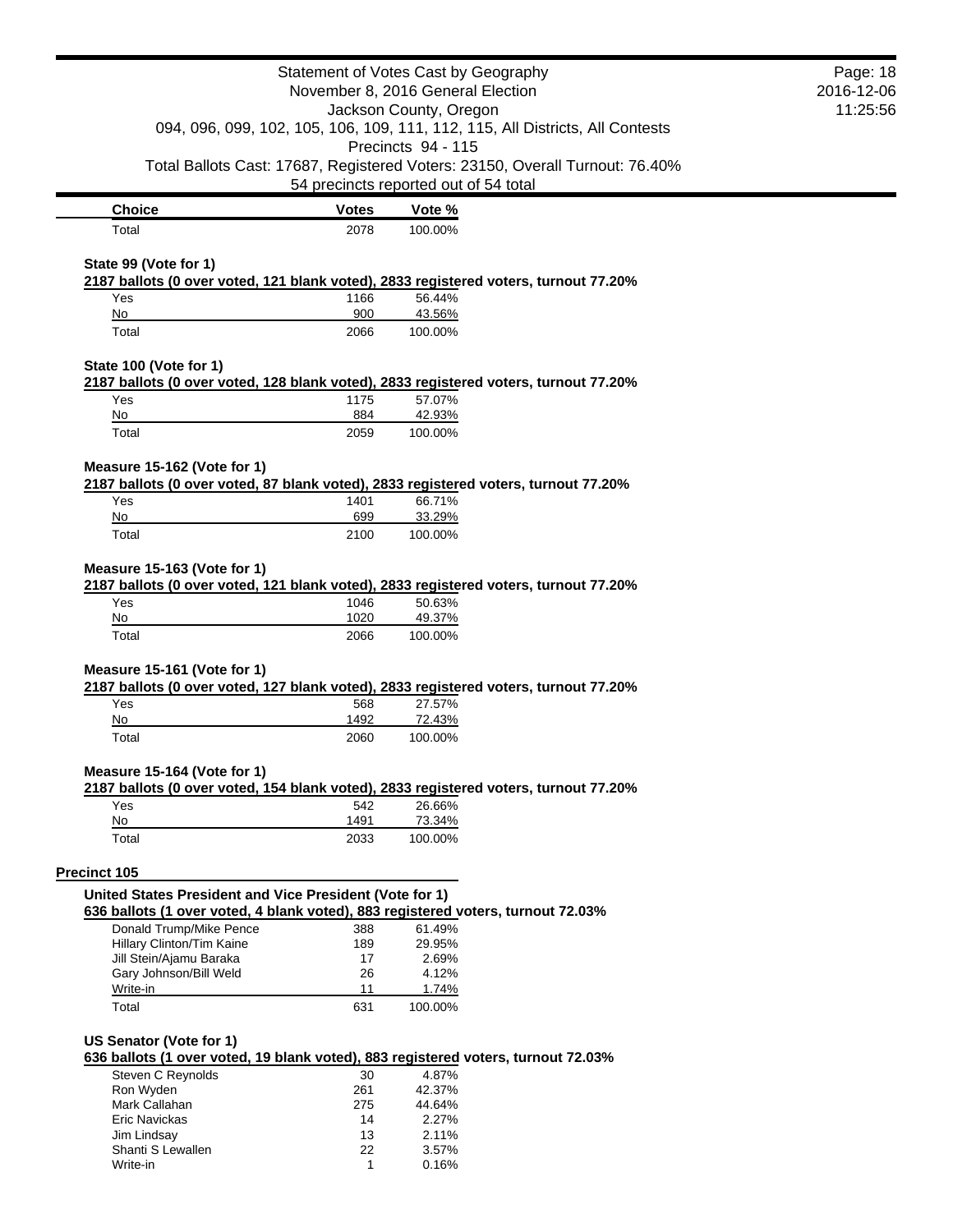|                                                                                                                                | Statement of Votes Cast by Geography<br>November 8, 2016 General Election<br>Jackson County, Oregon |                    |                                                                               |          |  |
|--------------------------------------------------------------------------------------------------------------------------------|-----------------------------------------------------------------------------------------------------|--------------------|-------------------------------------------------------------------------------|----------|--|
|                                                                                                                                |                                                                                                     |                    | 094, 096, 099, 102, 105, 106, 109, 111, 112, 115, All Districts, All Contests | 11:25:56 |  |
|                                                                                                                                |                                                                                                     | Precincts 94 - 115 |                                                                               |          |  |
|                                                                                                                                | 54 precincts reported out of 54 total                                                               |                    | Total Ballots Cast: 17687, Registered Voters: 23150, Overall Turnout: 76.40%  |          |  |
| <b>Choice</b>                                                                                                                  | <b>Votes</b>                                                                                        | Vote %             |                                                                               |          |  |
| Total                                                                                                                          | 616                                                                                                 | 100.00%            |                                                                               |          |  |
| US Representative, District 2 (Vote for 1)                                                                                     |                                                                                                     |                    |                                                                               |          |  |
| 636 ballots (0 over voted, 25 blank voted), 883 registered voters, turnout 72.03%                                              |                                                                                                     |                    |                                                                               |          |  |
| Greg Walden                                                                                                                    | 470                                                                                                 | 76.92%             |                                                                               |          |  |
| James Crary                                                                                                                    | 138                                                                                                 | 22.59%             |                                                                               |          |  |
| Write-in                                                                                                                       | 3                                                                                                   | 0.49%              |                                                                               |          |  |
| Total                                                                                                                          | 611                                                                                                 | 100.00%            |                                                                               |          |  |
| Governor (Vote for 1)                                                                                                          |                                                                                                     |                    |                                                                               |          |  |
| 636 ballots (1 over voted, 20 blank voted), 883 registered voters, turnout 72.03%<br>James Foster                              |                                                                                                     | 2.76%              |                                                                               |          |  |
| Kate Brown                                                                                                                     | 17<br>215                                                                                           | 34.96%             |                                                                               |          |  |
| Cliff Thomason                                                                                                                 | 21                                                                                                  | 3.41%              |                                                                               |          |  |
| Aaron Donald Auer                                                                                                              | 17                                                                                                  | 2.76%              |                                                                               |          |  |
| <b>Bud Pierce</b>                                                                                                              | 345                                                                                                 | 56.10%             |                                                                               |          |  |
| Write-in                                                                                                                       | 0                                                                                                   | 0.00%              |                                                                               |          |  |
| Total                                                                                                                          | 615                                                                                                 | 100.00%            |                                                                               |          |  |
| Secretary of State (Vote for 1)                                                                                                |                                                                                                     |                    |                                                                               |          |  |
| 636 ballots (0 over voted, 34 blank voted), 883 registered voters, turnout 72.03%                                              |                                                                                                     |                    |                                                                               |          |  |
| Sharon L Durbin                                                                                                                | 21                                                                                                  | 3.49%              |                                                                               |          |  |
| Dennis Richardson                                                                                                              | 380                                                                                                 | 63.12%             |                                                                               |          |  |
| Paul Damian Wells                                                                                                              | 21                                                                                                  | 3.49%              |                                                                               |          |  |
| <b>Brad Avakian</b><br>Alan Zundel                                                                                             | 154<br>18                                                                                           | 25.58%<br>2.99%    |                                                                               |          |  |
| Michael Marsh                                                                                                                  | 7                                                                                                   | 1.16%              |                                                                               |          |  |
| Write-in                                                                                                                       | 1                                                                                                   | 0.17%              |                                                                               |          |  |
| Total                                                                                                                          | 602                                                                                                 | 100.00%            |                                                                               |          |  |
| State Treasurer (Vote for 1)                                                                                                   |                                                                                                     |                    |                                                                               |          |  |
| 636 ballots (0 over voted, 49 blank voted), 883 registered voters, turnout 72.03%                                              |                                                                                                     |                    |                                                                               |          |  |
| Chris Henry                                                                                                                    | 33                                                                                                  | 5.62%              |                                                                               |          |  |
| <b>Tobias Read</b>                                                                                                             | 169                                                                                                 | 28.79%             |                                                                               |          |  |
| Jeff Gudman                                                                                                                    | 327                                                                                                 | 55.71%             |                                                                               |          |  |
| <b>Chris Telfer</b><br>Write-in                                                                                                | 56<br>2                                                                                             | 9.54%<br>0.34%     |                                                                               |          |  |
| Total                                                                                                                          | 587                                                                                                 | 100.00%            |                                                                               |          |  |
|                                                                                                                                |                                                                                                     |                    |                                                                               |          |  |
| <b>Attorney General (Vote for 1)</b><br>636 ballots (0 over voted, 51 blank voted), 883 registered voters, turnout 72.03%      |                                                                                                     |                    |                                                                               |          |  |
| Lars D H Hedbor                                                                                                                | 20                                                                                                  | 3.42%              |                                                                               |          |  |
| Ellen Rosenblum                                                                                                                | 218                                                                                                 | 37.26%             |                                                                               |          |  |
| Daniel Zene Crowe<br>Write-in                                                                                                  | 346<br>$\mathbf{1}$                                                                                 | 59.15%<br>0.17%    |                                                                               |          |  |
| Total                                                                                                                          | 585                                                                                                 | 100.00%            |                                                                               |          |  |
|                                                                                                                                |                                                                                                     |                    |                                                                               |          |  |
| State Senator, 2nd District (Vote for 1)<br>636 ballots (0 over voted, 227 blank voted), 883 registered voters, turnout 72.03% |                                                                                                     |                    |                                                                               |          |  |
| Herman Baertschiger                                                                                                            | 400                                                                                                 | 97.80%             |                                                                               |          |  |
| Write-in                                                                                                                       | 9                                                                                                   | 2.20%              |                                                                               |          |  |
| Total                                                                                                                          | 409                                                                                                 | 100.00%            |                                                                               |          |  |
| State Representative, 4th District (Vote for 1)                                                                                |                                                                                                     |                    |                                                                               |          |  |
| 636 ballots (0 over voted, 225 blank voted), 883 registered voters, turnout 72.03%                                             |                                                                                                     |                    |                                                                               |          |  |
| Duane A Stark                                                                                                                  | 405                                                                                                 | 98.54%             |                                                                               |          |  |
| Write-in                                                                                                                       | 6                                                                                                   | 1.46%              |                                                                               |          |  |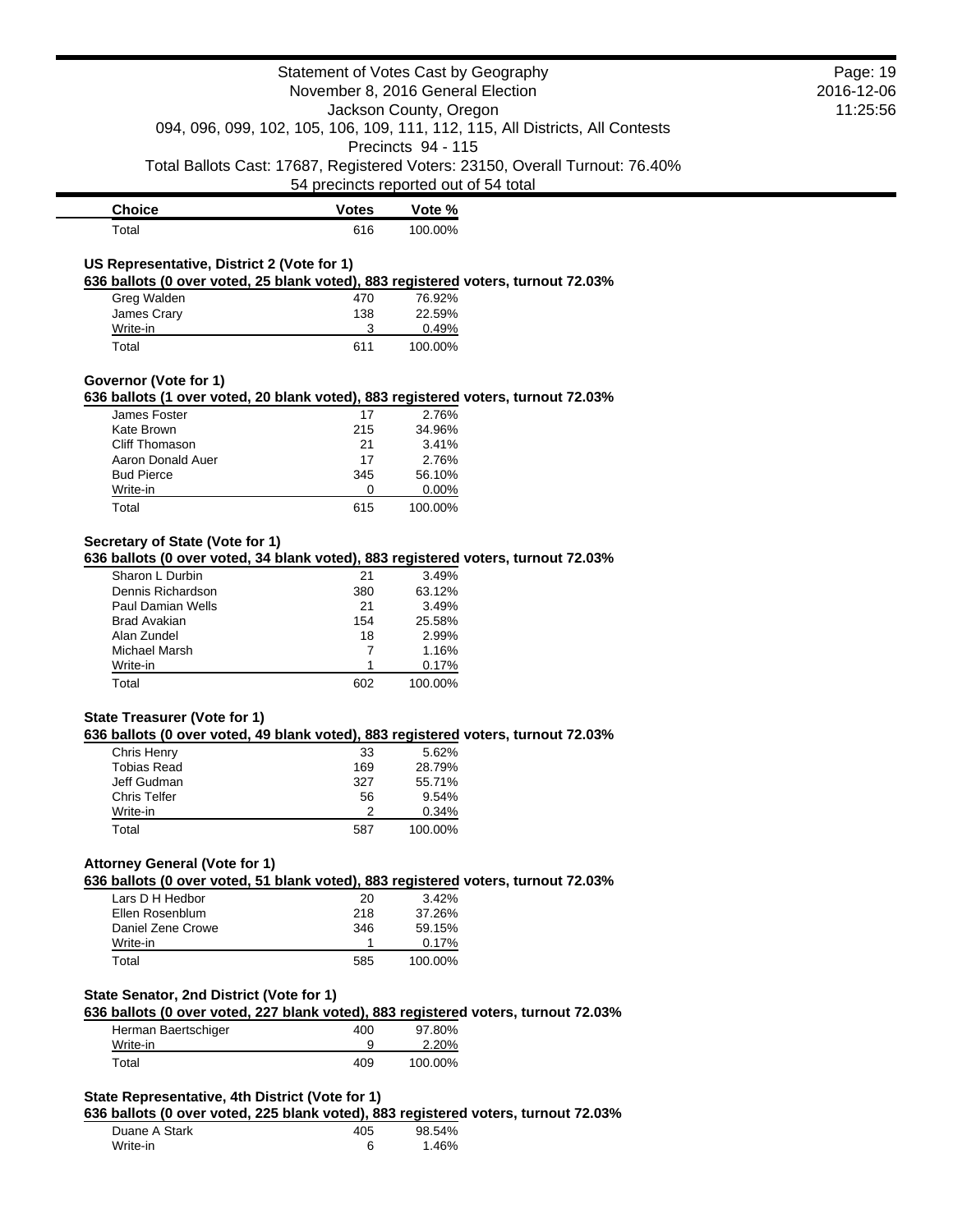|                                                                | Statement of Votes Cast by Geography |                                                                                              |  |  |  |
|----------------------------------------------------------------|--------------------------------------|----------------------------------------------------------------------------------------------|--|--|--|
|                                                                | November 8, 2016 General Election    |                                                                                              |  |  |  |
|                                                                | Jackson County, Oregon               |                                                                                              |  |  |  |
|                                                                |                                      | 094, 096, 099, 102, 105, 106, 109, 111, 112, 115, All Districts, All Contests                |  |  |  |
|                                                                |                                      | Precincts 94 - 115                                                                           |  |  |  |
|                                                                |                                      | Total Ballots Cast: 17687, Registered Voters: 23150, Overall Turnout: 76.40%                 |  |  |  |
|                                                                |                                      | 54 precincts reported out of 54 total                                                        |  |  |  |
| <b>Choice</b>                                                  | <b>Votes</b>                         | Vote %                                                                                       |  |  |  |
| Total                                                          | 411                                  | 100.00%                                                                                      |  |  |  |
|                                                                |                                      |                                                                                              |  |  |  |
| Judge of the Supreme Court, Position 6 (Vote for 1)            |                                      |                                                                                              |  |  |  |
|                                                                |                                      | 636 ballots (0 over voted, 260 blank voted), 883 registered voters, turnout 72.03%           |  |  |  |
| Lynn R Nakamoto<br>Write-in                                    | 373<br>3                             | 99.20%<br>0.80%                                                                              |  |  |  |
| Total                                                          | 376                                  | 100.00%                                                                                      |  |  |  |
|                                                                |                                      |                                                                                              |  |  |  |
| Judge of the Court of Appeals, Position 5 (Vote for 1)         |                                      |                                                                                              |  |  |  |
|                                                                |                                      | 636 ballots (0 over voted, 273 blank voted), 883 registered voters, turnout 72.03%           |  |  |  |
| Scott Shorr                                                    | 361                                  | 99.45%                                                                                       |  |  |  |
| Write-in                                                       | 2                                    | 0.55%                                                                                        |  |  |  |
| Total                                                          | 363                                  | 100.00%                                                                                      |  |  |  |
| Judge of the Court of Appeals, Position 8 (Vote for 1)         |                                      |                                                                                              |  |  |  |
|                                                                |                                      | 636 ballots (0 over voted, 287 blank voted), 883 registered voters, turnout 72.03%           |  |  |  |
| Roger J DeHoog                                                 | 346                                  | 99.14%                                                                                       |  |  |  |
| Write-in                                                       | 3                                    | 0.86%                                                                                        |  |  |  |
| Total                                                          | 349                                  | 100.00%                                                                                      |  |  |  |
|                                                                |                                      |                                                                                              |  |  |  |
| <b>County Commissioner, Pos 2 (Vote for 1)</b>                 |                                      |                                                                                              |  |  |  |
| <b>Jeff Thomas</b>                                             | 195                                  | 636 ballots (1 over voted, 69 blank voted), 883 registered voters, turnout 72.03%<br>34.45%  |  |  |  |
| <b>Robert Strosser</b>                                         | 370                                  | 65.37%                                                                                       |  |  |  |
| Write-in                                                       | $\mathbf{1}$                         | 0.18%                                                                                        |  |  |  |
| Total                                                          | 566                                  | 100.00%                                                                                      |  |  |  |
|                                                                |                                      |                                                                                              |  |  |  |
| <b>County Assessor (Vote for 1)</b>                            |                                      |                                                                                              |  |  |  |
| David Arrasmith                                                |                                      | 636 ballots (0 over voted, 185 blank voted), 883 registered voters, turnout 72.03%<br>60.31% |  |  |  |
| Angela Stuhr                                                   | 272<br>178                           | 39.47%                                                                                       |  |  |  |
| Write-in                                                       | $\mathbf{1}$                         | 0.22%                                                                                        |  |  |  |
| Total                                                          | 451                                  | 100.00%                                                                                      |  |  |  |
|                                                                |                                      |                                                                                              |  |  |  |
| City of Gold Hill, Mayor (Vote for 1)                          |                                      |                                                                                              |  |  |  |
|                                                                |                                      | 636 ballots (0 over voted, 90 blank voted), 883 registered voters, turnout 72.03%            |  |  |  |
| Peter W Newport<br>Christina Stanley                           | 242                                  | 44.32%                                                                                       |  |  |  |
| Write-in                                                       | 295<br>9                             | 54.03%<br>1.65%                                                                              |  |  |  |
| Total                                                          | 546                                  | 100.00%                                                                                      |  |  |  |
|                                                                |                                      |                                                                                              |  |  |  |
| City of Gold Hill, Councilmember - Gold Hill City (Vote for 1) |                                      |                                                                                              |  |  |  |
|                                                                |                                      | 636 ballots (1 over voted, 147 blank voted), 883 registered voters, turnout 72.03%           |  |  |  |
| Deborah K Davis                                                | 264                                  | 54.10%                                                                                       |  |  |  |
| Mark S Warwick                                                 | 214                                  | 43.85%                                                                                       |  |  |  |
| Write-in                                                       | 10                                   | 2.05%                                                                                        |  |  |  |
| Total                                                          | 488                                  | 100.00%                                                                                      |  |  |  |
|                                                                |                                      |                                                                                              |  |  |  |
| City of Gold Hill, Councilmember - Gold Hill City (Vote for 3) |                                      | 636 ballots (2 over voted, 571 undervotes), 883 registered voters, turnout 72.03%            |  |  |  |
| Zachariah Dell                                                 | 249                                  | 18.71%                                                                                       |  |  |  |
| Anastasia Wilkinson                                            | 323                                  | 24.27%                                                                                       |  |  |  |
| Debra K West                                                   | 247                                  | 18.56%                                                                                       |  |  |  |
| Hobart (Gus) Wolf                                              | 215                                  | 16.15%                                                                                       |  |  |  |
| Lisa Tognoli                                                   | 257                                  | 19.31%                                                                                       |  |  |  |
| Write-in                                                       | 35                                   | 2.63%                                                                                        |  |  |  |
| Write In                                                       | 4                                    | 0.30%                                                                                        |  |  |  |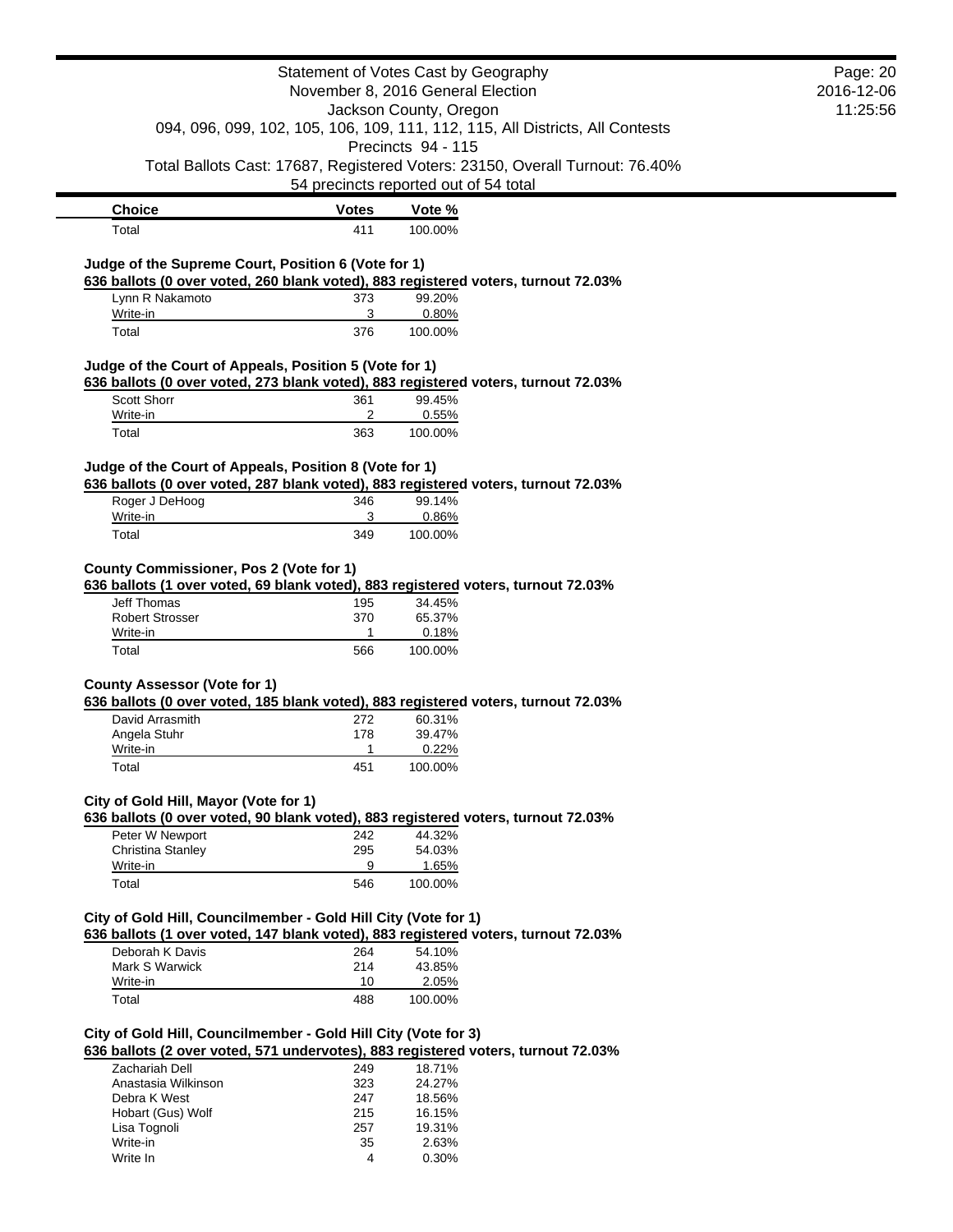|                                                          |                | Statement of Votes Cast by Geography                                                                | Page: 21   |
|----------------------------------------------------------|----------------|-----------------------------------------------------------------------------------------------------|------------|
|                                                          |                | November 8, 2016 General Election                                                                   | 2016-12-06 |
|                                                          |                | Jackson County, Oregon                                                                              | 11:25:56   |
|                                                          |                | 094, 096, 099, 102, 105, 106, 109, 111, 112, 115, All Districts, All Contests<br>Precincts 94 - 115 |            |
|                                                          |                | Total Ballots Cast: 17687, Registered Voters: 23150, Overall Turnout: 76.40%                        |            |
|                                                          |                | 54 precincts reported out of 54 total                                                               |            |
| <b>Choice</b>                                            | <b>Votes</b>   | Vote %                                                                                              |            |
| Write In                                                 | $\mathbf{1}$   | 0.08%                                                                                               |            |
| Total                                                    | 1331           | 100.00%                                                                                             |            |
| Jackson Soil & Water Dist. Director, Zone 1 (Vote for 1) |                |                                                                                                     |            |
|                                                          |                | 636 ballots (1 over voted, 279 blank voted), 883 registered voters, turnout 72.03%                  |            |
| Marilyn Rice                                             | 353            | 99.16%                                                                                              |            |
| Write-in                                                 | 3<br>356       | 0.84%                                                                                               |            |
| Total                                                    |                | 100.00%                                                                                             |            |
| Jackson Soil & Water Dist, Director Zone 2 (Vote for 1)  |                |                                                                                                     |            |
|                                                          |                | 636 ballots (0 over voted, 286 blank voted), 883 registered voters, turnout 72.03%                  |            |
| Barbara Niedermeyer                                      | 347            | 99.14%                                                                                              |            |
| Write-in                                                 | 3              | 0.86%                                                                                               |            |
| Total                                                    | 350            | 100.00%                                                                                             |            |
| Jackson Soil & Water Dist. Director, Zone 3 (Vote for 1) |                |                                                                                                     |            |
|                                                          |                | 636 ballots (0 over voted, 274 blank voted), 883 registered voters, turnout 72.03%                  |            |
| Juanita Wright                                           | 358            | 98.90%                                                                                              |            |
| Write-in<br>Total                                        | 4<br>362       | 1.10%<br>100.00%                                                                                    |            |
| Jackson Soil & Water Dist. Director, Zone 4 (Vote for 1) |                |                                                                                                     |            |
|                                                          |                | 636 ballots (0 over voted, 283 blank voted), 883 registered voters, turnout 72.03%                  |            |
| Don Hamann                                               | 351            | 99.43%                                                                                              |            |
| Write-in                                                 | $\overline{c}$ | 0.57%                                                                                               |            |
| Total                                                    | 353            | 100.00%                                                                                             |            |
| Jackson Soil & Water Dist. Director, Zone 5 (Vote for 1) |                |                                                                                                     |            |
|                                                          |                | 636 ballots (0 over voted, 286 blank voted), 883 registered voters, turnout 72.03%                  |            |
| Ronald W Hillers                                         | 349            | 99.71%                                                                                              |            |
| Write-in                                                 |                | 0.29%                                                                                               |            |
| Total                                                    | 350            | 100.00%                                                                                             |            |
| Jackson Soil & Water Dist.Dir.At Large, #2 (Vote for 1)  |                |                                                                                                     |            |
|                                                          |                | 636 ballots (0 over voted, 290 blank voted), 883 registered voters, turnout 72.03%                  |            |
| Stan Dean                                                | 345            | 99.71%                                                                                              |            |
| Write-in                                                 | 1              | 0.29%                                                                                               |            |
| Total                                                    | 346            | 100.00%                                                                                             |            |
| Rogue Valley Heritage District, Director (Vote for 5)    |                |                                                                                                     |            |
|                                                          |                | 636 ballots (1 over voted, 1743 undervotes), 883 registered voters, turnout 72.03%                  |            |
| Allen Dobney                                             | 273            | 19.06%                                                                                              |            |
| Charleen M Brown                                         | 276            | 19.27%                                                                                              |            |
| Stephanie S Butler                                       | 295            | 20.60%                                                                                              |            |
| Ronald Medinger                                          | 276            | 19.27%                                                                                              |            |
| Dennis Powers<br>Write-in                                | 295<br>13      | 20.60%<br>0.91%                                                                                     |            |
| Write In                                                 | 2              | 0.14%                                                                                               |            |
| Write In                                                 | 2              | 0.14%                                                                                               |            |
| Write In                                                 | 0              | 0.00%                                                                                               |            |
| Write In                                                 | 0              | 0.00%                                                                                               |            |
| Total                                                    | 1432           | 100.00%                                                                                             |            |
|                                                          |                |                                                                                                     |            |

#### **State 94 (Vote for 1)**

**636 ballots (0 over voted, 38 blank voted), 883 registered voters, turnout 72.03%**

| Yes | 181 | 30.27% |
|-----|-----|--------|
| No  | 417 | 69.73% |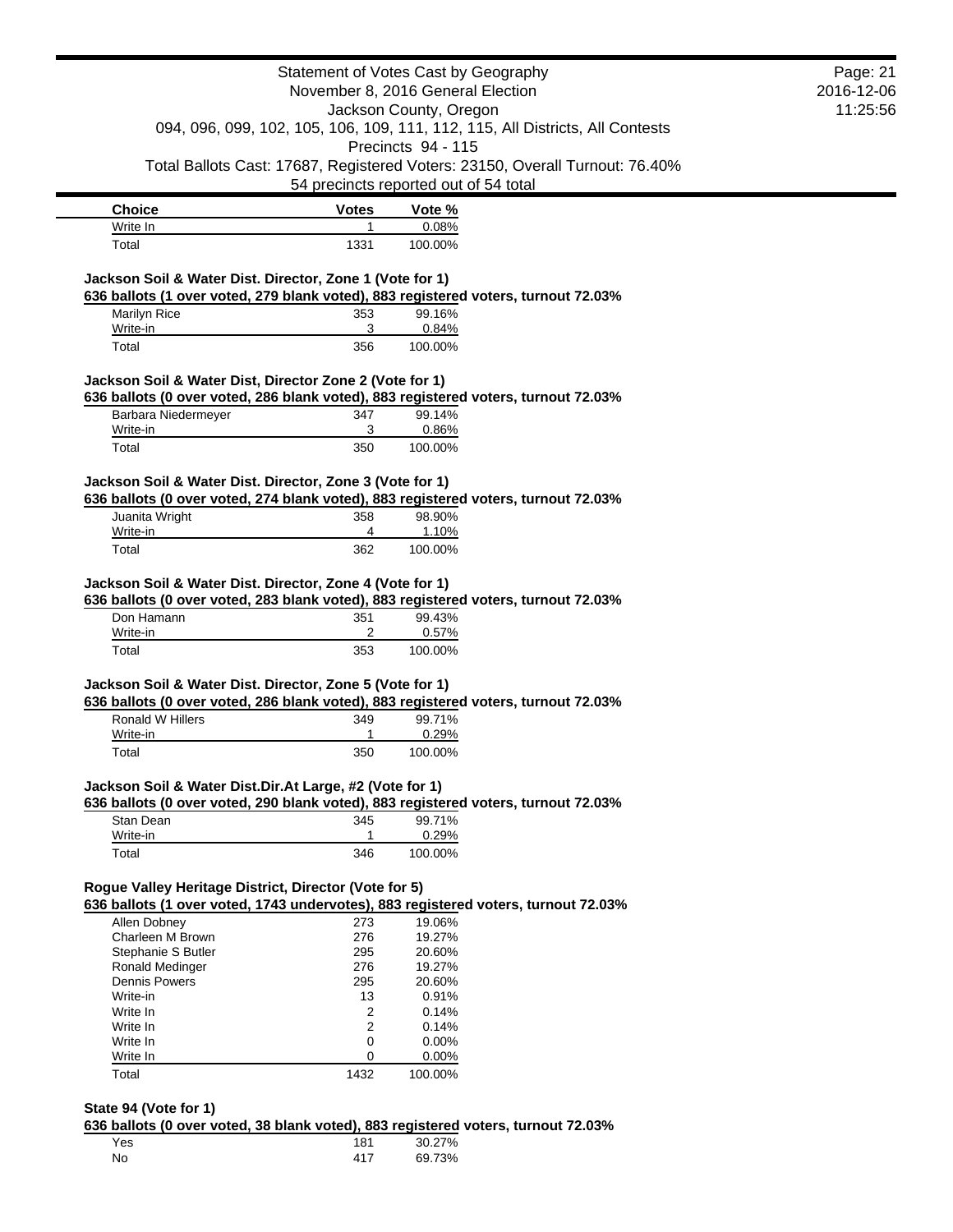|                                                                                                                                                                    |              | Statement of Votes Cast by Geography                                              | Page: 22 |
|--------------------------------------------------------------------------------------------------------------------------------------------------------------------|--------------|-----------------------------------------------------------------------------------|----------|
| November 8, 2016 General Election<br>Jackson County, Oregon<br>094, 096, 099, 102, 105, 106, 109, 111, 112, 115, All Districts, All Contests<br>Precincts 94 - 115 |              | 2016-12-06                                                                        |          |
|                                                                                                                                                                    |              | 11:25:56                                                                          |          |
|                                                                                                                                                                    |              |                                                                                   |          |
|                                                                                                                                                                    |              | Total Ballots Cast: 17687, Registered Voters: 23150, Overall Turnout: 76.40%      |          |
|                                                                                                                                                                    |              | 54 precincts reported out of 54 total                                             |          |
| <b>Choice</b>                                                                                                                                                      | <b>Votes</b> | Vote %                                                                            |          |
| Total                                                                                                                                                              | 598          | 100.00%                                                                           |          |
|                                                                                                                                                                    |              |                                                                                   |          |
| State 95 (Vote for 1)                                                                                                                                              |              | 636 ballots (0 over voted, 54 blank voted), 883 registered voters, turnout 72.03% |          |
| Yes                                                                                                                                                                | 352          | 60.48%                                                                            |          |
| No                                                                                                                                                                 | 230          | 39.52%                                                                            |          |
| Total                                                                                                                                                              | 582          | 100.00%                                                                           |          |
| State 96 (Vote for 1)                                                                                                                                              |              |                                                                                   |          |
|                                                                                                                                                                    |              | 636 ballots (0 over voted, 28 blank voted), 883 registered voters, turnout 72.03% |          |
| Yes                                                                                                                                                                | 529          | 87.01%                                                                            |          |
| No<br>Total                                                                                                                                                        | 79<br>608    | 12.99%<br>100.00%                                                                 |          |
|                                                                                                                                                                    |              |                                                                                   |          |
| State 97 (Vote for 1)                                                                                                                                              |              |                                                                                   |          |
|                                                                                                                                                                    |              | 636 ballots (1 over voted, 15 blank voted), 883 registered voters, turnout 72.03% |          |
| Yes                                                                                                                                                                | 193          | 31.13%                                                                            |          |
| No<br>Total                                                                                                                                                        | 427<br>620   | 68.87%<br>100.00%                                                                 |          |
|                                                                                                                                                                    |              |                                                                                   |          |
| State 98 (Vote for 1)                                                                                                                                              |              |                                                                                   |          |
|                                                                                                                                                                    |              | 636 ballots (0 over voted, 32 blank voted), 883 registered voters, turnout 72.03% |          |
| Yes<br>No                                                                                                                                                          | 348<br>256   | 57.62%<br>42.38%                                                                  |          |
| Total                                                                                                                                                              | 604          | 100.00%                                                                           |          |
|                                                                                                                                                                    |              |                                                                                   |          |
| State 99 (Vote for 1)                                                                                                                                              |              |                                                                                   |          |
|                                                                                                                                                                    |              | 636 ballots (0 over voted, 30 blank voted), 883 registered voters, turnout 72.03% |          |
| Yes<br>No                                                                                                                                                          | 408<br>198   | 67.33%<br>32.67%                                                                  |          |
| Total                                                                                                                                                              | 606          | 100.00%                                                                           |          |
|                                                                                                                                                                    |              |                                                                                   |          |
| State 100 (Vote for 1)                                                                                                                                             |              |                                                                                   |          |
|                                                                                                                                                                    |              | 636 ballots (0 over voted, 42 blank voted), 883 registered voters, turnout 72.03% |          |
| Yes<br>No                                                                                                                                                          | 336<br>258   | 56.57%<br>43.43%                                                                  |          |
| Total                                                                                                                                                              | 594          | 100.00%                                                                           |          |
|                                                                                                                                                                    |              |                                                                                   |          |
| Measure 15-162 (Vote for 1)                                                                                                                                        |              |                                                                                   |          |
|                                                                                                                                                                    |              | 636 ballots (0 over voted, 25 blank voted), 883 registered voters, turnout 72.03% |          |
| Yes<br>No                                                                                                                                                          | 396<br>215   | 64.81%<br>35.19%                                                                  |          |
| Total                                                                                                                                                              | 611          | 100.00%                                                                           |          |
|                                                                                                                                                                    |              |                                                                                   |          |
| Measure 15-163 (Vote for 1)                                                                                                                                        |              |                                                                                   |          |
|                                                                                                                                                                    |              | 636 ballots (0 over voted, 38 blank voted), 883 registered voters, turnout 72.03% |          |
| Yes<br>No                                                                                                                                                          | 290<br>308   | 48.49%<br>51.51%                                                                  |          |
| Total                                                                                                                                                              | 598          | 100.00%                                                                           |          |
|                                                                                                                                                                    |              |                                                                                   |          |
| Measure 15-165 (Vote for 1)                                                                                                                                        |              |                                                                                   |          |
|                                                                                                                                                                    |              | 636 ballots (0 over voted, 16 blank voted), 883 registered voters, turnout 72.03% |          |
| Yes<br>$No$                                                                                                                                                        | 405<br>215   | 65.32%<br>34.68%                                                                  |          |
| Total                                                                                                                                                              | 620          | 100.00%                                                                           |          |
|                                                                                                                                                                    |              |                                                                                   |          |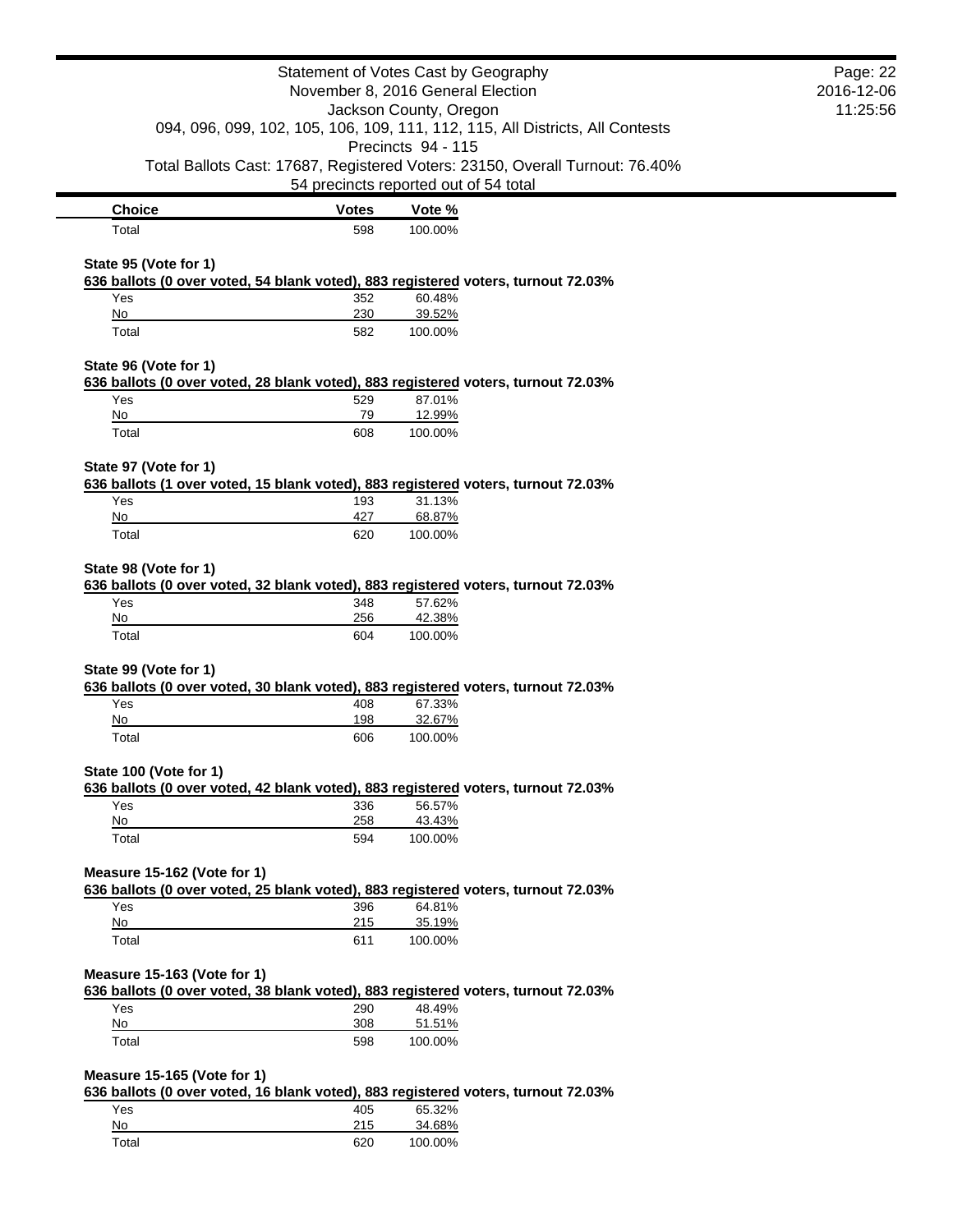|                                                                                                                                                | Statement of Votes Cast by Geography  |                    |                                                                              | Page: 23 |
|------------------------------------------------------------------------------------------------------------------------------------------------|---------------------------------------|--------------------|------------------------------------------------------------------------------|----------|
| November 8, 2016 General Election<br>Jackson County, Oregon<br>094, 096, 099, 102, 105, 106, 109, 111, 112, 115, All Districts, All Contests   |                                       | 2016-12-06         |                                                                              |          |
|                                                                                                                                                |                                       | 11:25:56           |                                                                              |          |
|                                                                                                                                                |                                       |                    |                                                                              |          |
|                                                                                                                                                |                                       | Precincts 94 - 115 |                                                                              |          |
|                                                                                                                                                | 54 precincts reported out of 54 total |                    | Total Ballots Cast: 17687, Registered Voters: 23150, Overall Turnout: 76.40% |          |
| <b>Choice</b>                                                                                                                                  | <b>Votes</b>                          | Vote %             |                                                                              |          |
| Measure 15-161 (Vote for 1)                                                                                                                    |                                       |                    |                                                                              |          |
| 636 ballots (0 over voted, 39 blank voted), 883 registered voters, turnout 72.03%                                                              |                                       |                    |                                                                              |          |
| Yes<br>No                                                                                                                                      | 164<br>433                            | 27.47%<br>72.53%   |                                                                              |          |
| Total                                                                                                                                          | 597                                   | 100.00%            |                                                                              |          |
|                                                                                                                                                |                                       |                    |                                                                              |          |
| Measure 15-164 (Vote for 1)<br>636 ballots (0 over voted, 46 blank voted), 883 registered voters, turnout 72.03%                               |                                       |                    |                                                                              |          |
| Yes                                                                                                                                            | 199                                   | 33.73%             |                                                                              |          |
| No                                                                                                                                             | 391                                   | 66.27%             |                                                                              |          |
| Total                                                                                                                                          | 590                                   | 100.00%            |                                                                              |          |
| <b>Precinct 106</b>                                                                                                                            |                                       |                    |                                                                              |          |
| United States President and Vice President (Vote for 1)<br>2085 ballots (0 over voted, 28 blank voted), 2623 registered voters, turnout 79.49% |                                       |                    |                                                                              |          |
| Donald Trump/Mike Pence                                                                                                                        | 1457                                  | 70.83%             |                                                                              |          |
| Hillary Clinton/Tim Kaine                                                                                                                      | 437                                   | 21.24%             |                                                                              |          |
| Jill Stein/Ajamu Baraka                                                                                                                        | 29                                    | 1.41%              |                                                                              |          |
| Gary Johnson/Bill Weld                                                                                                                         | 79                                    | 3.84%              |                                                                              |          |
| Write-in<br>Total                                                                                                                              | 55<br>2057                            | 2.67%<br>100.00%   |                                                                              |          |
|                                                                                                                                                |                                       |                    |                                                                              |          |
| 2085 ballots (1 over voted, 77 blank voted), 2623 registered voters, turnout 79.49%<br>Steven C Reynolds<br>Ron Wyden<br>Mark Callahan         | 60<br>732                             | 2.99%<br>36.47%    |                                                                              |          |
| Eric Navickas                                                                                                                                  | 1123<br>28                            | 55.95%<br>1.40%    |                                                                              |          |
| Jim Lindsay                                                                                                                                    | 24                                    | 1.20%              |                                                                              |          |
| Shanti S Lewallen                                                                                                                              | 38                                    | 1.89%              |                                                                              |          |
| Write-in                                                                                                                                       | 2                                     | 0.10%              |                                                                              |          |
| Total                                                                                                                                          | 2007                                  | 100.00%            |                                                                              |          |
| US Representative, District 2 (Vote for 1)                                                                                                     |                                       |                    |                                                                              |          |
| 2085 ballots (0 over voted, 92 blank voted), 2623 registered voters, turnout 79.49%<br>Greg Walden                                             | 1652                                  | 82.89%             |                                                                              |          |
| James Crary                                                                                                                                    | 338                                   | 16.96%             |                                                                              |          |
| Write-in                                                                                                                                       | 3                                     | 0.15%              |                                                                              |          |
| Total                                                                                                                                          | 1993                                  | 100.00%            |                                                                              |          |
| Governor (Vote for 1)                                                                                                                          |                                       |                    |                                                                              |          |
| 2085 ballots (0 over voted, 85 blank voted), 2623 registered voters, turnout 79.49%                                                            |                                       |                    |                                                                              |          |
| James Foster                                                                                                                                   | 50                                    | 2.50%              |                                                                              |          |
| Kate Brown<br><b>Cliff Thomason</b>                                                                                                            | 491                                   | 24.55%             |                                                                              |          |
| Aaron Donald Auer                                                                                                                              | 52<br>32                              | 2.60%<br>1.60%     |                                                                              |          |
| <b>Bud Pierce</b>                                                                                                                              | 1369                                  | 68.45%             |                                                                              |          |
| Write-in                                                                                                                                       | 6                                     | 0.30%              |                                                                              |          |
| Total                                                                                                                                          | 2000                                  | 100.00%            |                                                                              |          |
| Secretary of State (Vote for 1)                                                                                                                |                                       |                    |                                                                              |          |
| 2085 ballots (0 over voted, 102 blank voted), 2623 registered voters, turnout 79.49%                                                           |                                       |                    |                                                                              |          |
| Sharon L Durbin                                                                                                                                | 29                                    | 1.46%              |                                                                              |          |
| Dennis Richardson                                                                                                                              | 1463                                  | 73.78%             |                                                                              |          |
| <b>Paul Damian Wells</b>                                                                                                                       | 69                                    | 3.48%              |                                                                              |          |

Paul Damian Wells 69 3.48% Brad Avakian 365 18.41% Alan Zundel 31 1.56%

Michael Marsh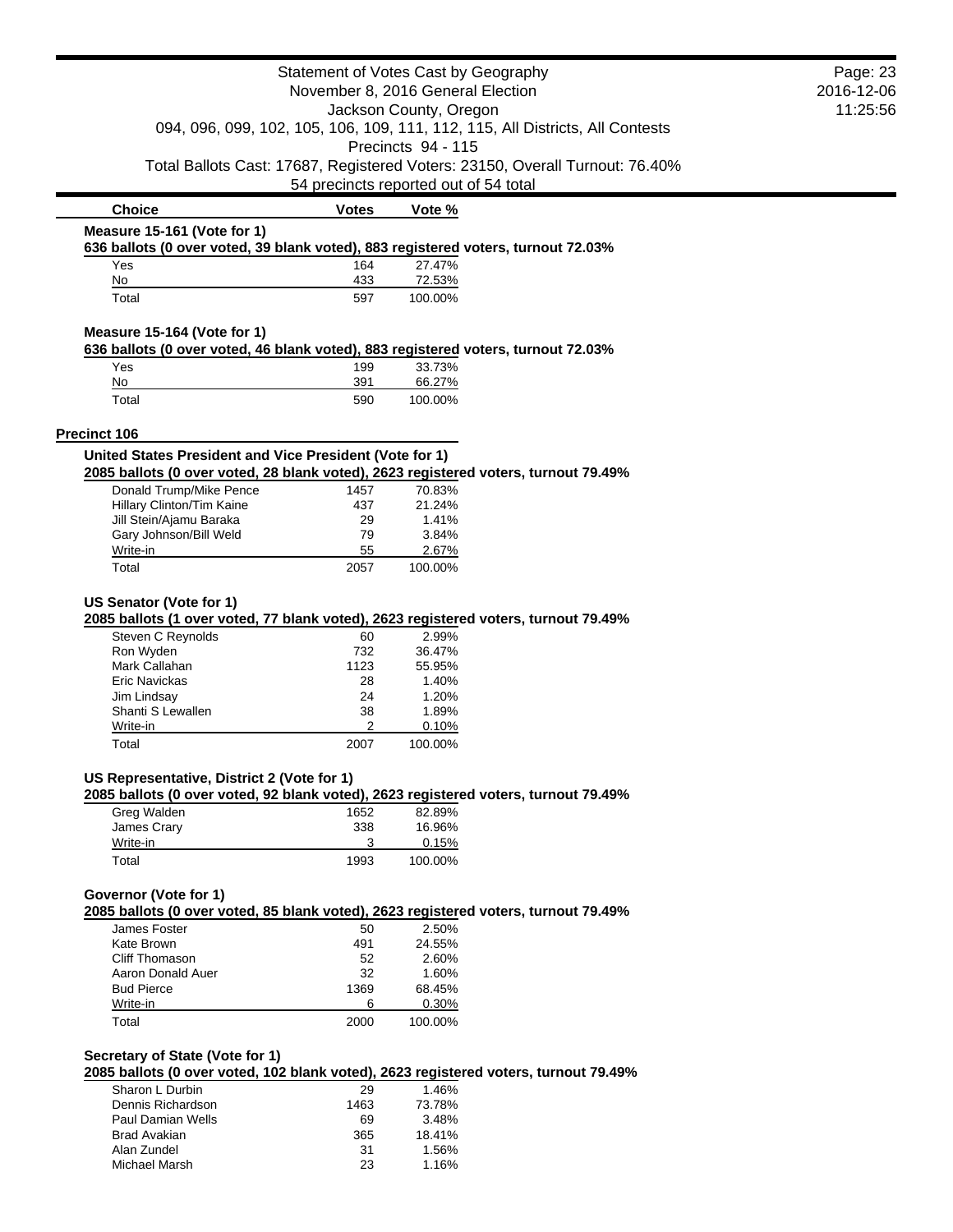| <b>Choice</b> | <b>Votes</b> | Vote %  |
|---------------|--------------|---------|
| Write-in      |              | 0.15%   |
| Total         | 1983         | 100.00% |

### **State Treasurer (Vote for 1)**

**2085 ballots (1 over voted, 163 blank voted), 2623 registered voters, turnout 79.49%**

| Chris Henry        | 68   | $3.54\%$ |
|--------------------|------|----------|
| <b>Tobias Read</b> | 382  | 19.89%   |
| Jeff Gudman        | 1301 | 67.73%   |
| Chris Telfer       | 167  | 8.69%    |
| Write-in           |      | 0.16%    |
| Total              | 1921 | 100.00%  |

# **Attorney General (Vote for 1)**

**2085 ballots (1 over voted, 168 blank voted), 2623 registered voters, turnout 79.49%**

| Lars D H Hedbor   | 56   | 2.92%   |
|-------------------|------|---------|
| Ellen Rosenblum   | 511  | 26.67%  |
| Daniel Zene Crowe | 1346 | 70.25%  |
| Write-in          | з    | 0.16%   |
| Total             | 1916 | 100.00% |

## **State Senator, 2nd District (Vote for 1)**

#### **564 ballots (0 over voted, 199 blank voted), 699 registered voters, turnout 80.69%**

| Herman Baertschiger | 352 | 96.44%  |
|---------------------|-----|---------|
| Write-in            | 13  | 3.56%   |
| Total               | 365 | 100.00% |

### **State Senator, 28th District (Vote for 1)**

**1521 ballots (0 over voted, 164 blank voted), 1924 registered voters, turnout 79.05%**

| Todd Kepple      | 348  | 25.64%  |
|------------------|------|---------|
| Dennis Linthicum | 997  | 73.47%  |
| Write-in         | ィク   | 0.88%   |
| Total            | 1357 | 100.00% |

#### **State Representative, 4th District (Vote for 1)**

**564 ballots (0 over voted, 172 blank voted), 699 registered voters, turnout 80.69%**

| Duane A Stark | 386 | 98.47%  |
|---------------|-----|---------|
| Write-in      |     | 1.53%   |
| Total         | 392 | 100.00% |

## **State Representative, 55th District (Vote for 1)**

**1521 ballots (0 over voted, 148 blank voted), 1924 registered voters, turnout 79.05%**

| Mike McLane            | 1035 | 75.38%  |
|------------------------|------|---------|
| <b>Brie S Malarkey</b> | 334  | 24.33%  |
| Write-in               | 4    | 0.29%   |
| Total                  | 1373 | 100.00% |

## **Judge of the Supreme Court, Position 6 (Vote for 1)**

**2085 ballots (0 over voted, 1042 blank voted), 2623 registered voters, turnout 79.49%**

| Lynn R Nakamoto | 1022 | 97.99%  |
|-----------------|------|---------|
| Write-in        | 21   | 2.01%   |
| Total           | 1043 | 100.00% |

# **Judge of the Court of Appeals, Position 5 (Vote for 1)**

**2085 ballots (0 over voted, 1060 blank voted), 2623 registered voters, turnout 79.49%**

| Scott Shorr | 1010 | 98.54% |
|-------------|------|--------|
| Write-in    | 15   | 1.46%  |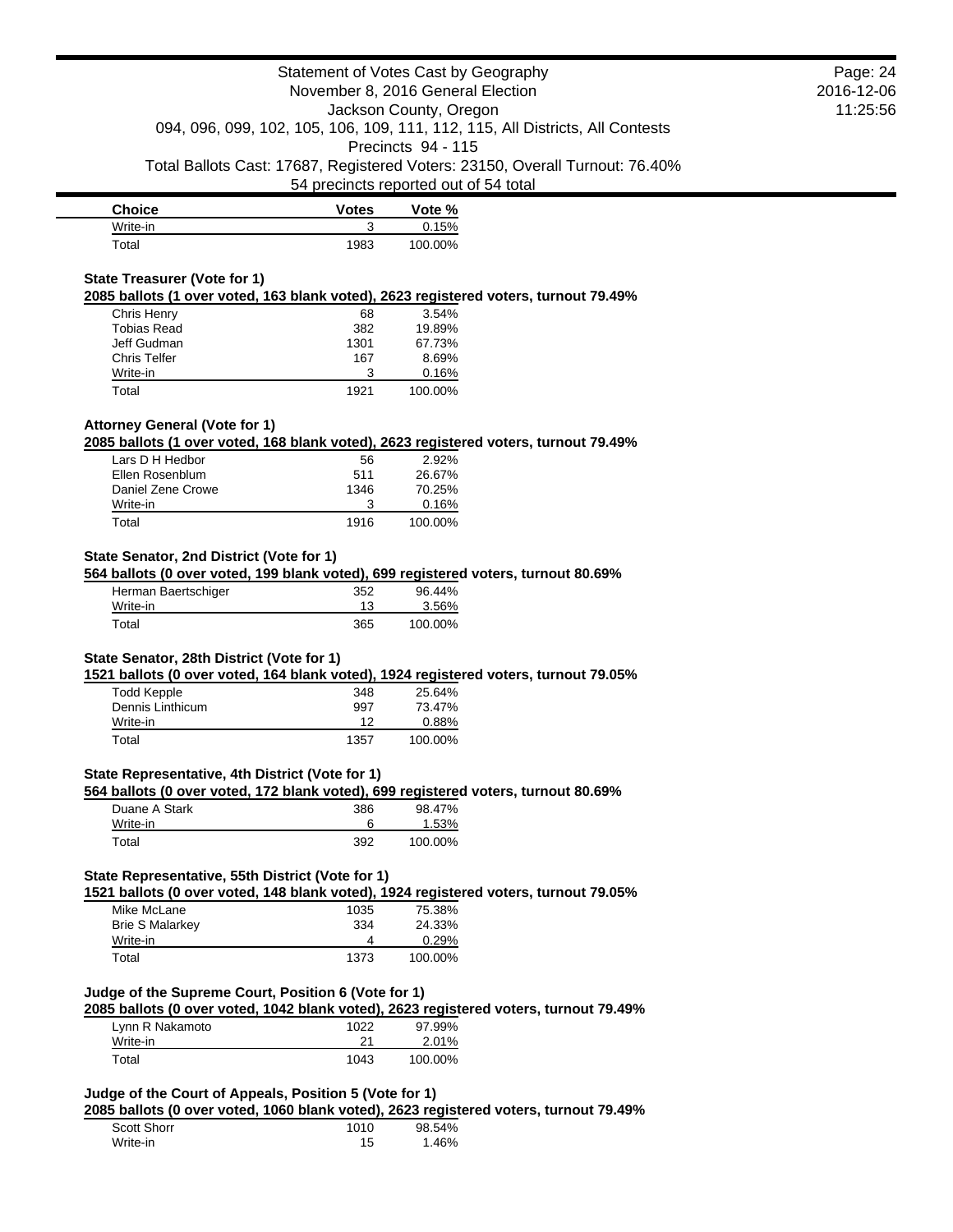|                                                                                                                                                  |              | Statement of Votes Cast by Geography                        |                                                                               | Page: 25               |
|--------------------------------------------------------------------------------------------------------------------------------------------------|--------------|-------------------------------------------------------------|-------------------------------------------------------------------------------|------------------------|
|                                                                                                                                                  |              | November 8, 2016 General Election<br>Jackson County, Oregon |                                                                               | 2016-12-06<br>11:25:56 |
|                                                                                                                                                  |              |                                                             | 094, 096, 099, 102, 105, 106, 109, 111, 112, 115, All Districts, All Contests |                        |
|                                                                                                                                                  |              | Precincts 94 - 115                                          |                                                                               |                        |
|                                                                                                                                                  |              |                                                             | Total Ballots Cast: 17687, Registered Voters: 23150, Overall Turnout: 76.40%  |                        |
|                                                                                                                                                  |              | 54 precincts reported out of 54 total                       |                                                                               |                        |
| <b>Choice</b>                                                                                                                                    | <b>Votes</b> | Vote %                                                      |                                                                               |                        |
| Total                                                                                                                                            | 1025         | 100.00%                                                     |                                                                               |                        |
|                                                                                                                                                  |              |                                                             |                                                                               |                        |
| Judge of the Court of Appeals, Position 8 (Vote for 1)<br>2085 ballots (0 over voted, 1107 blank voted), 2623 registered voters, turnout 79.49%  |              |                                                             |                                                                               |                        |
| Roger J DeHoog                                                                                                                                   | 965          | 98.67%                                                      |                                                                               |                        |
| Write-in                                                                                                                                         | 13           | 1.33%                                                       |                                                                               |                        |
| Total                                                                                                                                            | 978          | 100.00%                                                     |                                                                               |                        |
| <b>County Commissioner, Pos 2 (Vote for 1)</b>                                                                                                   |              |                                                             |                                                                               |                        |
| 2085 ballots (0 over voted, 246 blank voted), 2623 registered voters, turnout 79.49%                                                             |              |                                                             |                                                                               |                        |
| Jeff Thomas                                                                                                                                      | 446          | 24.25%                                                      |                                                                               |                        |
| <b>Robert Strosser</b>                                                                                                                           | 1389<br>4    | 75.53%                                                      |                                                                               |                        |
| Write-in<br>Total                                                                                                                                | 1839         | 0.22%<br>100.00%                                            |                                                                               |                        |
|                                                                                                                                                  |              |                                                             |                                                                               |                        |
| <b>County Assessor (Vote for 1)</b>                                                                                                              |              |                                                             |                                                                               |                        |
| 2085 ballots (0 over voted, 618 blank voted), 2623 registered voters, turnout 79.49%                                                             |              |                                                             |                                                                               |                        |
| David Arrasmith<br>Angela Stuhr                                                                                                                  | 974<br>485   | 66.39%<br>33.06%                                            |                                                                               |                        |
| Write-in                                                                                                                                         | 8            | 0.55%                                                       |                                                                               |                        |
| Total                                                                                                                                            | 1467         | 100.00%                                                     |                                                                               |                        |
| 2085 ballots (0 over voted, 1072 blank voted), 2623 registered voters, turnout 79.49%<br>Marilyn Rice<br>Write-in                                | 998<br>15    | 98.52%<br>1.48%                                             |                                                                               |                        |
| Total                                                                                                                                            | 1013         | 100.00%                                                     |                                                                               |                        |
|                                                                                                                                                  |              |                                                             |                                                                               |                        |
| Jackson Soil & Water Dist, Director Zone 2 (Vote for 1)<br>2085 ballots (0 over voted, 1069 blank voted), 2623 registered voters, turnout 79.49% |              |                                                             |                                                                               |                        |
| Barbara Niedermeyer                                                                                                                              | 1002         | 98.62%                                                      |                                                                               |                        |
| Write-in                                                                                                                                         | 14           | 1.38%                                                       |                                                                               |                        |
| Total                                                                                                                                            | 1016         | 100.00%                                                     |                                                                               |                        |
| Jackson Soil & Water Dist. Director, Zone 3 (Vote for 1)                                                                                         |              |                                                             |                                                                               |                        |
| 2085 ballots (0 over voted, 1094 blank voted), 2623 registered voters, turnout 79.49%                                                            |              |                                                             |                                                                               |                        |
| Juanita Wright                                                                                                                                   | 979          | 98.79%                                                      |                                                                               |                        |
| Write-in                                                                                                                                         | 12           | <u>1.21%</u>                                                |                                                                               |                        |
| Total                                                                                                                                            | 991          | 100.00%                                                     |                                                                               |                        |
| Jackson Soil & Water Dist. Director, Zone 4 (Vote for 1)                                                                                         |              |                                                             |                                                                               |                        |
| 2085 ballots (0 over voted, 1083 blank voted), 2623 registered voters, turnout 79.49%                                                            |              |                                                             |                                                                               |                        |
| Don Hamann                                                                                                                                       | 991          | 98.90%                                                      |                                                                               |                        |
| Write-in                                                                                                                                         | 11           | 1.10%                                                       |                                                                               |                        |
| Total                                                                                                                                            | 1002         | 100.00%                                                     |                                                                               |                        |
| Jackson Soil & Water Dist. Director, Zone 5 (Vote for 1)                                                                                         |              |                                                             |                                                                               |                        |
| 2085 ballots (0 over voted, 1111 blank voted), 2623 registered voters, turnout 79.49%                                                            |              |                                                             |                                                                               |                        |
| <b>Ronald W Hillers</b>                                                                                                                          | 963          | 98.87%                                                      |                                                                               |                        |
| Write-in                                                                                                                                         | 11           | 1.13%                                                       |                                                                               |                        |
| Total                                                                                                                                            | 974          | 100.00%                                                     |                                                                               |                        |
| Jackson Soil & Water Dist.Dir.At Large, #2 (Vote for 1)                                                                                          |              |                                                             |                                                                               |                        |
| 2085 ballots (0 over voted, 1106 blank voted), 2623 registered voters, turnout 79.49%                                                            |              |                                                             |                                                                               |                        |
| Stan Dean                                                                                                                                        | 966          | 98.67%                                                      |                                                                               |                        |
| Write-in                                                                                                                                         | 13           | 1.33%                                                       |                                                                               |                        |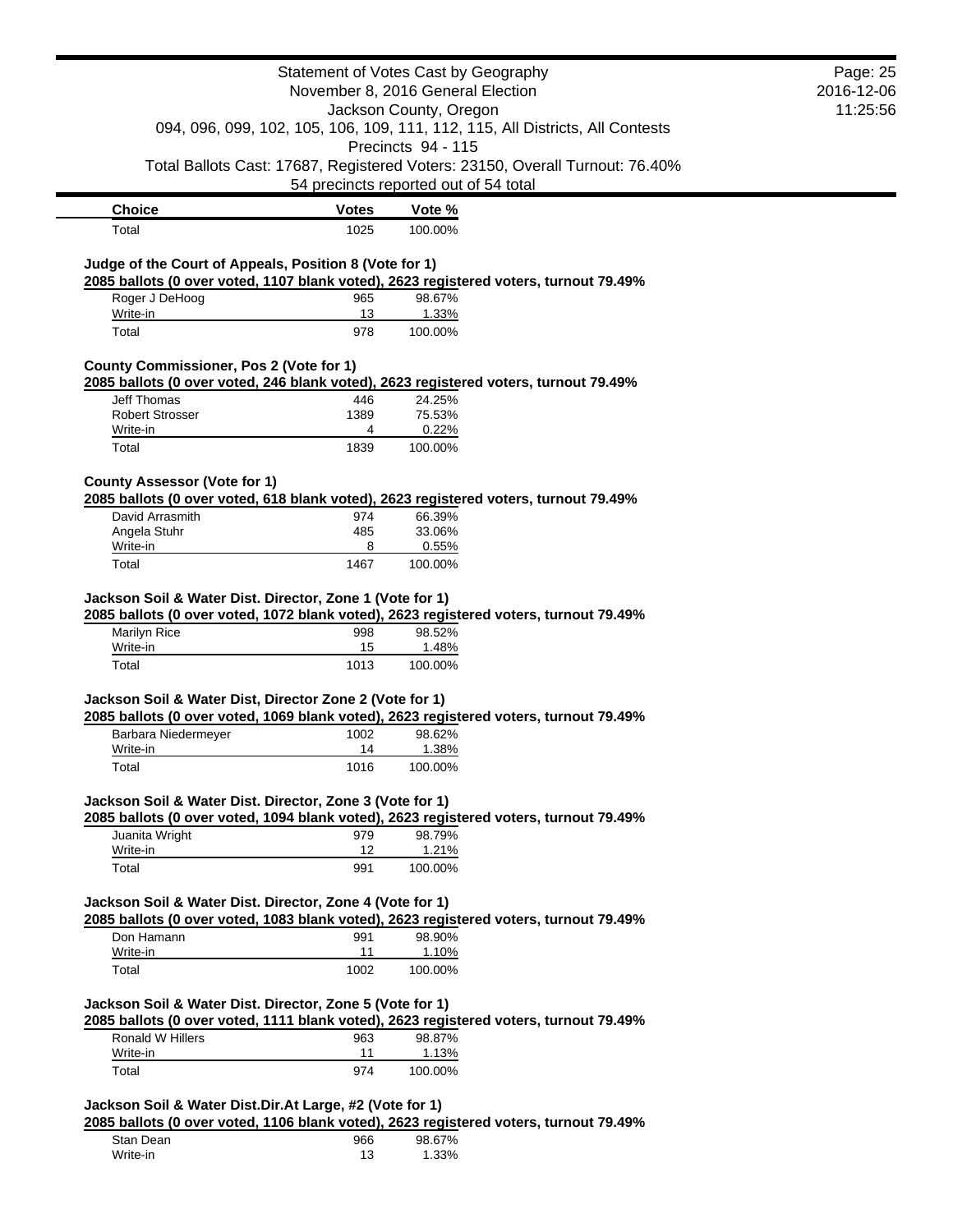# Statement of Votes Cast by Geography November 8, 2016 General Election Jackson County, Oregon 094, 096, 099, 102, 105, 106, 109, 111, 112, 115, All Districts, All Contests Precincts 94 - 115 Total Ballots Cast: 17687, Registered Voters: 23150, Overall Turnout: 76.40% 54 precincts reported out of 54 total **Choice Votes Vote %** Total 979 100.00% **Rogue Valley Heritage District, Director (Vote for 5) 2085 ballots (0 over voted, 6671 undervotes), 2623 registered voters, turnout 79.49%** Allen Dobney 220 19.18% Charleen M Brown 757 20.17% Stephanie S Butler 734 19.55% Ronald Medinger 19.13% and 19.13%<br>
Dennis Powers 19.13% 21.02% Dennis Powers Write-in 0.40% Write In  $\begin{array}{ccc} 7 & 0.19\% \\ \text{Write } \mathsf{In} & 5 & 0.13\% \end{array}$ Write In 6.13% Write In 6.13% Write In 4 0.11% Total 3754 100.00% **State 94 (Vote for 1) 2085 ballots (3 over voted, 134 blank voted), 2623 registered voters, turnout 79.49%** Yes 505 25.92% No 1443 74.08% Total 1948 100.00% **State 95 (Vote for 1) 2085 ballots (0 over voted, 136 blank voted), 2623 registered voters, turnout 79.49%** Yes 1015 52.08% No 934 47.92% Total 1949 100.00% **State 96 (Vote for 1) 2085 ballots (0 over voted, 75 blank voted), 2623 registered voters, turnout 79.49%** Yes 1623 80.75% No 387 19.25% Total 2010 100.00% **State 97 (Vote for 1) 2085 ballots (0 over voted, 25 blank voted), 2623 registered voters, turnout 79.49%** Yes 448 21.75% No 1612 78.25% Total 2060 100.00% **State 98 (Vote for 1) 2085 ballots (0 over voted, 84 blank voted), 2623 registered voters, turnout 79.49%** Yes 957 47.83% No 1044 52.17% Total 2001 100.00%

Page: 26 2016-12-06 11:25:56

#### **State 99 (Vote for 1)**

**2085 ballots (0 over voted, 94 blank voted), 2623 registered voters, turnout 79.49%** Yes 1034 51.93% No 957 48.07% Total 1991 100.00%

## **State 100 (Vote for 1)**

**2085 ballots (0 over voted, 125 blank voted), 2623 registered voters, turnout 79.49%**

| Yes | 1013 | 51.68% |
|-----|------|--------|
| No  | 947  | 48.32% |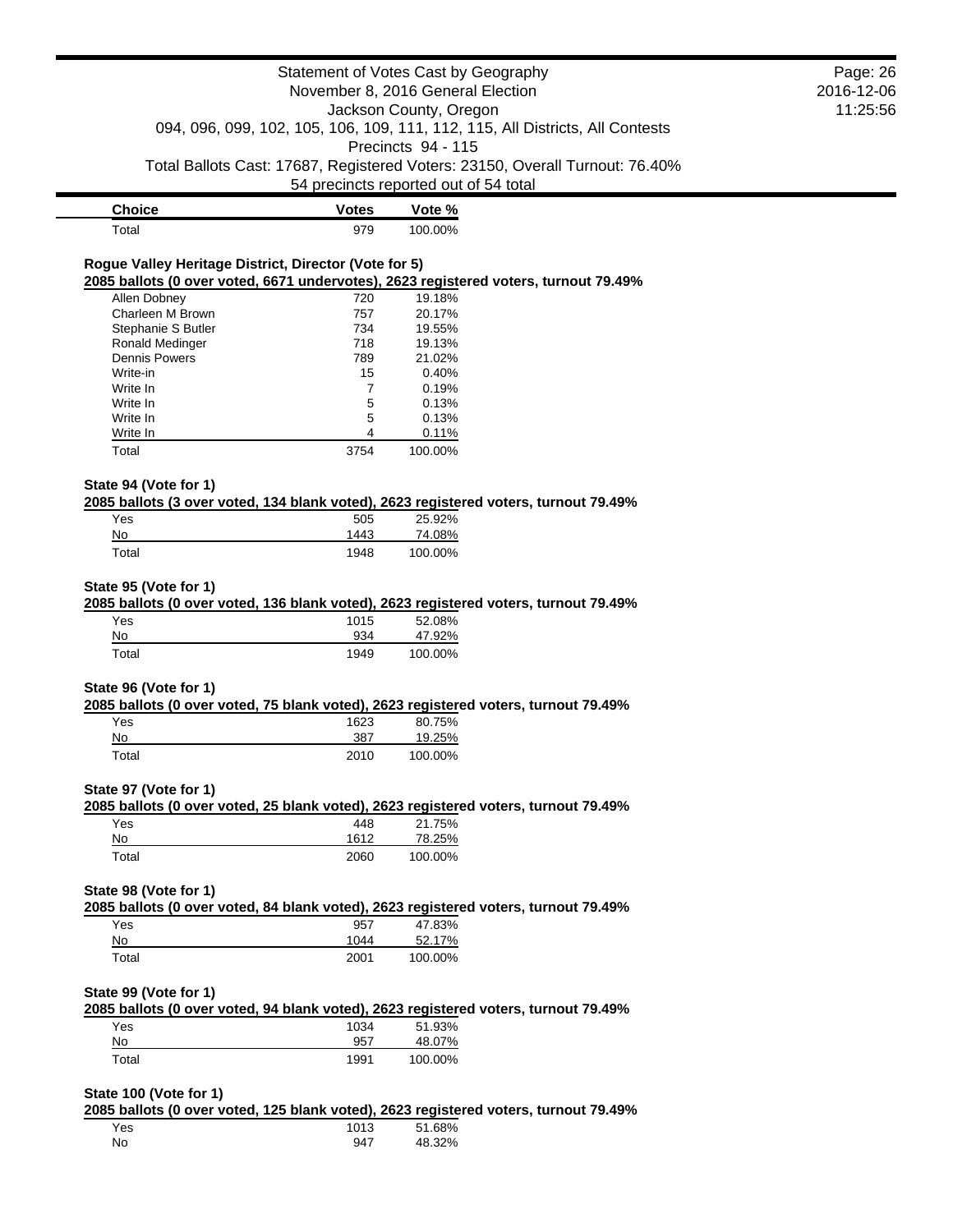|                                                         |              | Statement of Votes Cast by Geography                                                          | Page: 27   |
|---------------------------------------------------------|--------------|-----------------------------------------------------------------------------------------------|------------|
|                                                         |              | November 8, 2016 General Election                                                             | 2016-12-06 |
|                                                         |              | Jackson County, Oregon                                                                        | 11:25:56   |
|                                                         |              | 094, 096, 099, 102, 105, 106, 109, 111, 112, 115, All Districts, All Contests                 |            |
|                                                         |              | Precincts 94 - 115                                                                            |            |
|                                                         |              | Total Ballots Cast: 17687, Registered Voters: 23150, Overall Turnout: 76.40%                  |            |
|                                                         |              | 54 precincts reported out of 54 total                                                         |            |
| <b>Choice</b>                                           | <b>Votes</b> | Vote %                                                                                        |            |
| Total                                                   | 1960         | 100.00%                                                                                       |            |
|                                                         |              |                                                                                               |            |
| Measure 15-162 (Vote for 1)                             |              | 2085 ballots (0 over voted, 80 blank voted), 2623 registered voters, turnout 79.49%           |            |
| Yes                                                     | 1345         | 67.08%                                                                                        |            |
| No                                                      | 660          | 32.92%                                                                                        |            |
| Total                                                   | 2005         | 100.00%                                                                                       |            |
|                                                         |              |                                                                                               |            |
| Measure 15-163 (Vote for 1)                             |              | 2085 ballots (0 over voted, 111 blank voted), 2623 registered voters, turnout 79.49%          |            |
| Yes                                                     | 952          | 48.23%                                                                                        |            |
| No                                                      | 1022         | 51.77%                                                                                        |            |
| Total                                                   | 1974         | 100.00%                                                                                       |            |
|                                                         |              |                                                                                               |            |
| Measure 15-161 (Vote for 1)                             |              |                                                                                               |            |
| Yes                                                     |              | 2085 ballots (0 over voted, 96 blank voted), 2623 registered voters, turnout 79.49%<br>23.98% |            |
| No                                                      | 477<br>1512  | 76.02%                                                                                        |            |
| Total                                                   | 1989         | 100.00%                                                                                       |            |
|                                                         |              |                                                                                               |            |
| Measure 15-164 (Vote for 1)                             |              |                                                                                               |            |
|                                                         |              |                                                                                               |            |
|                                                         |              | 2085 ballots (0 over voted, 131 blank voted), 2623 registered voters, turnout 79.49%          |            |
| Yes                                                     | 402          | 20.57%                                                                                        |            |
| No                                                      | 1552         | 79.43%                                                                                        |            |
| Total                                                   | 1954         | 100.00%                                                                                       |            |
|                                                         |              |                                                                                               |            |
| Precinct 109                                            |              |                                                                                               |            |
| United States President and Vice President (Vote for 1) |              |                                                                                               |            |
|                                                         |              | 1544 ballots (0 over voted, 15 blank voted), 1962 registered voters, turnout 78.70%           |            |
| Donald Trump/Mike Pence                                 | 986          | 64.49%                                                                                        |            |
| Hillary Clinton/Tim Kaine                               | 413          | 27.01%                                                                                        |            |
| Jill Stein/Ajamu Baraka                                 | 46           | 3.01%                                                                                         |            |
| Gary Johnson/Bill Weld                                  | 55           | 3.60%                                                                                         |            |
| Write-in                                                | 29           | 1.90%                                                                                         |            |
| Total                                                   | 1529         | 100.00%                                                                                       |            |
| <b>US Senator (Vote for 1)</b>                          |              |                                                                                               |            |
|                                                         |              | 1544 ballots (0 over voted, 65 blank voted), 1962 registered voters, turnout 78.70%           |            |
| Steven C Reynolds                                       | 45           | 3.04%                                                                                         |            |
| Ron Wyden                                               | 572          | 38.67%                                                                                        |            |
| Mark Callahan                                           | 772          | 52.20%                                                                                        |            |
| Eric Navickas                                           | 36           | 2.43%                                                                                         |            |
| Jim Lindsay                                             | 20           | 1.35%                                                                                         |            |
| Shanti S Lewallen                                       | 34           | 2.30%                                                                                         |            |
| Write-in                                                | 0            | 0.00%                                                                                         |            |
| Total                                                   | 1479         | 100.00%                                                                                       |            |
|                                                         |              |                                                                                               |            |
| US Representative, District 2 (Vote for 1)              |              |                                                                                               |            |
|                                                         | 1151         | 1544 ballots (0 over voted, 72 blank voted), 1962 registered voters, turnout 78.70%<br>78.19% |            |
| Greg Walden<br>James Crary                              | 319          | 21.67%                                                                                        |            |
| Write-in                                                | 2            | 0.14%                                                                                         |            |
| Total                                                   | 1472         | 100.00%                                                                                       |            |

**1544 ballots (0 over voted, 59 blank voted), 1962 registered voters, turnout 78.70%**

James Foster 48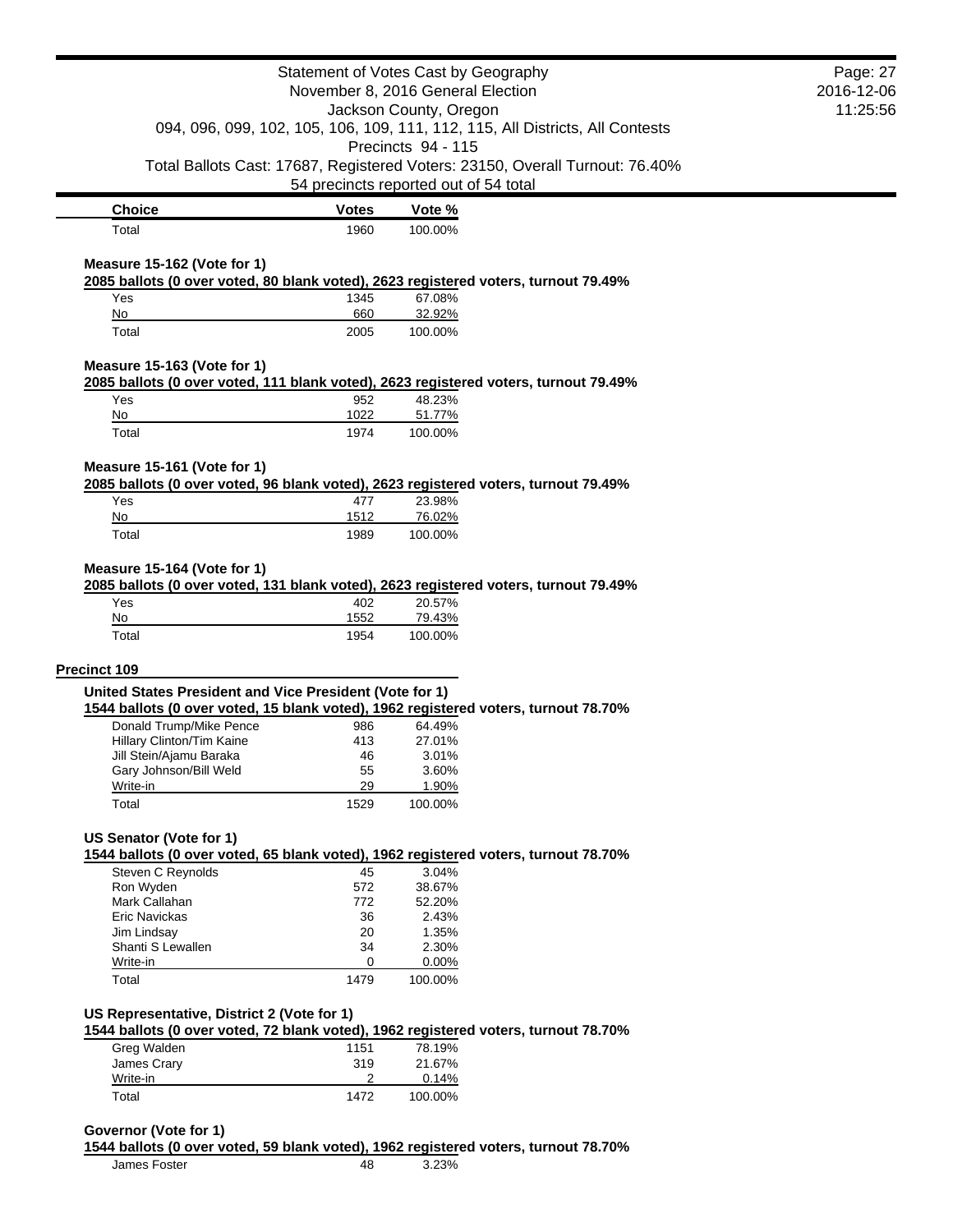| <b>Choice</b>     | Votes | Vote %  |
|-------------------|-------|---------|
| Kate Brown        | 468   | 31.52%  |
| Cliff Thomason    | 56    | 3.77%   |
| Aaron Donald Auer | 19    | 1.28%   |
| <b>Bud Pierce</b> | 892   | 60.07%  |
| Write-in          |       | 0.13%   |
| Total             | 1485  | 100.00% |

### **Secretary of State (Vote for 1)**

**1544 ballots (0 over voted, 77 blank voted), 1962 registered voters, turnout 78.70%**

| Sharon L Durbin   | 33   | 2.25%    |
|-------------------|------|----------|
| Dennis Richardson | 959  | 65.37%   |
| Paul Damian Wells | 52   | 3.54%    |
| Brad Avakian      | 373  | 25.43%   |
| Alan Zundel       | 38   | 2.59%    |
| Michael Marsh     | 12   | 0.82%    |
| Write-in          | Ω    | $0.00\%$ |
| Total             | 1467 | 100.00%  |

## **State Treasurer (Vote for 1)**

**1544 ballots (0 over voted, 125 blank voted), 1962 registered voters, turnout 78.70%**

| Chris Henry         | 61   | 4.30%    |
|---------------------|------|----------|
| <b>Tobias Read</b>  | 349  | 24.59%   |
| Jeff Gudman         | 865  | 60.96%   |
| <b>Chris Telfer</b> | 144  | 10.15%   |
| Write-in            | n    | $0.00\%$ |
| Total               | 1419 | 100.00%  |

#### **Attorney General (Vote for 1)**

**1544 ballots (0 over voted, 127 blank voted), 1962 registered voters, turnout 78.70%**

| Lars D H Hedbor   | 51   | 3.60%   |
|-------------------|------|---------|
| Ellen Rosenblum   | 475  | 33.52%  |
| Daniel Zene Crowe | 889  | 62.74%  |
| Write-in          |      | 0.14%   |
| Total             | 1417 | 100.00% |

#### **State Senator, 1st District (Vote for 1)**

**831 ballots (0 over voted, 84 blank voted), 1074 registered voters, turnout 77.37%**

| Timm Rolek | 196 | 26.24%  |
|------------|-----|---------|
| Jeff Kruse | 548 | 73.36%  |
| Write-in   |     | 0.40%   |
| Total      | 747 | 100.00% |

### **State Senator, 2nd District (Vote for 1)**

**713 ballots (0 over voted, 283 blank voted), 888 registered voters, turnout 80.29%**

| Herman Baertschiger | 423 | 98.37%  |
|---------------------|-----|---------|
| Write-in            |     | 1.63%   |
| Total               | 430 | 100.00% |

## **State Representative, 2nd District (Vote for 1)**

**831 ballots (0 over voted, 279 blank voted), 1074 registered voters, turnout 77.37%**

| Dallas Heard | 530 | 96.01%  |
|--------------|-----|---------|
| Write-in     | າາ  | 3.99%   |
| Total        | 552 | 100.00% |

## **State Representative, 4th District (Vote for 1)**

**713 ballots (0 over voted, 276 blank voted), 888 registered voters, turnout 80.29%**

| Duane A Stark | 432    | 98.86% |  |
|---------------|--------|--------|--|
| Write-in      | ∽<br>J | 14%    |  |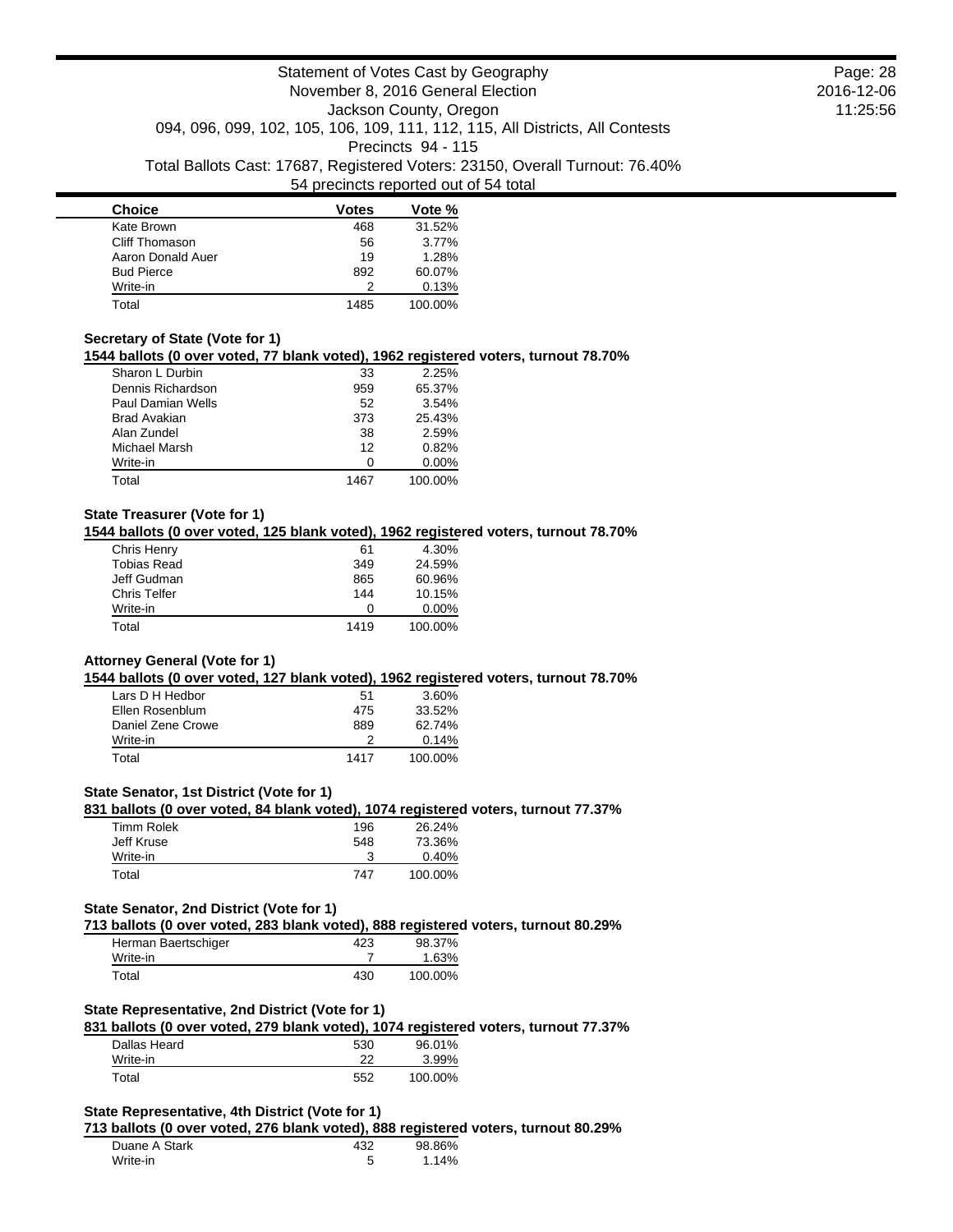|                                                                                                                                                |              | Statement of Votes Cast by Geography  |                                                                               | Page: 29   |
|------------------------------------------------------------------------------------------------------------------------------------------------|--------------|---------------------------------------|-------------------------------------------------------------------------------|------------|
|                                                                                                                                                |              | November 8, 2016 General Election     |                                                                               | 2016-12-06 |
|                                                                                                                                                |              | Jackson County, Oregon                |                                                                               | 11:25:56   |
|                                                                                                                                                |              | Precincts 94 - 115                    | 094, 096, 099, 102, 105, 106, 109, 111, 112, 115, All Districts, All Contests |            |
|                                                                                                                                                |              |                                       | Total Ballots Cast: 17687, Registered Voters: 23150, Overall Turnout: 76.40%  |            |
|                                                                                                                                                |              | 54 precincts reported out of 54 total |                                                                               |            |
|                                                                                                                                                |              |                                       |                                                                               |            |
| <b>Choice</b>                                                                                                                                  | <b>Votes</b> | Vote %                                |                                                                               |            |
| Total                                                                                                                                          | 437          | 100.00%                               |                                                                               |            |
| Judge of the Supreme Court, Position 6 (Vote for 1)                                                                                            |              |                                       |                                                                               |            |
| 1544 ballots (0 over voted, 740 blank voted), 1962 registered voters, turnout 78.70%                                                           |              |                                       |                                                                               |            |
| Lynn R Nakamoto                                                                                                                                | 786          | 97.76%                                |                                                                               |            |
| Write-in                                                                                                                                       | 18           | 2.24%                                 |                                                                               |            |
| Total                                                                                                                                          | 804          | 100.00%                               |                                                                               |            |
|                                                                                                                                                |              |                                       |                                                                               |            |
| Judge of the Court of Appeals, Position 5 (Vote for 1)<br>1544 ballots (0 over voted, 765 blank voted), 1962 registered voters, turnout 78.70% |              |                                       |                                                                               |            |
| <b>Scott Shorr</b>                                                                                                                             | 766          | 98.33%                                |                                                                               |            |
| Write-in                                                                                                                                       | 13           | 1.67%                                 |                                                                               |            |
| Total                                                                                                                                          | 779          | 100.00%                               |                                                                               |            |
|                                                                                                                                                |              |                                       |                                                                               |            |
| Judge of the Court of Appeals, Position 8 (Vote for 1)                                                                                         |              |                                       |                                                                               |            |
| 1544 ballots (0 over voted, 793 blank voted), 1962 registered voters, turnout 78.70%                                                           |              |                                       |                                                                               |            |
| Roger J DeHoog                                                                                                                                 | 738          | 98.27%                                |                                                                               |            |
| Write-in                                                                                                                                       | 13           | 1.73%                                 |                                                                               |            |
| Total                                                                                                                                          | 751          | 100.00%                               |                                                                               |            |
|                                                                                                                                                |              |                                       |                                                                               |            |
| County Commissioner, Pos 2 (Vote for 1)                                                                                                        |              |                                       |                                                                               |            |
| 1544 ballots (0 over voted, 228 blank voted), 1962 registered voters, turnout 78.70%                                                           |              |                                       |                                                                               |            |
| Jeff Thomas                                                                                                                                    | 420          | 31.91%                                |                                                                               |            |
| <b>Robert Strosser</b>                                                                                                                         | 891          | 67.71%                                |                                                                               |            |
| Write-in                                                                                                                                       | 5            | 0.38%                                 |                                                                               |            |
| Total                                                                                                                                          | 1316         | 100.00%                               |                                                                               |            |
|                                                                                                                                                |              |                                       |                                                                               |            |
| <b>County Assessor (Vote for 1)</b><br>1544 ballots (0 over voted, 521 blank voted), 1962 registered voters, turnout 78.70%                    |              |                                       |                                                                               |            |
| David Arrasmith                                                                                                                                |              | 56.30%                                |                                                                               |            |
| Angela Stuhr                                                                                                                                   | 576<br>438   | 42.82%                                |                                                                               |            |
| Write-in                                                                                                                                       | 9            | 0.88%                                 |                                                                               |            |
| Total                                                                                                                                          | 1023         | 100.00%                               |                                                                               |            |
|                                                                                                                                                |              |                                       |                                                                               |            |
| Jackson Soil & Water Dist. Director, Zone 1 (Vote for 1)                                                                                       |              |                                       |                                                                               |            |
| 1544 ballots (0 over voted, 802 blank voted), 1962 registered voters, turnout 78.70%                                                           |              |                                       |                                                                               |            |
| Marilyn Rice                                                                                                                                   | 730          | 98.38%                                |                                                                               |            |
| Write-in                                                                                                                                       | 12           | 1.62%                                 |                                                                               |            |
| Total                                                                                                                                          | 742          | 100.00%                               |                                                                               |            |
|                                                                                                                                                |              |                                       |                                                                               |            |
| Jackson Soil & Water Dist, Director Zone 2 (Vote for 1)                                                                                        |              |                                       |                                                                               |            |
| 1544 ballots (0 over voted, 805 blank voted), 1962 registered voters, turnout 78.70%                                                           |              |                                       |                                                                               |            |
| Barbara Niedermeyer<br>Write-in                                                                                                                | 728<br>11    | 98.51%<br>1.49%                       |                                                                               |            |
| Total                                                                                                                                          | 739          | 100.00%                               |                                                                               |            |
|                                                                                                                                                |              |                                       |                                                                               |            |
| Jackson Soil & Water Dist. Director, Zone 3 (Vote for 1)                                                                                       |              |                                       |                                                                               |            |
| 1544 ballots (0 over voted, 818 blank voted), 1962 registered voters, turnout 78.70%                                                           |              |                                       |                                                                               |            |
| Juanita Wright                                                                                                                                 | 717          | 98.76%                                |                                                                               |            |
| Write-in                                                                                                                                       | 9            | 1.24%                                 |                                                                               |            |
| Total                                                                                                                                          | 726          | 100.00%                               |                                                                               |            |
|                                                                                                                                                |              |                                       |                                                                               |            |
| Jackson Soil & Water Dist. Director, Zone 4 (Vote for 1)                                                                                       |              |                                       |                                                                               |            |
| 1544 ballots (0 over voted, 825 blank voted), 1962 registered voters, turnout 78.70%                                                           |              |                                       |                                                                               |            |
| Don Hamann                                                                                                                                     | 709          | 98.61%                                |                                                                               |            |
| Write-in                                                                                                                                       | 10           | 1.39%                                 |                                                                               |            |
|                                                                                                                                                |              |                                       |                                                                               |            |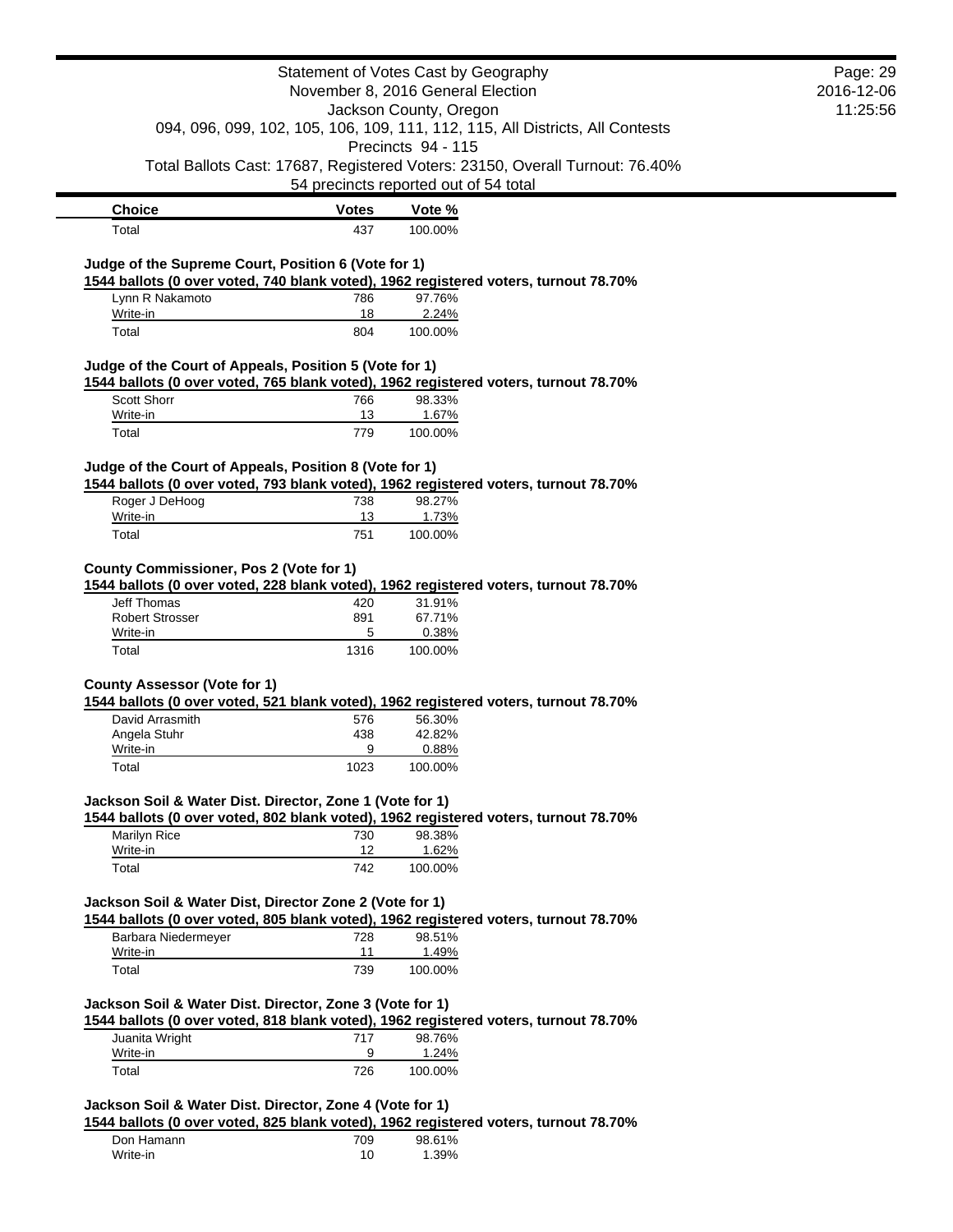|                                                          |              | Statement of Votes Cast by Geography                                                                                  | Page: 30   |
|----------------------------------------------------------|--------------|-----------------------------------------------------------------------------------------------------------------------|------------|
|                                                          |              | November 8, 2016 General Election                                                                                     | 2016-12-06 |
|                                                          |              | Jackson County, Oregon                                                                                                | 11:25:56   |
|                                                          |              | 094, 096, 099, 102, 105, 106, 109, 111, 112, 115, All Districts, All Contests                                         |            |
|                                                          |              | Precincts 94 - 115                                                                                                    |            |
|                                                          |              | Total Ballots Cast: 17687, Registered Voters: 23150, Overall Turnout: 76.40%<br>54 precincts reported out of 54 total |            |
| <b>Choice</b>                                            | <b>Votes</b> | Vote %                                                                                                                |            |
| Total                                                    | 719          | 100.00%                                                                                                               |            |
| Jackson Soil & Water Dist. Director, Zone 5 (Vote for 1) |              | 1544 ballots (0 over voted, 827 blank voted), 1962 registered voters, turnout 78.70%                                  |            |
| Ronald W Hillers                                         | 707          | 98.61%                                                                                                                |            |
| Write-in<br>Total                                        | 10<br>717    | 1.39%<br>100.00%                                                                                                      |            |
|                                                          |              |                                                                                                                       |            |
| Jackson Soil & Water Dist.Dir.At Large, #2 (Vote for 1)  |              | 1544 ballots (0 over voted, 821 blank voted), 1962 registered voters, turnout 78.70%                                  |            |
| Stan Dean                                                | 712          | 98.48%                                                                                                                |            |
| Write-in                                                 | 11           | 1.52%                                                                                                                 |            |
| Total                                                    | 723          | 100.00%                                                                                                               |            |
| Rogue Valley Heritage District, Director (Vote for 5)    |              | 1544 ballots (1 over voted, 4927 undervotes), 1962 registered voters, turnout 78.70%                                  |            |
| Allen Dobney                                             | 536          | 19.23%                                                                                                                |            |
| Charleen M Brown                                         | 548          | 19.66%                                                                                                                |            |
| Stephanie S Butler                                       | 556          | 19.94%                                                                                                                |            |
| Ronald Medinger                                          | 540          | 19.37%                                                                                                                |            |
| <b>Dennis Powers</b>                                     | 556          | 19.94%                                                                                                                |            |
| Write-in                                                 | 12           | 0.43%                                                                                                                 |            |
| Write In                                                 | 10           | 0.36%                                                                                                                 |            |
| Write In                                                 | 10           | 0.36%                                                                                                                 |            |
| Write In                                                 | 10           | 0.36%                                                                                                                 |            |
| Write In<br>Total                                        | 10<br>2788   | 0.36%<br>100.00%                                                                                                      |            |
|                                                          |              |                                                                                                                       |            |
| State 94 (Vote for 1)                                    |              | 1544 ballots (0 over voted, 169 blank voted), 1962 registered voters, turnout 78.70%                                  |            |
| Yes<br>No                                                | 406<br>969   | 29.53%                                                                                                                |            |
| Total                                                    | 1375         | 70.47%<br>100.00%                                                                                                     |            |
| State 95 (Vote for 1)                                    |              |                                                                                                                       |            |
|                                                          |              | 1544 ballots (0 over voted, 144 blank voted), 1962 registered voters, turnout 78.70%                                  |            |
| Yes<br>No                                                | 804<br>596   | 57.43%<br>42.57%                                                                                                      |            |
| Total                                                    | 1400         | 100.00%                                                                                                               |            |
| State 96 (Vote for 1)                                    |              |                                                                                                                       |            |
|                                                          |              | 1544 ballots (0 over voted, 78 blank voted), 1962 registered voters, turnout 78.70%                                   |            |
| Yes                                                      | 1234         | 84.17%                                                                                                                |            |
| No                                                       | 232          | 15.83%                                                                                                                |            |
| Total                                                    | 1466         | 100.00%                                                                                                               |            |
| State 97 (Vote for 1)                                    |              | 1544 ballots (0 over voted, 38 blank voted), 1962 registered voters, turnout 78.70%                                   |            |
| Yes                                                      | 406          | 26.96%                                                                                                                |            |
| No                                                       | 1100         | 73.04%                                                                                                                |            |
| Total                                                    | 1506         | 100.00%                                                                                                               |            |
|                                                          |              |                                                                                                                       |            |
| State 98 (Vote for 1)                                    |              | 1544 ballots (0 over voted, 97 blank voted), 1962 registered voters, turnout 78.70%                                   |            |
| Yes                                                      | 764          | 52.80%                                                                                                                |            |
| No                                                       | 683          | 47.20%                                                                                                                |            |
|                                                          |              |                                                                                                                       |            |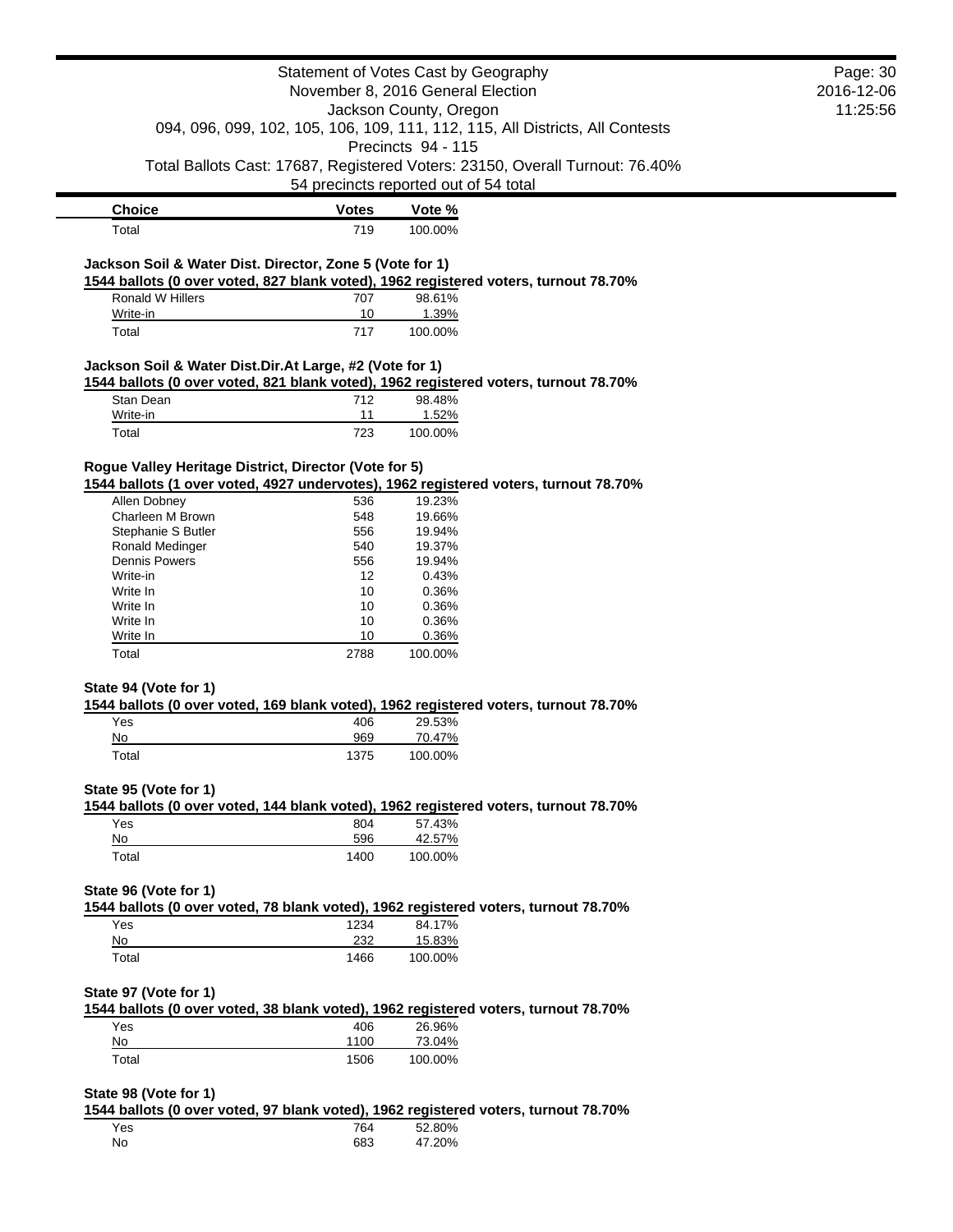| Statement of Votes Cast by Geography                    | Page: 31     |                                                                                                     |  |
|---------------------------------------------------------|--------------|-----------------------------------------------------------------------------------------------------|--|
| November 8, 2016 General Election                       | 2016-12-06   |                                                                                                     |  |
|                                                         | 11:25:56     |                                                                                                     |  |
|                                                         |              | 094, 096, 099, 102, 105, 106, 109, 111, 112, 115, All Districts, All Contests<br>Precincts 94 - 115 |  |
|                                                         |              | Total Ballots Cast: 17687, Registered Voters: 23150, Overall Turnout: 76.40%                        |  |
|                                                         |              | 54 precincts reported out of 54 total                                                               |  |
| <b>Choice</b>                                           | <b>Votes</b> | Vote %                                                                                              |  |
| Total                                                   | 1447         | 100.00%                                                                                             |  |
| State 99 (Vote for 1)                                   |              |                                                                                                     |  |
|                                                         |              | 1544 ballots (0 over voted, 88 blank voted), 1962 registered voters, turnout 78.70%                 |  |
| Yes                                                     | 814          | 55.91%                                                                                              |  |
| No                                                      | 642          | 44.09%                                                                                              |  |
| Total                                                   | 1456         | 100.00%                                                                                             |  |
| State 100 (Vote for 1)                                  |              |                                                                                                     |  |
|                                                         |              | 1544 ballots (0 over voted, 110 blank voted), 1962 registered voters, turnout 78.70%                |  |
| Yes                                                     | 822          | 57.32%                                                                                              |  |
| No<br>Total                                             | 612<br>1434  | 42.68%<br>100.00%                                                                                   |  |
|                                                         |              |                                                                                                     |  |
| Measure 15-162 (Vote for 1)                             |              |                                                                                                     |  |
| Yes                                                     | 1015         | 1544 ballots (0 over voted, 66 blank voted), 1962 registered voters, turnout 78.70%<br>68.67%       |  |
| No                                                      | 463          | 31.33%                                                                                              |  |
| Total                                                   | 1478         | 100.00%                                                                                             |  |
| No                                                      | 658          | 54.27%<br>45.73%                                                                                    |  |
| Total                                                   | 1439         | 100.00%                                                                                             |  |
| Measure 15-161 (Vote for 1)                             |              |                                                                                                     |  |
|                                                         |              | 1544 ballots (0 over voted, 95 blank voted), 1962 registered voters, turnout 78.70%                 |  |
| Yes                                                     | 354          | 24.43%                                                                                              |  |
| No<br>Total                                             | 1095<br>1449 | 75.57%<br>100.00%                                                                                   |  |
|                                                         |              |                                                                                                     |  |
| Measure 15-167 (Vote for 1)                             |              | 1544 ballots (0 over voted, 111 blank voted), 1962 registered voters, turnout 78.70%                |  |
| Yes                                                     | 590          | 41.17%                                                                                              |  |
| No                                                      | 843          | 58.83%                                                                                              |  |
| Total                                                   | 1433         | 100.00%                                                                                             |  |
| Measure 15-164 (Vote for 1)                             |              |                                                                                                     |  |
|                                                         |              | 1544 ballots (0 over voted, 221 blank voted), 1962 registered voters, turnout 78.70%                |  |
| Yes                                                     | 318          | 24.04%                                                                                              |  |
| No                                                      | 1005         | 75.96%                                                                                              |  |
| Total                                                   | 1323         | 100.00%                                                                                             |  |
| <b>Precinct 111</b>                                     |              |                                                                                                     |  |
| United States President and Vice President (Vote for 1) |              |                                                                                                     |  |
|                                                         |              | 2848 ballots (1 over voted, 37 blank voted), 3612 registered voters, turnout 78.85%                 |  |
| Donald Trump/Mike Pence                                 | 1846         | 65.69%                                                                                              |  |
| Hillary Clinton/Tim Kaine                               | 740          | 26.33%                                                                                              |  |
| Jill Stein/Ajamu Baraka                                 | 57           | 2.03%                                                                                               |  |
| Gary Johnson/Bill Weld<br>Write-in                      | 83<br>84     | 2.95%<br>2.99%                                                                                      |  |
|                                                         |              |                                                                                                     |  |
| Total                                                   | 2810         | 100.00%                                                                                             |  |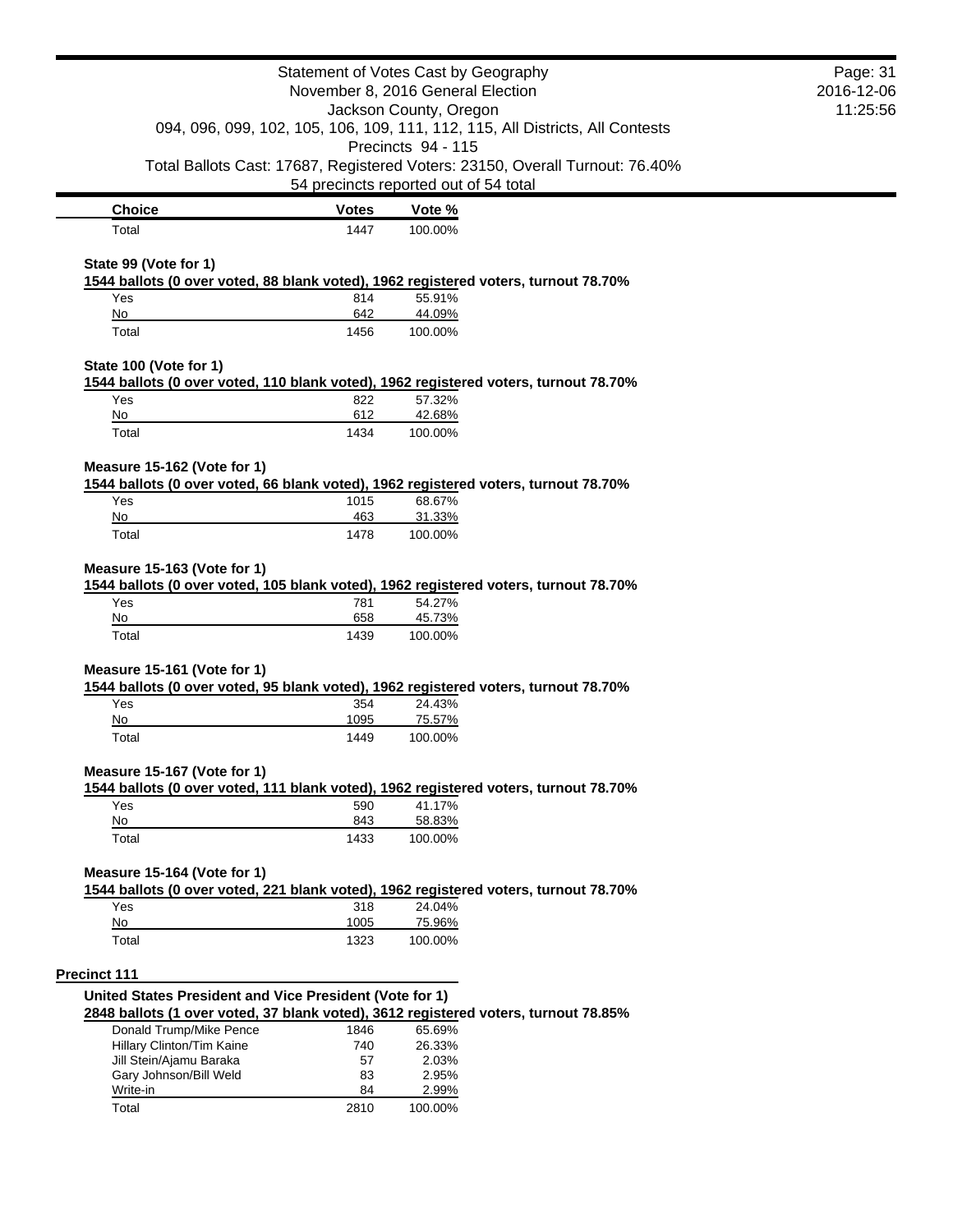|                                                                                                                                    | Statement of Votes Cast by Geography<br>November 8, 2016 General Election<br>Jackson County, Oregon<br>094, 096, 099, 102, 105, 106, 109, 111, 112, 115, All Districts, All Contests | Page: 32<br>2016-12-06<br>11:25:56 |                                                                              |  |
|------------------------------------------------------------------------------------------------------------------------------------|--------------------------------------------------------------------------------------------------------------------------------------------------------------------------------------|------------------------------------|------------------------------------------------------------------------------|--|
|                                                                                                                                    |                                                                                                                                                                                      | Precincts 94 - 115                 | Total Ballots Cast: 17687, Registered Voters: 23150, Overall Turnout: 76.40% |  |
|                                                                                                                                    | 54 precincts reported out of 54 total                                                                                                                                                |                                    |                                                                              |  |
| <b>Choice</b>                                                                                                                      | <b>Votes</b>                                                                                                                                                                         | Vote %                             |                                                                              |  |
| US Senator (Vote for 1)<br>2848 ballots (1 over voted, 120 blank voted), 3612 registered voters, turnout 78.85%                    |                                                                                                                                                                                      |                                    |                                                                              |  |
| Steven C Reynolds                                                                                                                  | 101                                                                                                                                                                                  | 3.70%                              |                                                                              |  |
| Ron Wyden                                                                                                                          | 1082                                                                                                                                                                                 | 39.68%                             |                                                                              |  |
| Mark Callahan                                                                                                                      | 1407                                                                                                                                                                                 | 51.60%                             |                                                                              |  |
| <b>Eric Navickas</b>                                                                                                               | 55                                                                                                                                                                                   | 2.02%                              |                                                                              |  |
| Jim Lindsay                                                                                                                        | 24                                                                                                                                                                                   | 0.88%                              |                                                                              |  |
| Shanti S Lewallen                                                                                                                  | 56                                                                                                                                                                                   | 2.05%                              |                                                                              |  |
| Write-in                                                                                                                           | 2                                                                                                                                                                                    | 0.07%                              |                                                                              |  |
| Total                                                                                                                              | 2727                                                                                                                                                                                 | 100.00%                            |                                                                              |  |
| US Representative, District 2 (Vote for 1)<br>2848 ballots (1 over voted, 139 blank voted), 3612 registered voters, turnout 78.85% |                                                                                                                                                                                      |                                    |                                                                              |  |
| Greg Walden                                                                                                                        | 2130                                                                                                                                                                                 | 78.66%                             |                                                                              |  |
| James Crary                                                                                                                        | 568                                                                                                                                                                                  | 20.97%                             |                                                                              |  |
| Write-in                                                                                                                           | 10                                                                                                                                                                                   | 0.37%                              |                                                                              |  |
|                                                                                                                                    | 2708                                                                                                                                                                                 | 100.00%                            |                                                                              |  |

| James Foster      | 57   | 2.09%   |
|-------------------|------|---------|
| Kate Brown        | 836  | 30.61%  |
| Cliff Thomason    | 93   | 3.41%   |
| Aaron Donald Auer | 44   | 1.61%   |
| <b>Bud Pierce</b> | 1698 | 62.18%  |
| Write-in          | 3    | 0.11%   |
| Total             | 2731 | 100.00% |

# **Secretary of State (Vote for 1)**

**2848 ballots (2 over voted, 173 blank voted), 3612 registered voters, turnout 78.85%**

| Sharon L Durbin   | 60   | 2.24%   |
|-------------------|------|---------|
| Dennis Richardson | 1809 | 67.68%  |
| Paul Damian Wells | 104  | 3.89%   |
| Brad Avakian      | 627  | 23.46%  |
| Alan Zundel       | 39   | 1.46%   |
| Michael Marsh     | 32   | 1.20%   |
| Write-in          | 2    | 0.07%   |
| Total             | 2673 | 100.00% |

## **State Treasurer (Vote for 1)**

**2848 ballots (1 over voted, 244 blank voted), 3612 registered voters, turnout 78.85%**

| Chris Henry         | 95   | 3.65%   |
|---------------------|------|---------|
| Tobias Read         | 627  | 24.09%  |
| Jeff Gudman         | 1607 | 61.74%  |
| <b>Chris Telfer</b> | 270  | 10.37%  |
| Write-in            |      | 0.15%   |
| Total               | 2603 | 100.00% |

# **Attorney General (Vote for 1)**

**2848 ballots (1 over voted, 262 blank voted), 3612 registered voters, turnout 78.85%**

| Lars D H Hedbor   | 80   | 3.09%   |
|-------------------|------|---------|
| Ellen Rosenblum   | 837  | 32.38%  |
| Daniel Zene Crowe | 1665 | 64.41%  |
| Write-in          | 3    | 0.12%   |
| Total             | 2585 | 100.00% |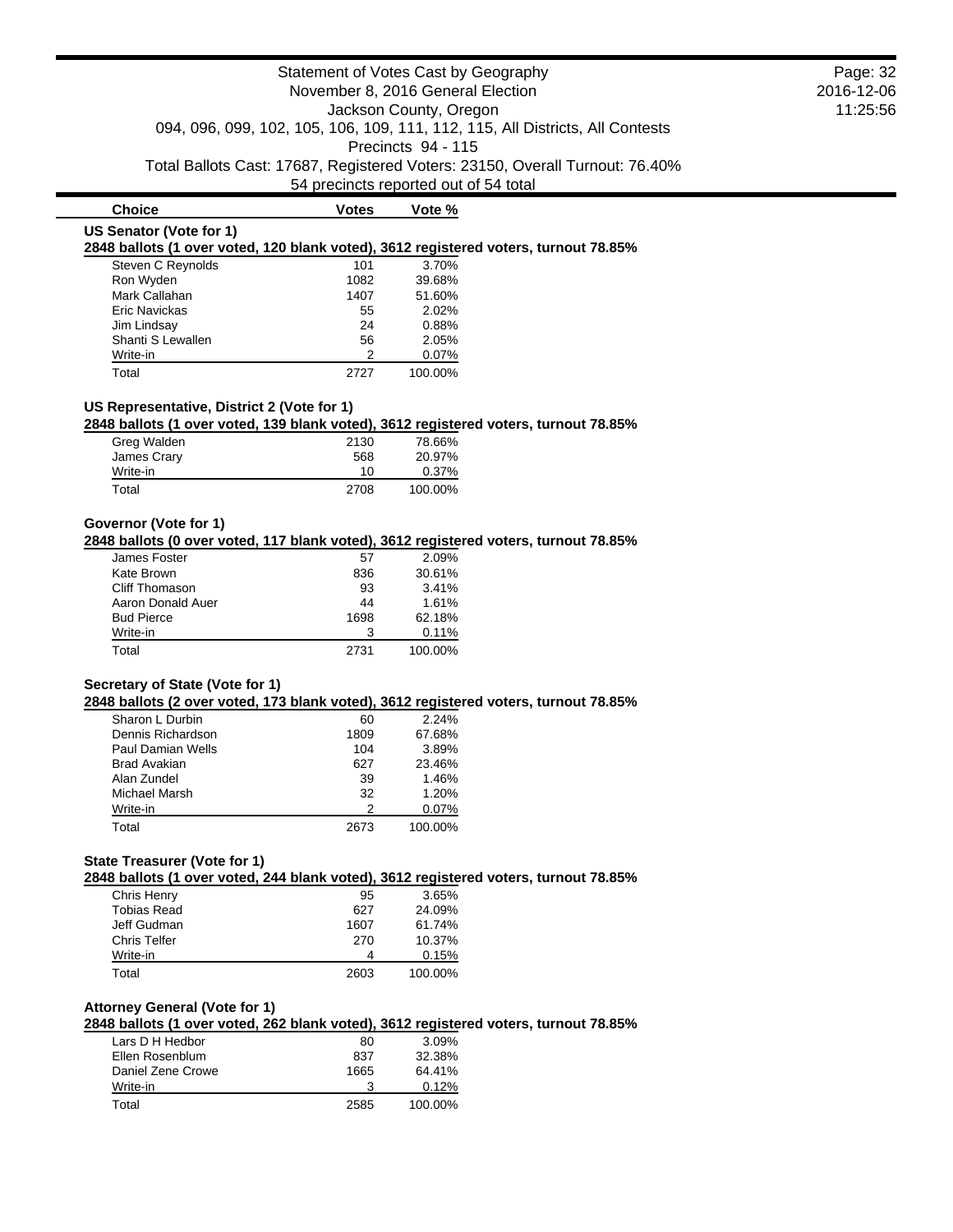|                                                                                                                                                   |              | Statement of Votes Cast by Geography                                                                                  | Page: 33   |
|---------------------------------------------------------------------------------------------------------------------------------------------------|--------------|-----------------------------------------------------------------------------------------------------------------------|------------|
|                                                                                                                                                   |              | November 8, 2016 General Election                                                                                     | 2016-12-06 |
|                                                                                                                                                   |              | Jackson County, Oregon                                                                                                | 11:25:56   |
|                                                                                                                                                   |              | 094, 096, 099, 102, 105, 106, 109, 111, 112, 115, All Districts, All Contests                                         |            |
|                                                                                                                                                   |              | Precincts 94 - 115                                                                                                    |            |
|                                                                                                                                                   |              | Total Ballots Cast: 17687, Registered Voters: 23150, Overall Turnout: 76.40%<br>54 precincts reported out of 54 total |            |
| <b>Choice</b>                                                                                                                                     | <b>Votes</b> | Vote %                                                                                                                |            |
| State Senator, 2nd District (Vote for 1)                                                                                                          |              |                                                                                                                       |            |
| 2848 ballots (0 over voted, 1042 blank voted), 3612 registered voters, turnout 78.85%<br>Herman Baertschiger                                      | 1769         | 97.95%                                                                                                                |            |
| Write-in                                                                                                                                          | 37           | 2.05%                                                                                                                 |            |
| Total                                                                                                                                             | 1806         | 100.00%                                                                                                               |            |
| State Representative, 4th District (Vote for 1)                                                                                                   |              |                                                                                                                       |            |
| 2848 ballots (0 over voted, 1010 blank voted), 3612 registered voters, turnout 78.85%                                                             |              |                                                                                                                       |            |
| Duane A Stark<br>Write-in                                                                                                                         | 1800<br>38   | 97.93%<br>2.07%                                                                                                       |            |
| Total                                                                                                                                             | 1838         | 100.00%                                                                                                               |            |
| Judge of the Supreme Court, Position 6 (Vote for 1)                                                                                               |              |                                                                                                                       |            |
| 2848 ballots (0 over voted, 1319 blank voted), 3612 registered voters, turnout 78.85%                                                             |              |                                                                                                                       |            |
| Lynn R Nakamoto                                                                                                                                   | 1502         | 98.23%                                                                                                                |            |
| Write-in<br>Total                                                                                                                                 | 27<br>1529   | 1.77%                                                                                                                 |            |
|                                                                                                                                                   |              | 100.00%                                                                                                               |            |
| Judge of the Court of Appeals, Position 5 (Vote for 1)                                                                                            |              |                                                                                                                       |            |
| 2848 ballots (0 over voted, 1360 blank voted), 3612 registered voters, turnout 78.85%                                                             |              |                                                                                                                       |            |
| <b>Scott Shorr</b>                                                                                                                                | 1465         | 98.45%                                                                                                                |            |
| Write-in                                                                                                                                          | 23           | 1.55%                                                                                                                 |            |
| Total                                                                                                                                             | 1488         | 100.00%                                                                                                               |            |
| Judge of the Court of Appeals, Position 8 (Vote for 1)                                                                                            |              |                                                                                                                       |            |
| 2848 ballots (0 over voted, 1442 blank voted), 3612 registered voters, turnout 78.85%                                                             |              |                                                                                                                       |            |
| Roger J DeHoog                                                                                                                                    | 1382         | 98.29%                                                                                                                |            |
| Write-in<br>Total                                                                                                                                 | 24<br>1406   | 1.71%<br>100.00%                                                                                                      |            |
|                                                                                                                                                   |              |                                                                                                                       |            |
| County Commissioner, Pos 2 (Vote for 1)                                                                                                           |              |                                                                                                                       |            |
| 2848 ballots (3 over voted, 397 blank voted), 3612 registered voters, turnout 78.85%                                                              |              |                                                                                                                       |            |
| Jeff Thomas                                                                                                                                       | 757          | 30.92%                                                                                                                |            |
| <b>Robert Strosser</b><br>Write-in                                                                                                                | 1687<br>4    | 68.91%<br>0.16%                                                                                                       |            |
| Total                                                                                                                                             | 2448         | 100.00%                                                                                                               |            |
|                                                                                                                                                   |              |                                                                                                                       |            |
| <b>County Assessor (Vote for 1)</b>                                                                                                               |              |                                                                                                                       |            |
| 2848 ballots (1 over voted, 1004 blank voted), 3612 registered voters, turnout 78.85%                                                             |              |                                                                                                                       |            |
| David Arrasmith<br>Angela Stuhr                                                                                                                   | 1064<br>771  | 57.73%<br>41.83%                                                                                                      |            |
| Write-in                                                                                                                                          | 8            | 0.43%                                                                                                                 |            |
| Total                                                                                                                                             | 1843         | 100.00%                                                                                                               |            |
|                                                                                                                                                   |              |                                                                                                                       |            |
| Jackson Soil & Water Dist. Director, Zone 1 (Vote for 1)<br>2848 ballots (0 over voted, 1447 blank voted), 3612 registered voters, turnout 78.85% |              |                                                                                                                       |            |
| Marilyn Rice                                                                                                                                      | 1383         | 98.72%                                                                                                                |            |
| Write-in                                                                                                                                          | 18           | 1.28%                                                                                                                 |            |
| Total                                                                                                                                             | 1401         | 100.00%                                                                                                               |            |
| Jackson Soil & Water Dist, Director Zone 2 (Vote for 1)                                                                                           |              |                                                                                                                       |            |
| 2848 ballots (0 over voted, 1456 blank voted), 3612 registered voters, turnout 78.85%                                                             |              |                                                                                                                       |            |
| Barbara Niedermeyer                                                                                                                               | 1376         | 98.85%                                                                                                                |            |
| Write-in                                                                                                                                          | 16           | 1.15%                                                                                                                 |            |
| Total                                                                                                                                             | 1392         | 100.00%                                                                                                               |            |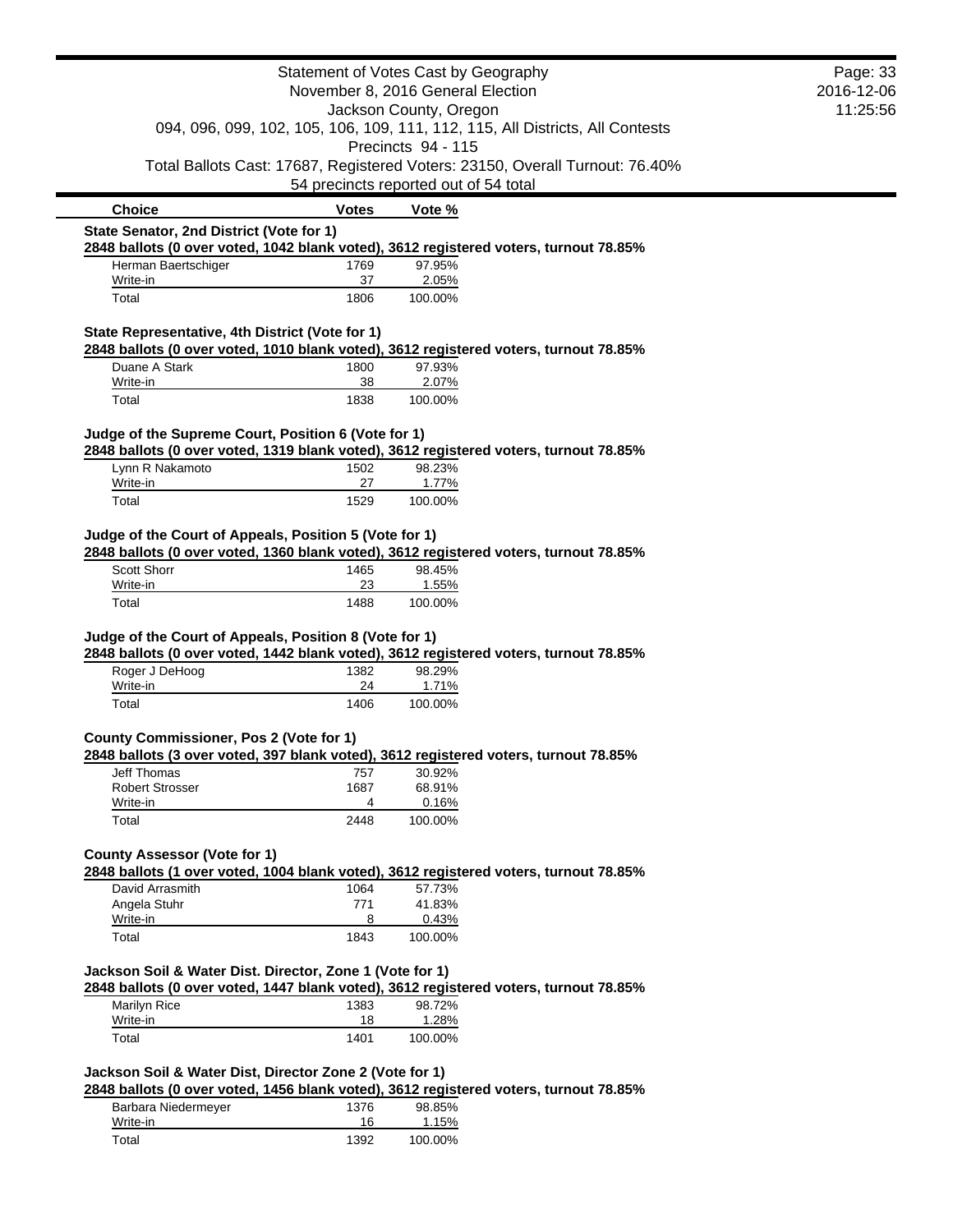|                                                                            |              | Statement of Votes Cast by Geography                                                                                  | Page: 34   |
|----------------------------------------------------------------------------|--------------|-----------------------------------------------------------------------------------------------------------------------|------------|
|                                                                            |              | November 8, 2016 General Election                                                                                     | 2016-12-06 |
|                                                                            |              | Jackson County, Oregon                                                                                                | 11:25:56   |
|                                                                            |              | 094, 096, 099, 102, 105, 106, 109, 111, 112, 115, All Districts, All Contests                                         |            |
|                                                                            |              | Precincts 94 - 115                                                                                                    |            |
|                                                                            |              | Total Ballots Cast: 17687, Registered Voters: 23150, Overall Turnout: 76.40%<br>54 precincts reported out of 54 total |            |
|                                                                            |              |                                                                                                                       |            |
| <b>Choice</b>                                                              | <b>Votes</b> | Vote %                                                                                                                |            |
| Jackson Soil & Water Dist. Director, Zone 3 (Vote for 1)                   |              |                                                                                                                       |            |
| Juanita Wright                                                             | 1345         | 2848 ballots (0 over voted, 1482 blank voted), 3612 registered voters, turnout 78.85%<br>98.46%                       |            |
| Write-in                                                                   | 21           | 1.54%                                                                                                                 |            |
| Total                                                                      | 1366         | 100.00%                                                                                                               |            |
| Jackson Soil & Water Dist. Director, Zone 4 (Vote for 1)                   |              |                                                                                                                       |            |
|                                                                            |              | 2848 ballots (0 over voted, 1485 blank voted), 3612 registered voters, turnout 78.85%                                 |            |
| Don Hamann                                                                 | 1348         | 98.90%                                                                                                                |            |
| Write-in                                                                   | 15           | 1.10%                                                                                                                 |            |
| Total                                                                      | 1363         | 100.00%                                                                                                               |            |
| Jackson Soil & Water Dist. Director, Zone 5 (Vote for 1)                   |              |                                                                                                                       |            |
|                                                                            |              | 2848 ballots (0 over voted, 1483 blank voted), 3612 registered voters, turnout 78.85%                                 |            |
| Ronald W Hillers                                                           | 1346         | 98.61%                                                                                                                |            |
| Write-in                                                                   | 19           | 1.39%                                                                                                                 |            |
| Total                                                                      | 1365         | 100.00%                                                                                                               |            |
| Jackson Soil & Water Dist.Dir.At Large, #2 (Vote for 1)                    |              |                                                                                                                       |            |
|                                                                            |              | 2848 ballots (0 over voted, 1500 blank voted), 3612 registered voters, turnout 78.85%                                 |            |
|                                                                            | 1333         | 98.89%                                                                                                                |            |
| Stan Dean                                                                  |              |                                                                                                                       |            |
| Write-in<br>Total<br>Rogue Valley Heritage District, Director (Vote for 5) | 15<br>1348   | 1.11%<br>100.00%                                                                                                      |            |
|                                                                            |              | 2848 ballots (9 over voted, 8769 undervotes), 3612 registered voters, turnout 78.85%                                  |            |
| Allen Dobney<br>Charleen M Brown                                           | 1055<br>1083 | 19.44%<br>19.96%                                                                                                      |            |
| Stephanie S Butler                                                         | 1083         | 19.96%                                                                                                                |            |
| <b>Ronald Medinger</b>                                                     | 1052         | 19.39%                                                                                                                |            |
| <b>Dennis Powers</b>                                                       | 1092         | 20.13%                                                                                                                |            |
| Write-in                                                                   | 26           | 0.48%                                                                                                                 |            |
| Write In                                                                   | 11           | 0.20%                                                                                                                 |            |
| Write In<br>Write In                                                       | 9<br>9       | 0.17%<br>0.17%                                                                                                        |            |
| Write In                                                                   | 6            | 0.11%                                                                                                                 |            |
| Total                                                                      | 5426         | 100.00%                                                                                                               |            |
|                                                                            |              |                                                                                                                       |            |
| State 94 (Vote for 1)                                                      |              | 2848 ballots (1 over voted, 244 blank voted), 3612 registered voters, turnout 78.85%                                  |            |
| Yes                                                                        | 740          | 28.43%                                                                                                                |            |
| No                                                                         | 1863         | 71.57%                                                                                                                |            |
| Total                                                                      | 2603         | 100.00%                                                                                                               |            |
|                                                                            |              |                                                                                                                       |            |
| State 95 (Vote for 1)                                                      |              |                                                                                                                       |            |
| Yes                                                                        | 1536         | 2848 ballots (0 over voted, 243 blank voted), 3612 registered voters, turnout 78.85%<br>58.96%                        |            |
| No                                                                         | 1069         | 41.04%                                                                                                                |            |
| Total                                                                      | 2605         | 100.00%                                                                                                               |            |
|                                                                            |              |                                                                                                                       |            |
| State 96 (Vote for 1)                                                      |              |                                                                                                                       |            |
| Yes                                                                        | 2344         | 2848 ballots (0 over voted, 113 blank voted), 3612 registered voters, turnout 78.85%<br>85.70%                        |            |
| No<br>Total                                                                | 391          | 14.30%<br>100.00%                                                                                                     |            |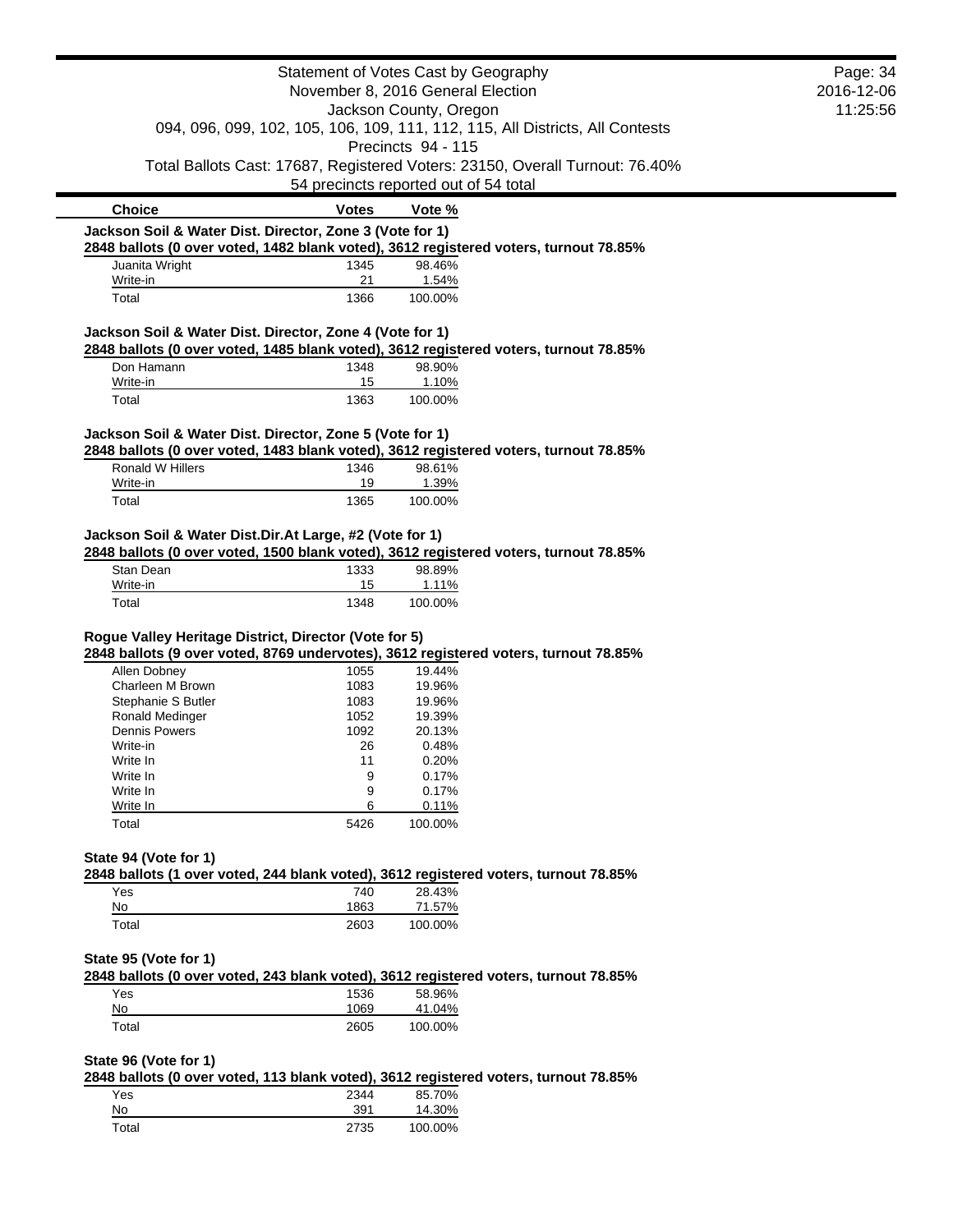|                                                                                                               | Page: 35<br>2016-12-06                                |                        |                                                                               |  |
|---------------------------------------------------------------------------------------------------------------|-------------------------------------------------------|------------------------|-------------------------------------------------------------------------------|--|
|                                                                                                               | 11:25:56                                              |                        |                                                                               |  |
|                                                                                                               |                                                       | Jackson County, Oregon | 094, 096, 099, 102, 105, 106, 109, 111, 112, 115, All Districts, All Contests |  |
|                                                                                                               |                                                       | Precincts 94 - 115     |                                                                               |  |
|                                                                                                               |                                                       |                        | Total Ballots Cast: 17687, Registered Voters: 23150, Overall Turnout: 76.40%  |  |
| <b>Choice</b>                                                                                                 | 54 precincts reported out of 54 total<br><b>Votes</b> | Vote %                 |                                                                               |  |
| State 97 (Vote for 1)                                                                                         |                                                       |                        |                                                                               |  |
| 2848 ballots (0 over voted, 69 blank voted), 3612 registered voters, turnout 78.85%                           |                                                       |                        |                                                                               |  |
| Yes<br>No                                                                                                     | 764<br>2015                                           | 27.49%<br>72.51%       |                                                                               |  |
| Total                                                                                                         | 2779                                                  | 100.00%                |                                                                               |  |
| State 98 (Vote for 1)                                                                                         |                                                       |                        |                                                                               |  |
| 2848 ballots (0 over voted, 158 blank voted), 3612 registered voters, turnout 78.85%                          |                                                       |                        |                                                                               |  |
| Yes                                                                                                           | 1497                                                  | 55.65%                 |                                                                               |  |
| No<br>Total                                                                                                   | 1193<br>2690                                          | 44.35%<br>100.00%      |                                                                               |  |
|                                                                                                               |                                                       |                        |                                                                               |  |
| State 99 (Vote for 1)<br>2848 ballots (0 over voted, 163 blank voted), 3612 registered voters, turnout 78.85% |                                                       |                        |                                                                               |  |
| Yes                                                                                                           | 1493                                                  | 55.61%                 |                                                                               |  |
| No                                                                                                            | 1192                                                  | 44.39%                 |                                                                               |  |
| Total                                                                                                         | 2685                                                  | 100.00%                |                                                                               |  |
| State 100 (Vote for 1)                                                                                        |                                                       |                        |                                                                               |  |
| 2848 ballots (1 over voted, 205 blank voted), 3612 registered voters, turnout 78.85%                          |                                                       |                        |                                                                               |  |
| Yes                                                                                                           | 1581                                                  | 59.84%                 |                                                                               |  |
| No                                                                                                            | 1061                                                  | 40.16%                 |                                                                               |  |
| Total                                                                                                         | 2642                                                  | 100.00%                |                                                                               |  |
| Measure 15-162 (Vote for 1)                                                                                   |                                                       |                        |                                                                               |  |
| 2848 ballots (1 over voted, 126 blank voted), 3612 registered voters, turnout 78.85%                          |                                                       |                        |                                                                               |  |
| Yes                                                                                                           | 1906                                                  | 70.05%                 |                                                                               |  |
| No                                                                                                            | 815                                                   | 29.95%                 |                                                                               |  |
| Total                                                                                                         | 2721                                                  | 100.00%                |                                                                               |  |
| Measure 15-163 (Vote for 1)                                                                                   |                                                       |                        |                                                                               |  |
| 2848 ballots (0 over voted, 167 blank voted), 3612 registered voters, turnout 78.85%                          |                                                       |                        |                                                                               |  |
| Yes<br>No                                                                                                     | 1396<br>1285                                          | 52.07%<br>47.93%       |                                                                               |  |
| Total                                                                                                         | 2681                                                  | 100.00%                |                                                                               |  |
|                                                                                                               |                                                       |                        |                                                                               |  |
| Measure 15-161 (Vote for 1)                                                                                   |                                                       |                        |                                                                               |  |
| 2848 ballots (1 over voted, 198 blank voted), 3612 registered voters, turnout 78.85%<br>Yes                   | 669                                                   | 25.25%                 |                                                                               |  |
| No                                                                                                            | 1980                                                  | 74.75%                 |                                                                               |  |
| Total                                                                                                         | 2649                                                  | 100.00%                |                                                                               |  |
| Measure 15-167 (Vote for 1)                                                                                   |                                                       |                        |                                                                               |  |
| 2848 ballots (0 over voted, 192 blank voted), 3612 registered voters, turnout 78.85%                          |                                                       |                        |                                                                               |  |
| Yes                                                                                                           | 1126                                                  | 42.39%                 |                                                                               |  |
| No                                                                                                            | 1530                                                  | 57.61%                 |                                                                               |  |
| Total                                                                                                         | 2656                                                  | 100.00%                |                                                                               |  |
| Measure 15-164 (Vote for 1)                                                                                   |                                                       |                        |                                                                               |  |
| 2848 ballots (0 over voted, 360 blank voted), 3612 registered voters, turnout 78.85%                          |                                                       |                        |                                                                               |  |
| Yes                                                                                                           | 631                                                   | 25.36%                 |                                                                               |  |
| No                                                                                                            | 1857                                                  | 74.64%                 |                                                                               |  |
| Total                                                                                                         | 2488                                                  | 100.00%                |                                                                               |  |
| <b>Precinct 112</b>                                                                                           |                                                       |                        |                                                                               |  |
|                                                                                                               |                                                       |                        |                                                                               |  |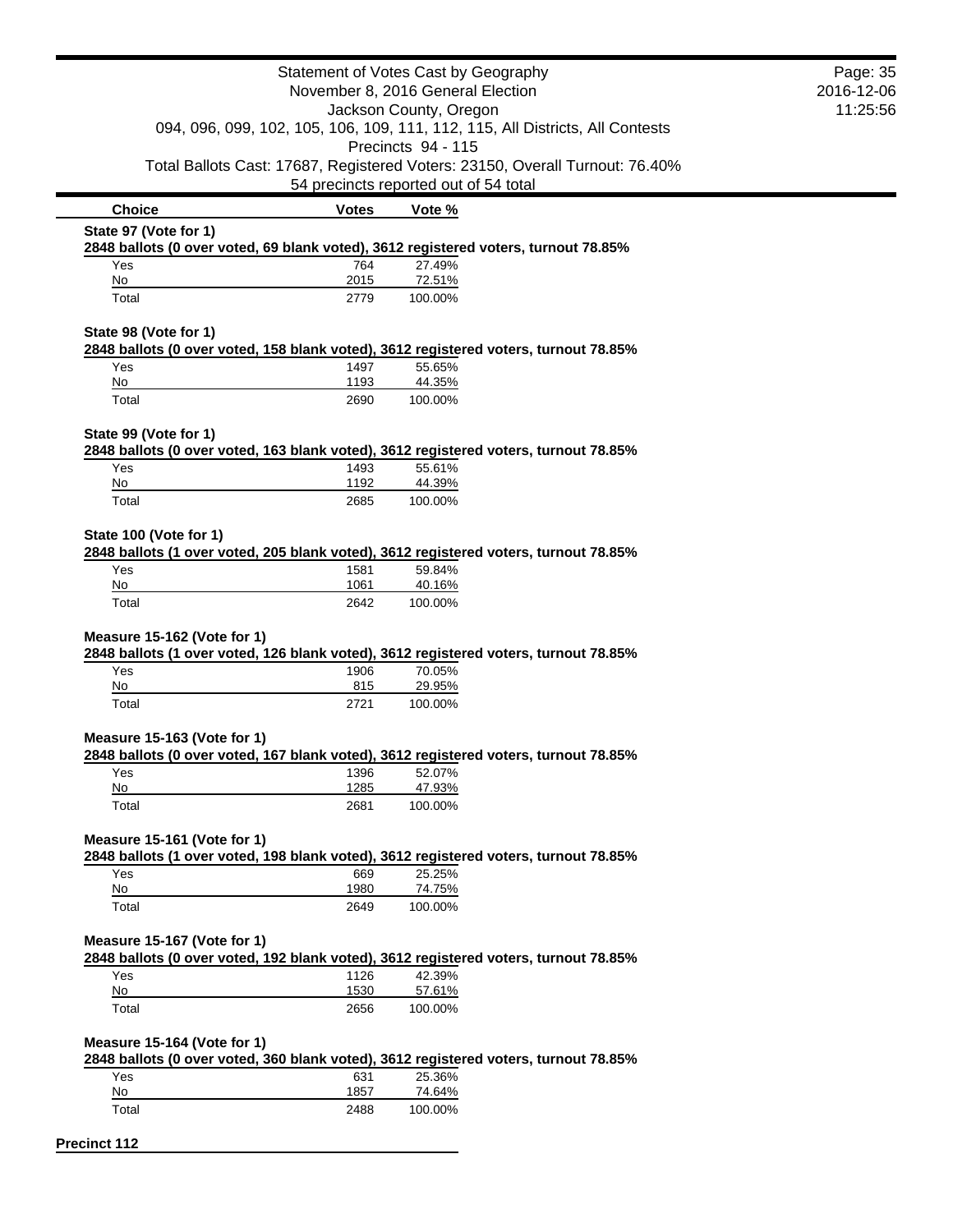| Statement of Votes Cast by Geography<br>November 8, 2016 General Election                           |                  |                                       |                                                                               | Page: 36 |
|-----------------------------------------------------------------------------------------------------|------------------|---------------------------------------|-------------------------------------------------------------------------------|----------|
|                                                                                                     | 2016-12-06       |                                       |                                                                               |          |
|                                                                                                     | 11:25:56         |                                       |                                                                               |          |
|                                                                                                     |                  | Jackson County, Oregon                | 094, 096, 099, 102, 105, 106, 109, 111, 112, 115, All Districts, All Contests |          |
|                                                                                                     |                  | Precincts 94 - 115                    |                                                                               |          |
|                                                                                                     |                  |                                       |                                                                               |          |
|                                                                                                     |                  | 54 precincts reported out of 54 total | Total Ballots Cast: 17687, Registered Voters: 23150, Overall Turnout: 76.40%  |          |
|                                                                                                     |                  |                                       |                                                                               |          |
| <b>Choice</b><br>United States President and Vice President (Vote for 1)                            | <b>Votes</b>     | Vote %                                |                                                                               |          |
| 1152 ballots (1 over voted, 19 blank voted), 1539 registered voters, turnout 74.85%                 |                  |                                       |                                                                               |          |
| Donald Trump/Mike Pence                                                                             | 693              | 61.22%                                |                                                                               |          |
| Hillary Clinton/Tim Kaine                                                                           | 333              | 29.42%                                |                                                                               |          |
| Jill Stein/Ajamu Baraka                                                                             | 25               | 2.21%                                 |                                                                               |          |
| Gary Johnson/Bill Weld                                                                              | 39               | 3.45%                                 |                                                                               |          |
| Write-in                                                                                            | 42               | 3.71%                                 |                                                                               |          |
| Total                                                                                               | 1132             | 100.00%                               |                                                                               |          |
|                                                                                                     |                  |                                       |                                                                               |          |
| US Senator (Vote for 1)                                                                             |                  |                                       |                                                                               |          |
| 1152 ballots (0 over voted, 36 blank voted), 1539 registered voters, turnout 74.85%                 |                  |                                       |                                                                               |          |
| Steven C Reynolds                                                                                   | 40               | 3.58%<br>45.07%                       |                                                                               |          |
| Ron Wyden                                                                                           | 503              |                                       |                                                                               |          |
| Mark Callahan                                                                                       | 520              | 46.59%                                |                                                                               |          |
| Eric Navickas                                                                                       | 18               | 1.61%                                 |                                                                               |          |
| Jim Lindsay                                                                                         | 11               | 0.99%                                 |                                                                               |          |
| Shanti S Lewallen                                                                                   | 23               | 2.06%                                 |                                                                               |          |
| Write-in                                                                                            | $\mathbf 1$      | 0.09%                                 |                                                                               |          |
| Total                                                                                               | 1116             | 100.00%                               |                                                                               |          |
| James Crary<br>Write-in<br>Total                                                                    | 248<br>2<br>1104 | 22.46%<br>0.18%<br>100.00%            |                                                                               |          |
|                                                                                                     |                  |                                       |                                                                               |          |
| Governor (Vote for 1)                                                                               |                  |                                       |                                                                               |          |
| 1152 ballots (0 over voted, 42 blank voted), 1539 registered voters, turnout 74.85%<br>James Foster | 30               | 2.70%                                 |                                                                               |          |
| Kate Brown                                                                                          | 409              | 36.85%                                |                                                                               |          |
| <b>Cliff Thomason</b>                                                                               | 37               | 3.33%                                 |                                                                               |          |
| Aaron Donald Auer                                                                                   | 21               |                                       |                                                                               |          |
|                                                                                                     |                  | 1.89%                                 |                                                                               |          |
| <b>Bud Pierce</b><br>Write-in                                                                       | 611<br>2         | 55.05%                                |                                                                               |          |
| Total                                                                                               | 1110             | 0.18%<br>100.00%                      |                                                                               |          |
|                                                                                                     |                  |                                       |                                                                               |          |
| Secretary of State (Vote for 1)                                                                     |                  |                                       |                                                                               |          |
| 1152 ballots (0 over voted, 63 blank voted), 1539 registered voters, turnout 74.85%                 |                  |                                       |                                                                               |          |
| Sharon L Durbin                                                                                     | 23               | 2.11%                                 |                                                                               |          |
| Dennis Richardson                                                                                   | 700              | 64.28%                                |                                                                               |          |
| Paul Damian Wells                                                                                   | 41               | 3.76%                                 |                                                                               |          |
| <b>Brad Avakian</b>                                                                                 | 287              | 26.35%                                |                                                                               |          |
| Alan Zundel                                                                                         | 24               | 2.20%                                 |                                                                               |          |
| Michael Marsh                                                                                       | 12               | 1.10%                                 |                                                                               |          |
| Write-in                                                                                            | 2                | 0.18%                                 |                                                                               |          |
| Total                                                                                               | 1089             | 100.00%                               |                                                                               |          |
|                                                                                                     |                  |                                       |                                                                               |          |
| <b>State Treasurer (Vote for 1)</b>                                                                 |                  |                                       |                                                                               |          |
| 1152 ballots (0 over voted, 92 blank voted), 1539 registered voters, turnout 74.85%                 |                  |                                       |                                                                               |          |
| Chris Henry                                                                                         | 47               | 4.43%                                 |                                                                               |          |
| <b>Tobias Read</b>                                                                                  | 283              | 26.70%                                |                                                                               |          |
| Jeff Gudman                                                                                         | 631              | 59.53%                                |                                                                               |          |
| Chris Telfer                                                                                        | 97               | 9.15%                                 |                                                                               |          |
| Write-in                                                                                            | 2                | 0.19%                                 |                                                                               |          |

Total 1060 100.00%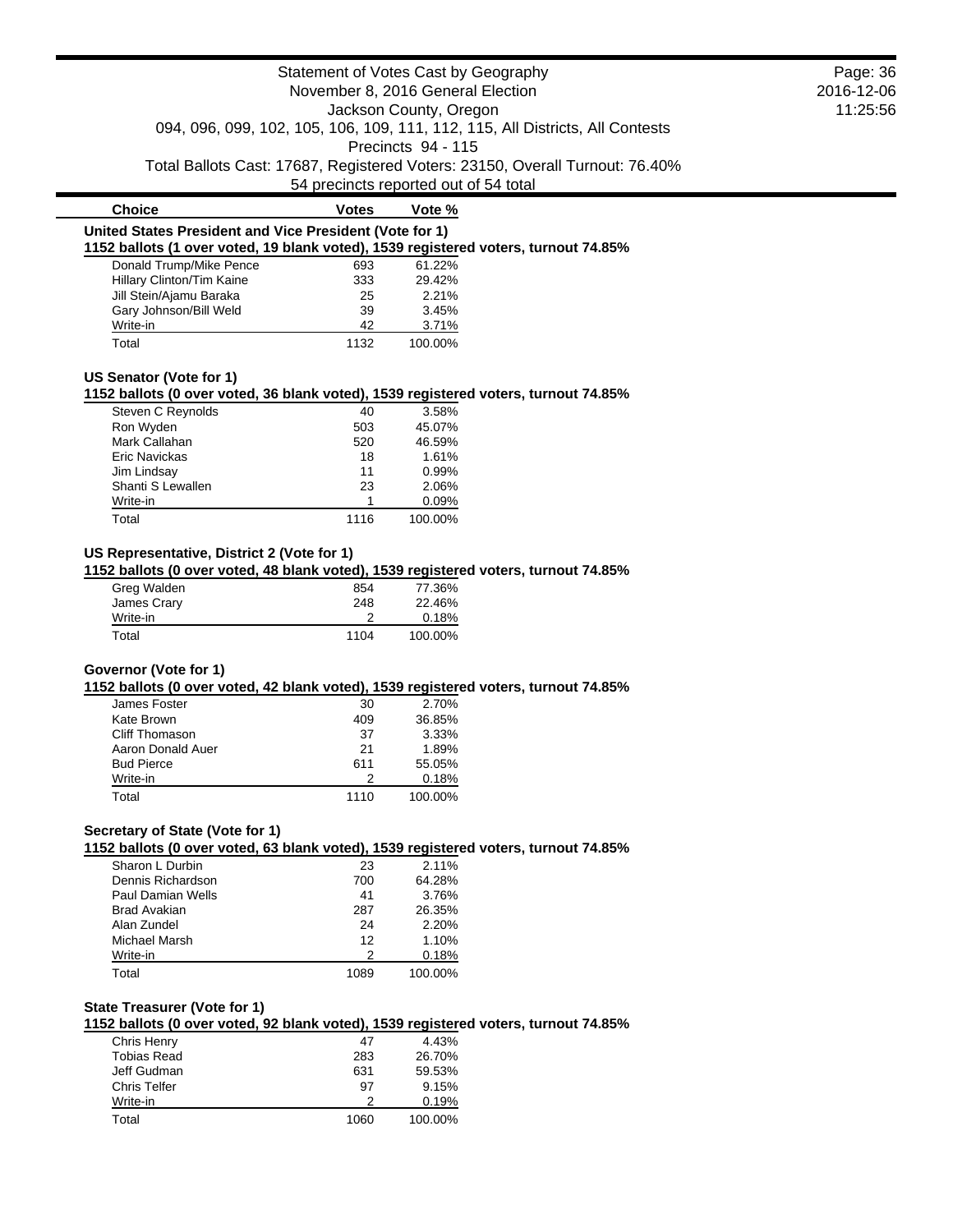|                                                        | Page: 37<br>2016-12-06 |                                                                                                                       |  |
|--------------------------------------------------------|------------------------|-----------------------------------------------------------------------------------------------------------------------|--|
|                                                        | 11:25:56               |                                                                                                                       |  |
|                                                        |                        | Jackson County, Oregon<br>094, 096, 099, 102, 105, 106, 109, 111, 112, 115, All Districts, All Contests               |  |
|                                                        |                        | Precincts 94 - 115                                                                                                    |  |
|                                                        |                        | Total Ballots Cast: 17687, Registered Voters: 23150, Overall Turnout: 76.40%<br>54 precincts reported out of 54 total |  |
| <b>Choice</b>                                          | <b>Votes</b>           | Vote %                                                                                                                |  |
| <b>Attorney General (Vote for 1)</b>                   |                        |                                                                                                                       |  |
| Lars D H Hedbor                                        | 35                     | 1152 ballots (0 over voted, 92 blank voted), 1539 registered voters, turnout 74.85%<br>3.30%                          |  |
| Ellen Rosenblum                                        | 385                    | 36.32%                                                                                                                |  |
| Daniel Zene Crowe                                      | 638                    | 60.19%                                                                                                                |  |
| Write-in<br>Total                                      | 2<br>1060              | 0.19%<br>100.00%                                                                                                      |  |
|                                                        |                        |                                                                                                                       |  |
| State Senator, 2nd District (Vote for 1)               |                        | 1152 ballots (0 over voted, 399 blank voted), 1539 registered voters, turnout 74.85%                                  |  |
| Herman Baertschiger                                    | 727                    | 96.55%                                                                                                                |  |
| Write-in                                               | 26                     | 3.45%                                                                                                                 |  |
| Total                                                  | 753                    | 100.00%                                                                                                               |  |
| State Representative, 4th District (Vote for 1)        |                        |                                                                                                                       |  |
|                                                        |                        | 1152 ballots (0 over voted, 373 blank voted), 1539 registered voters, turnout 74.85%                                  |  |
| Duane A Stark                                          | 758                    | 97.30%                                                                                                                |  |
| Write-in                                               | 21                     | 2.70%                                                                                                                 |  |
| Total                                                  | 779                    | 100.00%                                                                                                               |  |
| Judge of the Supreme Court, Position 6 (Vote for 1)    |                        |                                                                                                                       |  |
|                                                        |                        | 1152 ballots (0 over voted, 469 blank voted), 1539 registered voters, turnout 74.85%                                  |  |
| Lynn R Nakamoto<br>Write-in                            | 670<br>13              | 98.10%<br>1.90%                                                                                                       |  |
| Total                                                  | 683                    | 100.00%                                                                                                               |  |
|                                                        |                        |                                                                                                                       |  |
| Judge of the Court of Appeals, Position 5 (Vote for 1) |                        | 1152 ballots (0 over voted, 477 blank voted), 1539 registered voters, turnout 74.85%                                  |  |
| Scott Shorr                                            | 662                    | 98.07%                                                                                                                |  |
| Write-in                                               | 13                     | 1.93%                                                                                                                 |  |
| Total                                                  | 675                    | 100.00%                                                                                                               |  |
| Judge of the Court of Appeals, Position 8 (Vote for 1) |                        |                                                                                                                       |  |
|                                                        |                        | 1152 ballots (0 over voted, 503 blank voted), 1539 registered voters, turnout 74.85%                                  |  |
| Roger J DeHoog                                         | 637                    | 98.15%                                                                                                                |  |
| Write-in                                               | 12                     | 1.85%                                                                                                                 |  |
| Total                                                  | 649                    | 100.00%                                                                                                               |  |
| County Commissioner, Pos 2 (Vote for 1)                |                        |                                                                                                                       |  |
|                                                        |                        | 1152 ballots (0 over voted, 141 blank voted), 1539 registered voters, turnout 74.85%                                  |  |
| <b>Jeff Thomas</b>                                     | 349                    | 34.52%                                                                                                                |  |
| <b>Robert Strosser</b>                                 | 658                    | 65.08%                                                                                                                |  |
| Write-in                                               | 4                      | 0.40%                                                                                                                 |  |
| Total                                                  | 1011                   | 100.00%                                                                                                               |  |
| <b>County Assessor (Vote for 1)</b>                    |                        |                                                                                                                       |  |
|                                                        |                        | 1152 ballots (0 over voted, 339 blank voted), 1539 registered voters, turnout 74.85%                                  |  |
| David Arrasmith                                        | 433                    | 53.26%                                                                                                                |  |
| Angela Stuhr                                           | 372                    | 45.76%                                                                                                                |  |
| Write-in                                               | 8                      | 0.98%                                                                                                                 |  |
| Total                                                  | 813                    | 100.00%                                                                                                               |  |
| City of Rogue River, Mayor (Vote for 1)                |                        |                                                                                                                       |  |
|                                                        |                        | 1152 ballots (1 over voted, 145 blank voted), 1539 registered voters, turnout 74.85%                                  |  |
| Pam VanArsdale                                         | 655                    | 65.11%                                                                                                                |  |

Richard (Rich) Pardy 337 33.50%<br>Write-in 14 1.39% Write-in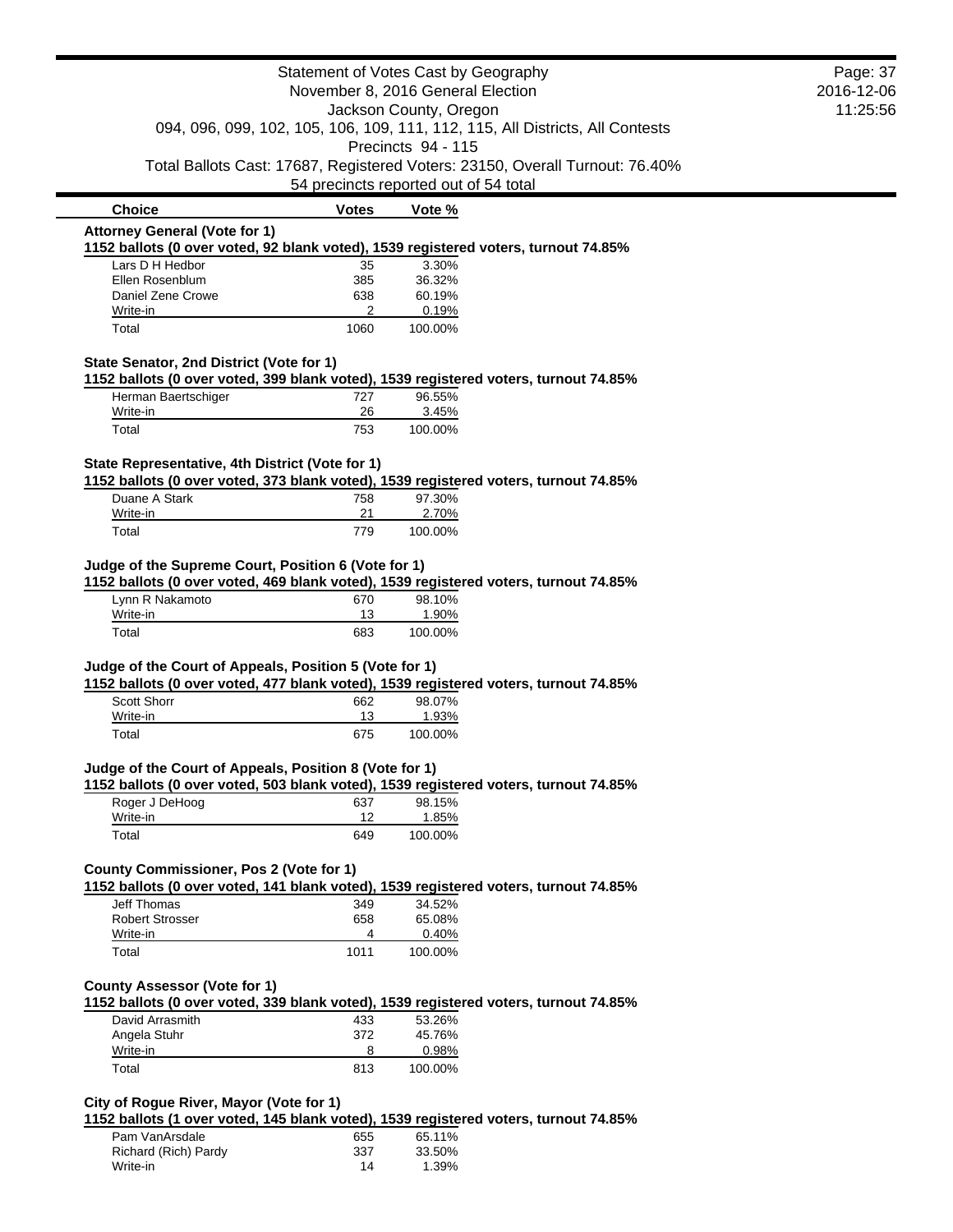|                                                          | Page: 38     |                                                                                                |            |
|----------------------------------------------------------|--------------|------------------------------------------------------------------------------------------------|------------|
|                                                          |              | November 8, 2016 General Election                                                              | 2016-12-06 |
|                                                          |              | Jackson County, Oregon                                                                         | 11:25:56   |
|                                                          |              | 094, 096, 099, 102, 105, 106, 109, 111, 112, 115, All Districts, All Contests                  |            |
|                                                          |              | Precincts 94 - 115                                                                             |            |
|                                                          |              | Total Ballots Cast: 17687, Registered Voters: 23150, Overall Turnout: 76.40%                   |            |
|                                                          |              | 54 precincts reported out of 54 total                                                          |            |
| <b>Choice</b>                                            | <b>Votes</b> | Vote %                                                                                         |            |
|                                                          |              |                                                                                                |            |
| Total                                                    | 1006         | 100.00%                                                                                        |            |
| City of Rogue River, Councilmember (Vote for 3)          |              |                                                                                                |            |
|                                                          |              | 1152 ballots (1 over voted, 1477 undervotes), 1539 registered voters, turnout 74.85%           |            |
| Alfred D England                                         | 621          | 31.43%                                                                                         |            |
| Shelli Spencer                                           | 692          | 35.02%                                                                                         |            |
| Mark Poling                                              | 630          | 31.88%                                                                                         |            |
| Write-in                                                 | 24           | 1.21%                                                                                          |            |
| Write In<br>Write In                                     | 7<br>2       | 0.35%<br>0.10%                                                                                 |            |
| Total                                                    | 1976         | 100.00%                                                                                        |            |
|                                                          |              |                                                                                                |            |
| Jackson Soil & Water Dist. Director, Zone 1 (Vote for 1) |              |                                                                                                |            |
|                                                          |              | 1152 ballots (0 over voted, 482 blank voted), 1539 registered voters, turnout 74.85%           |            |
| Marilyn Rice                                             | 664          | 99.10%                                                                                         |            |
| Write-in                                                 | 6            | 0.90%                                                                                          |            |
| Total                                                    | 670          | 100.00%                                                                                        |            |
|                                                          |              |                                                                                                |            |
| Jackson Soil & Water Dist, Director Zone 2 (Vote for 1)  |              |                                                                                                |            |
|                                                          |              | 1152 ballots (0 over voted, 490 blank voted), 1539 registered voters, turnout 74.85%           |            |
| Barbara Niedermeyer                                      | 658          | 99.40%                                                                                         |            |
| Write-in                                                 | 4            | 0.60%                                                                                          |            |
| Total                                                    | 662          | 100.00%                                                                                        |            |
| Jackson Soil & Water Dist. Director, Zone 3 (Vote for 1) |              |                                                                                                |            |
|                                                          |              | 1152 ballots (0 over voted, 496 blank voted), 1539 registered voters, turnout 74.85%           |            |
| Juanita Wright                                           | 650          | 99.09%                                                                                         |            |
| Write-in                                                 | 6            | 0.91%                                                                                          |            |
| Total                                                    | 656          | 100.00%                                                                                        |            |
|                                                          |              |                                                                                                |            |
| Jackson Soil & Water Dist. Director, Zone 4 (Vote for 1) |              |                                                                                                |            |
|                                                          |              | 1152 ballots (0 over voted, 515 blank voted), 1539 registered voters, turnout 74.85%           |            |
| Don Hamann                                               | 633          | 99.37%                                                                                         |            |
| Write-in                                                 | 4            | 0.63%                                                                                          |            |
| Total                                                    | 637          | 100.00%                                                                                        |            |
|                                                          |              |                                                                                                |            |
| Jackson Soil & Water Dist. Director, Zone 5 (Vote for 1) |              |                                                                                                |            |
| Ronald W Hillers                                         |              | 1152 ballots (0 over voted, 512 blank voted), 1539 registered voters, turnout 74.85%<br>99.38% |            |
| Write-in                                                 | 636<br>4     | 0.62%                                                                                          |            |
| Total                                                    | 640          | 100.00%                                                                                        |            |
|                                                          |              |                                                                                                |            |
| Jackson Soil & Water Dist.Dir.At Large, #2 (Vote for 1)  |              |                                                                                                |            |
|                                                          |              | 1152 ballots (0 over voted, 506 blank voted), 1539 registered voters, turnout 74.85%           |            |
| Stan Dean                                                | 641          | 99.23%                                                                                         |            |
| Write-in                                                 | 5            | 0.77%                                                                                          |            |
| Total                                                    | 646          | 100.00%                                                                                        |            |
|                                                          |              |                                                                                                |            |
| Rogue Valley Heritage District, Director (Vote for 5)    |              |                                                                                                |            |
|                                                          |              | 1152 ballots (0 over voted, 2861 undervotes), 1539 registered voters, turnout 74.85%           |            |
| Allen Dobney                                             | 570          | 19.66%                                                                                         |            |
| Charleen M Brown                                         | 580          | 20.01%                                                                                         |            |
| Stephanie S Butler                                       | 597          | 20.59%                                                                                         |            |
| Ronald Medinger                                          | 569          | 19.63%                                                                                         |            |
| <b>Dennis Powers</b>                                     | 576          | 19.87%                                                                                         |            |
| Write-in                                                 | 6            | 0.21%                                                                                          |            |
| Write In                                                 | 1            | 0.03%                                                                                          |            |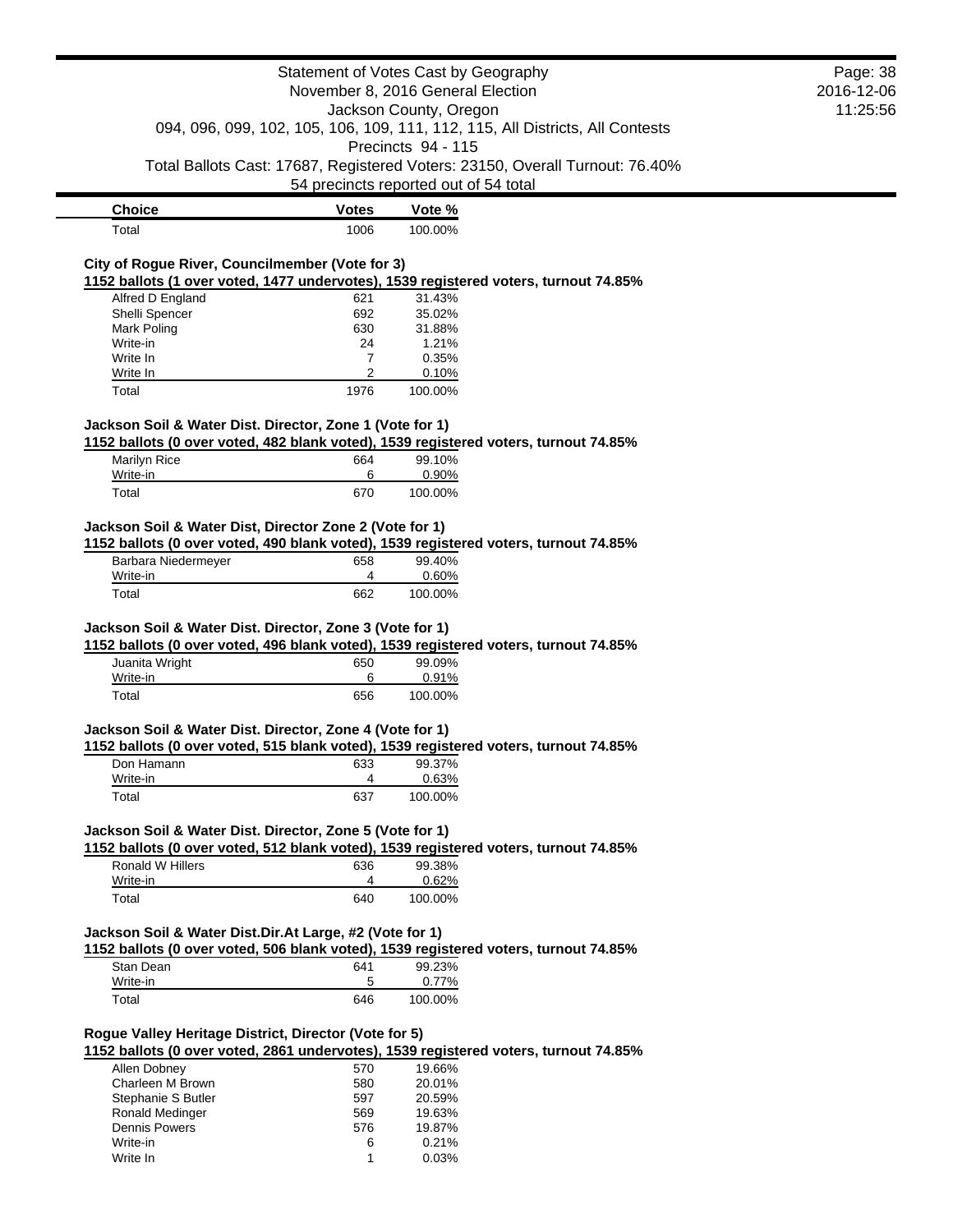|                                                                                                                    | Statement of Votes Cast by Geography  |                        |                                                                               | Page: 39               |
|--------------------------------------------------------------------------------------------------------------------|---------------------------------------|------------------------|-------------------------------------------------------------------------------|------------------------|
|                                                                                                                    | November 8, 2016 General Election     | Jackson County, Oregon |                                                                               | 2016-12-06<br>11:25:56 |
|                                                                                                                    |                                       |                        | 094, 096, 099, 102, 105, 106, 109, 111, 112, 115, All Districts, All Contests |                        |
|                                                                                                                    |                                       | Precincts 94 - 115     |                                                                               |                        |
|                                                                                                                    |                                       |                        | Total Ballots Cast: 17687, Registered Voters: 23150, Overall Turnout: 76.40%  |                        |
|                                                                                                                    | 54 precincts reported out of 54 total |                        |                                                                               |                        |
| <b>Choice</b>                                                                                                      | <b>Votes</b>                          | Vote %                 |                                                                               |                        |
| Write In<br>Write In                                                                                               | $\mathbf 0$<br>0                      | 0.00%<br>0.00%         |                                                                               |                        |
| Write In                                                                                                           | 0                                     | 0.00%                  |                                                                               |                        |
| Total                                                                                                              | 2899                                  | 100.00%                |                                                                               |                        |
| State 94 (Vote for 1)                                                                                              |                                       |                        |                                                                               |                        |
| 1152 ballots (1 over voted, 58 blank voted), 1539 registered voters, turnout 74.85%                                |                                       |                        |                                                                               |                        |
| Yes<br>No                                                                                                          | 326<br>767                            | 29.83%<br>70.17%       |                                                                               |                        |
| Total                                                                                                              | 1093                                  | 100.00%                |                                                                               |                        |
|                                                                                                                    |                                       |                        |                                                                               |                        |
| State 95 (Vote for 1)<br>1152 ballots (0 over voted, 119 blank voted), 1539 registered voters, turnout 74.85%      |                                       |                        |                                                                               |                        |
| Yes                                                                                                                | 671                                   | 64.96%                 |                                                                               |                        |
| No                                                                                                                 | 362                                   | 35.04%                 |                                                                               |                        |
| Total                                                                                                              | 1033                                  | 100.00%                |                                                                               |                        |
| State 96 (Vote for 1)                                                                                              |                                       |                        |                                                                               |                        |
| 1152 ballots (0 over voted, 64 blank voted), 1539 registered voters, turnout 74.85%                                |                                       |                        |                                                                               |                        |
| Yes                                                                                                                | 939                                   | 86.31%                 |                                                                               |                        |
| No                                                                                                                 | 149                                   | 13.69%                 |                                                                               |                        |
| Total                                                                                                              | 1088                                  | 100.00%                |                                                                               |                        |
| State 97 (Vote for 1)                                                                                              |                                       |                        |                                                                               |                        |
| 1152 ballots (0 over voted, 34 blank voted), 1539 registered voters, turnout 74.85%                                |                                       |                        |                                                                               |                        |
| Yes<br>No                                                                                                          | 353<br>765                            | 31.57%<br>68.43%       |                                                                               |                        |
| Total                                                                                                              | 1118                                  | 100.00%                |                                                                               |                        |
|                                                                                                                    |                                       |                        |                                                                               |                        |
| State 98 (Vote for 1)                                                                                              |                                       |                        |                                                                               |                        |
| 1152 ballots (0 over voted, 72 blank voted), 1539 registered voters, turnout 74.85%<br>Yes                         | 701                                   | 64.91%                 |                                                                               |                        |
| No                                                                                                                 | 379                                   | 35.09%                 |                                                                               |                        |
| Total                                                                                                              | 1080                                  | 100.00%                |                                                                               |                        |
|                                                                                                                    |                                       |                        |                                                                               |                        |
| State 99 (Vote for 1)<br>1152 ballots (0 over voted, 91 blank voted), 1539 registered voters, turnout 74.85%       |                                       |                        |                                                                               |                        |
| Yes                                                                                                                | 651                                   | 61.36%                 |                                                                               |                        |
| No                                                                                                                 | 410                                   | 38.64%                 |                                                                               |                        |
| Total                                                                                                              | 1061                                  | 100.00%                |                                                                               |                        |
| State 100 (Vote for 1)                                                                                             |                                       |                        |                                                                               |                        |
| 1152 ballots (0 over voted, 90 blank voted), 1539 registered voters, turnout 74.85%                                |                                       |                        |                                                                               |                        |
| Yes                                                                                                                | 640                                   | 60.26%                 |                                                                               |                        |
| No<br>Total                                                                                                        | 422<br>1062                           | 39.74%<br>100.00%      |                                                                               |                        |
|                                                                                                                    |                                       |                        |                                                                               |                        |
| Measure 15-162 (Vote for 1)<br>1152 ballots (0 over voted, 51 blank voted), 1539 registered voters, turnout 74.85% |                                       |                        |                                                                               |                        |
| Yes                                                                                                                | 775                                   | 70.39%                 |                                                                               |                        |
| No                                                                                                                 | 326                                   | 29.61%                 |                                                                               |                        |
| Total                                                                                                              | 1101                                  | 100.00%                |                                                                               |                        |
| Measure 15-163 (Vote for 1)                                                                                        |                                       |                        |                                                                               |                        |
| 1152 ballots (0 over voted, 67 blank voted), 1539 registered voters, turnout 74.85%                                |                                       |                        |                                                                               |                        |
| Yes                                                                                                                | 630                                   | 58.06%                 |                                                                               |                        |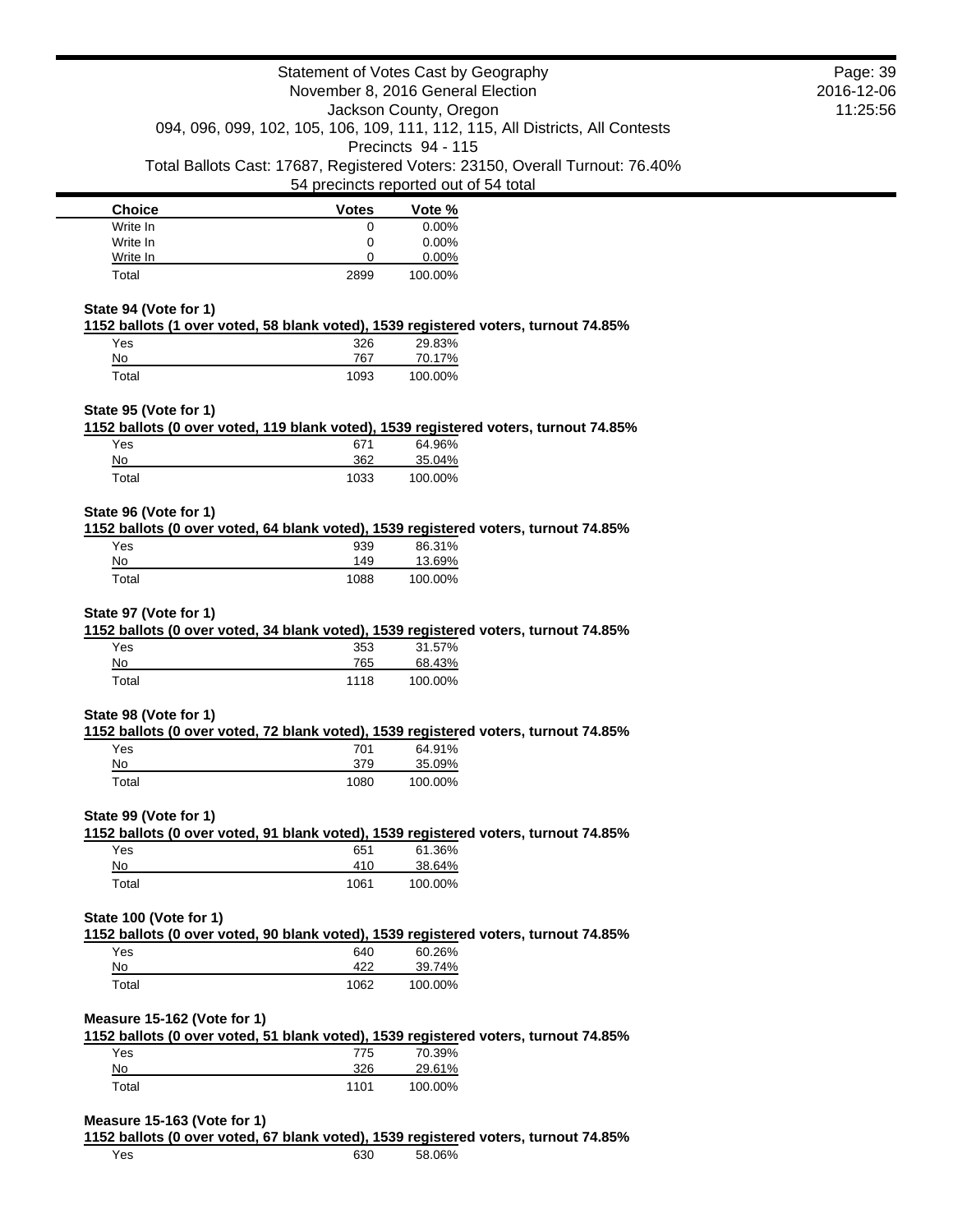| November 8, 2016 General Election                                                                                                | Page: 40<br>2016-12-06<br>11:25:56    |                                              |                                                                               |  |
|----------------------------------------------------------------------------------------------------------------------------------|---------------------------------------|----------------------------------------------|-------------------------------------------------------------------------------|--|
|                                                                                                                                  |                                       | Jackson County, Oregon<br>Precincts 94 - 115 | 094, 096, 099, 102, 105, 106, 109, 111, 112, 115, All Districts, All Contests |  |
|                                                                                                                                  | 54 precincts reported out of 54 total |                                              | Total Ballots Cast: 17687, Registered Voters: 23150, Overall Turnout: 76.40%  |  |
| <b>Choice</b>                                                                                                                    | <b>Votes</b>                          | Vote %                                       |                                                                               |  |
| No                                                                                                                               | 455                                   | 41.94%                                       |                                                                               |  |
| Total<br>Measure 15-155 (Vote for 1)                                                                                             | 1085                                  | 100.00%                                      |                                                                               |  |
| 1152 ballots (1 over voted, 46 blank voted), 1539 registered voters, turnout 74.85%                                              |                                       |                                              |                                                                               |  |
| Yes                                                                                                                              | 806                                   | 72.94%                                       |                                                                               |  |
| No<br>Total                                                                                                                      | 299<br>1105                           | 27.06%<br>100.00%                            |                                                                               |  |
| Measure 15-161 (Vote for 1)                                                                                                      |                                       |                                              |                                                                               |  |
| 1152 ballots (1 over voted, 84 blank voted), 1539 registered voters, turnout 74.85%<br>Yes                                       | 295                                   | 27.65%                                       |                                                                               |  |
| No                                                                                                                               | 772                                   | 72.35%                                       |                                                                               |  |
| Total                                                                                                                            | 1067                                  | 100.00%                                      |                                                                               |  |
| Measure 15-167 (Vote for 1)<br>1152 ballots (0 over voted, 97 blank voted), 1539 registered voters, turnout 74.85%               |                                       |                                              |                                                                               |  |
| Yes                                                                                                                              | 558                                   | 52.89%                                       |                                                                               |  |
| No                                                                                                                               | 497                                   | 47.11%                                       |                                                                               |  |
| Total                                                                                                                            | 1055                                  | 100.00%                                      |                                                                               |  |
| Measure 15-164 (Vote for 1)<br>1152 ballots (1 over voted, 129 blank voted), 1539 registered voters, turnout 74.85%              |                                       |                                              |                                                                               |  |
| Yes                                                                                                                              | 323                                   | 31.60%                                       |                                                                               |  |
| No<br>Total                                                                                                                      | 699<br>1022                           | 68.40%<br>100.00%                            |                                                                               |  |
|                                                                                                                                  |                                       |                                              |                                                                               |  |
| <b>Precinct 115</b>                                                                                                              |                                       |                                              |                                                                               |  |
| United States President and Vice President (Vote for 1)                                                                          |                                       |                                              |                                                                               |  |
| 833 ballots (0 over voted, 22 blank voted), 1054 registered voters, turnout 79.03%<br>Donald Trump/Mike Pence                    | 414                                   | 51.05%                                       |                                                                               |  |
| Hillary Clinton/Tim Kaine                                                                                                        | 327                                   | 40.32%                                       |                                                                               |  |
| Jill Stein/Ajamu Baraka                                                                                                          | 30                                    | 3.70%                                        |                                                                               |  |
| Gary Johnson/Bill Weld<br>Write-in                                                                                               | 16<br>24                              | 1.97%<br>2.96%                               |                                                                               |  |
| Total                                                                                                                            | 811                                   | 100.00%                                      |                                                                               |  |
| US Senator (Vote for 1)                                                                                                          |                                       |                                              |                                                                               |  |
| 833 ballots (0 over voted, 31 blank voted), 1054 registered voters, turnout 79.03%<br>Steven C Reynolds                          | 26                                    | 3.24%                                        |                                                                               |  |
| Ron Wyden                                                                                                                        | 377                                   | 47.01%                                       |                                                                               |  |
| Mark Callahan                                                                                                                    | 330                                   | 41.15%                                       |                                                                               |  |
| <b>Eric Navickas</b>                                                                                                             | 37                                    | 4.61%                                        |                                                                               |  |
| Jim Lindsay<br>Shanti S Lewallen                                                                                                 | 14<br>17                              | 1.75%<br>2.12%                               |                                                                               |  |
| Write-in<br>Total                                                                                                                | 1<br>802                              | 0.12%<br>100.00%                             |                                                                               |  |
|                                                                                                                                  |                                       |                                              |                                                                               |  |
| US Representative, District 2 (Vote for 1)<br>833 ballots (0 over voted, 55 blank voted), 1054 registered voters, turnout 79.03% |                                       |                                              |                                                                               |  |
| Greg Walden                                                                                                                      | 475                                   | 61.05%                                       |                                                                               |  |
| James Crary<br>Write-in                                                                                                          | 298<br>5                              | 38.30%<br>0.64%                              |                                                                               |  |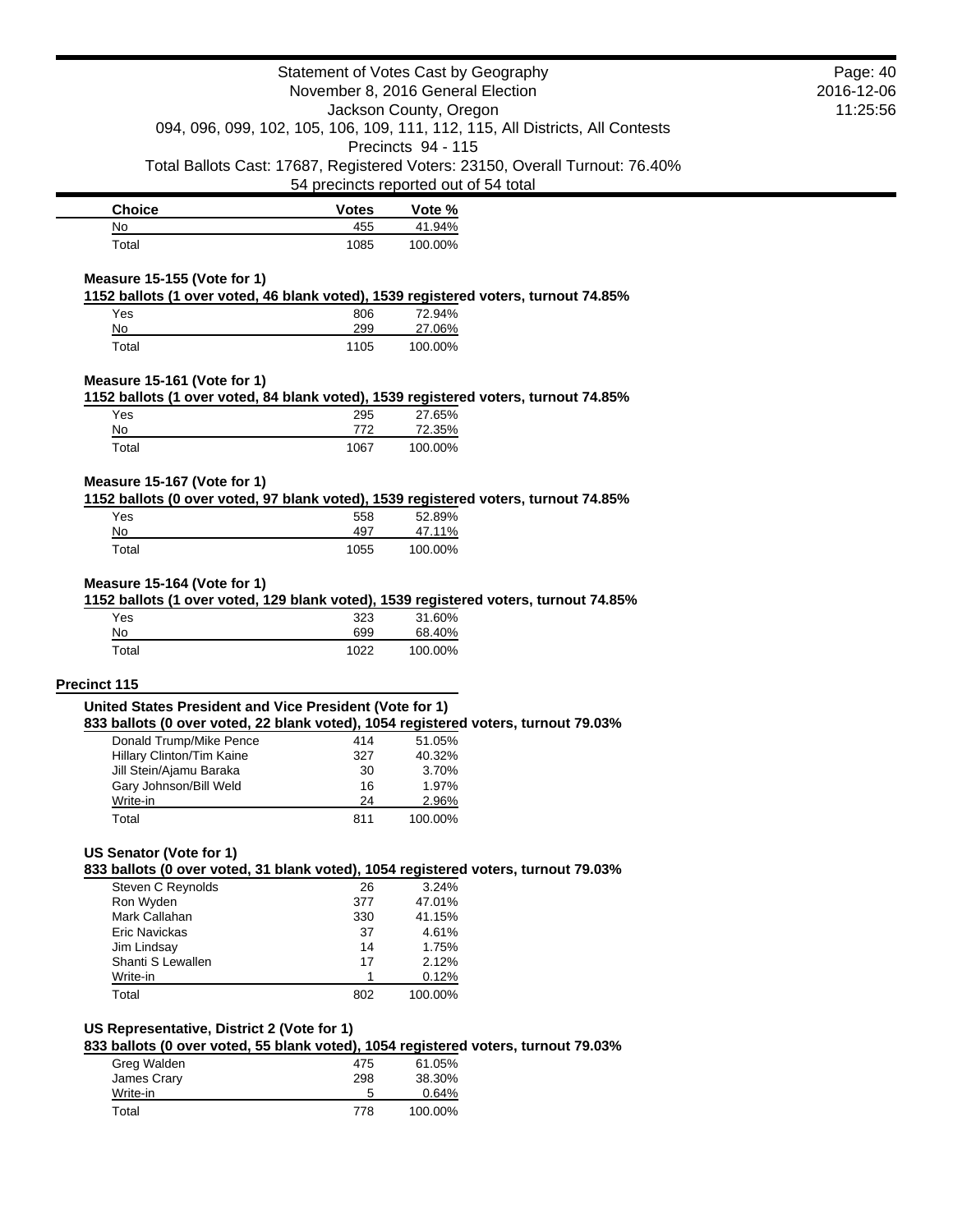|                                                                                                                               |                    | Statement of Votes Cast by Geography  |                                                                               | Page: 41   |
|-------------------------------------------------------------------------------------------------------------------------------|--------------------|---------------------------------------|-------------------------------------------------------------------------------|------------|
|                                                                                                                               |                    | November 8, 2016 General Election     |                                                                               | 2016-12-06 |
|                                                                                                                               |                    | Jackson County, Oregon                |                                                                               | 11:25:56   |
|                                                                                                                               |                    |                                       | 094, 096, 099, 102, 105, 106, 109, 111, 112, 115, All Districts, All Contests |            |
|                                                                                                                               |                    | Precincts 94 - 115                    |                                                                               |            |
|                                                                                                                               |                    |                                       | Total Ballots Cast: 17687, Registered Voters: 23150, Overall Turnout: 76.40%  |            |
|                                                                                                                               |                    | 54 precincts reported out of 54 total |                                                                               |            |
| <b>Choice</b>                                                                                                                 | <b>Votes</b>       | Vote %                                |                                                                               |            |
| Governor (Vote for 1)                                                                                                         |                    |                                       |                                                                               |            |
| 833 ballots (0 over voted, 38 blank voted), 1054 registered voters, turnout 79.03%                                            |                    |                                       |                                                                               |            |
| James Foster                                                                                                                  | 22                 | 2.77%                                 |                                                                               |            |
| Kate Brown                                                                                                                    | 351                | 44.15%                                |                                                                               |            |
| Cliff Thomason                                                                                                                | 30                 | 3.77%                                 |                                                                               |            |
| Aaron Donald Auer                                                                                                             | 12                 | 1.51%                                 |                                                                               |            |
| <b>Bud Pierce</b>                                                                                                             | 379<br>$\mathbf 1$ | 47.67%<br>0.13%                       |                                                                               |            |
| Write-in<br>Total                                                                                                             | 795                | 100.00%                               |                                                                               |            |
|                                                                                                                               |                    |                                       |                                                                               |            |
| Secretary of State (Vote for 1)                                                                                               |                    |                                       |                                                                               |            |
| 833 ballots (0 over voted, 45 blank voted), 1054 registered voters, turnout 79.03%                                            |                    |                                       |                                                                               |            |
| Sharon L Durbin                                                                                                               | 21                 | 2.66%                                 |                                                                               |            |
| Dennis Richardson                                                                                                             | 417                | 52.92%                                |                                                                               |            |
| Paul Damian Wells                                                                                                             | 22                 | 2.79%                                 |                                                                               |            |
| <b>Brad Avakian</b>                                                                                                           | 294                | 37.31%                                |                                                                               |            |
| Alan Zundel<br>Michael Marsh                                                                                                  | 20<br>12           | 2.54%<br>1.52%                        |                                                                               |            |
| Write-in                                                                                                                      | 2                  | 0.25%                                 |                                                                               |            |
| Total                                                                                                                         | 788                | 100.00%                               |                                                                               |            |
|                                                                                                                               |                    |                                       |                                                                               |            |
| <b>State Treasurer (Vote for 1)</b>                                                                                           |                    |                                       |                                                                               |            |
| 833 ballots (0 over voted, 58 blank voted), 1054 registered voters, turnout 79.03%                                            |                    |                                       |                                                                               |            |
| Chris Henry                                                                                                                   | 45                 | 5.81%                                 |                                                                               |            |
| <b>Tobias Read</b>                                                                                                            | 284                | 36.65%                                |                                                                               |            |
| Jeff Gudman                                                                                                                   | 377                | 48.65%                                |                                                                               |            |
| <b>Chris Telfer</b>                                                                                                           | 68                 | 8.77%                                 |                                                                               |            |
| Write-in                                                                                                                      | $\mathbf 1$        | 0.13%                                 |                                                                               |            |
| Total                                                                                                                         | 775                | 100.00%                               |                                                                               |            |
|                                                                                                                               |                    |                                       |                                                                               |            |
| <b>Attorney General (Vote for 1)</b><br>833 ballots (0 over voted, 63 blank voted), 1054 registered voters, turnout 79.03%    |                    |                                       |                                                                               |            |
| Lars D H Hedbor                                                                                                               | 25                 | 3.25%                                 |                                                                               |            |
| Ellen Rosenblum                                                                                                               | 359                | 46.62%                                |                                                                               |            |
| Daniel Zene Crowe                                                                                                             | 384                | 49.87%                                |                                                                               |            |
| Write-in                                                                                                                      | 2                  | 0.26%                                 |                                                                               |            |
| Total                                                                                                                         | 770                | 100.00%                               |                                                                               |            |
|                                                                                                                               |                    |                                       |                                                                               |            |
| State Senator, 2nd District (Vote for 1)                                                                                      |                    |                                       |                                                                               |            |
| 78 ballots (0 over voted, 36 blank voted), 89 registered voters, turnout 87.64%                                               |                    |                                       |                                                                               |            |
| Herman Baertschiger                                                                                                           | 42                 | 100.00%                               |                                                                               |            |
| Write-in                                                                                                                      | 0                  | 0.00%                                 |                                                                               |            |
| Total                                                                                                                         | 42                 | 100.00%                               |                                                                               |            |
|                                                                                                                               |                    |                                       |                                                                               |            |
| State Senator, 3rd District (Vote for 1)<br>755 ballots (0 over voted, 56 blank voted), 965 registered voters, turnout 78.24% |                    |                                       |                                                                               |            |
|                                                                                                                               | 379                | 54.22%                                |                                                                               |            |
|                                                                                                                               |                    |                                       |                                                                               |            |
| Alan DeBoer                                                                                                                   |                    |                                       |                                                                               |            |
| Tonia Moro                                                                                                                    | 317                | 45.35%                                |                                                                               |            |
| Write-in<br>Total                                                                                                             | 3<br>699           | 0.43%<br>100.00%                      |                                                                               |            |

**78 ballots (0 over voted, 37 blank voted), 89 registered voters, turnout 87.64%**

| Duane A Stark | 41 | 100.00%  |
|---------------|----|----------|
| Write-in      |    | $0.00\%$ |
| Total         | 41 | 100.00%  |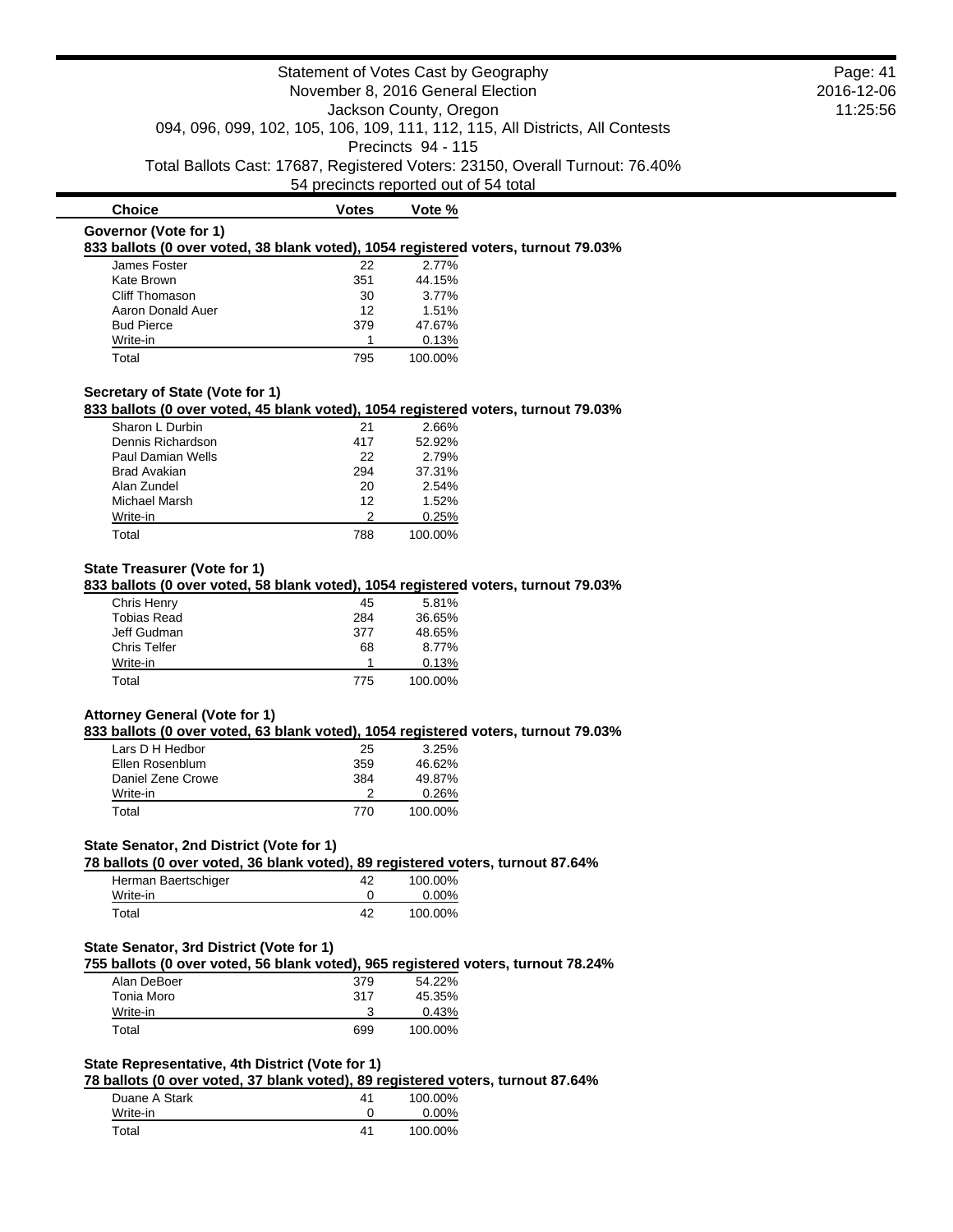|                                                                                |              | Statement of Votes Cast by Geography                                                          | Page: 42   |
|--------------------------------------------------------------------------------|--------------|-----------------------------------------------------------------------------------------------|------------|
|                                                                                |              | November 8, 2016 General Election                                                             | 2016-12-06 |
|                                                                                |              | Jackson County, Oregon                                                                        | 11:25:56   |
|                                                                                |              | 094, 096, 099, 102, 105, 106, 109, 111, 112, 115, All Districts, All Contests                 |            |
|                                                                                |              | Precincts 94 - 115                                                                            |            |
|                                                                                |              | Total Ballots Cast: 17687, Registered Voters: 23150, Overall Turnout: 76.40%                  |            |
|                                                                                |              | 54 precincts reported out of 54 total                                                         |            |
| <b>Choice</b>                                                                  | <b>Votes</b> | Vote %                                                                                        |            |
| State Representative, 5th District (Vote for 1)                                |              |                                                                                               |            |
| <b>Steven Richie</b>                                                           |              | 755 ballots (0 over voted, 59 blank voted), 965 registered voters, turnout 78.24%             |            |
| Pam Marsh                                                                      | 371<br>320   | 53.30%<br>45.98%                                                                              |            |
| Write-in                                                                       | 5            | 0.72%                                                                                         |            |
| Total                                                                          | 696          | 100.00%                                                                                       |            |
|                                                                                |              |                                                                                               |            |
| Judge of the Supreme Court, Position 6 (Vote for 1)                            |              | 833 ballots (0 over voted, 415 blank voted), 1054 registered voters, turnout 79.03%           |            |
| Lynn R Nakamoto                                                                |              | 98.09%                                                                                        |            |
| Write-in                                                                       | 410<br>8     | 1.91%                                                                                         |            |
| Total                                                                          | 418          | 100.00%                                                                                       |            |
|                                                                                |              |                                                                                               |            |
| Judge of the Court of Appeals, Position 5 (Vote for 1)                         |              |                                                                                               |            |
|                                                                                |              | 833 ballots (0 over voted, 441 blank voted), 1054 registered voters, turnout 79.03%           |            |
| Scott Shorr                                                                    | 387          | 98.72%                                                                                        |            |
| Write-in<br>Total                                                              | 5<br>392     | 1.28%<br>100.00%                                                                              |            |
|                                                                                |              |                                                                                               |            |
|                                                                                |              |                                                                                               |            |
| Judge of the Court of Appeals, Position 8 (Vote for 1)                         |              |                                                                                               |            |
|                                                                                |              | 833 ballots (0 over voted, 461 blank voted), 1054 registered voters, turnout 79.03%           |            |
| Roger J DeHoog                                                                 | 367          | 98.66%                                                                                        |            |
| Write-in                                                                       | 5            | 1.34%                                                                                         |            |
| Total                                                                          | 372          | 100.00%                                                                                       |            |
|                                                                                |              |                                                                                               |            |
|                                                                                |              |                                                                                               |            |
|                                                                                |              | 833 ballots (0 over voted, 96 blank voted), 1054 registered voters, turnout 79.03%            |            |
| County Commissioner, Pos 2 (Vote for 1)<br><b>Jeff Thomas</b>                  | 335          | 45.45%                                                                                        |            |
| <b>Robert Strosser</b>                                                         | 397          | 53.87%                                                                                        |            |
| Write-in                                                                       | 5            | 0.68%                                                                                         |            |
| Total                                                                          | 737          | 100.00%                                                                                       |            |
|                                                                                |              |                                                                                               |            |
| <b>County Assessor (Vote for 1)</b>                                            |              | 833 ballots (0 over voted, 310 blank voted), 1054 registered voters, turnout 79.03%           |            |
| David Arrasmith                                                                | 257          | 49.14%                                                                                        |            |
| Angela Stuhr                                                                   | 262          | 50.10%                                                                                        |            |
| Write-in                                                                       | 4            | 0.76%                                                                                         |            |
| Total                                                                          | 523          | 100.00%                                                                                       |            |
|                                                                                |              |                                                                                               |            |
| Jackson Soil & Water Dist. Director, Zone 1 (Vote for 1)                       |              |                                                                                               |            |
|                                                                                | 374          | 833 ballots (0 over voted, 455 blank voted), 1054 registered voters, turnout 79.03%<br>98.94% |            |
| Marilyn Rice<br>Write-in                                                       | 4            | 1.06%                                                                                         |            |
| Total                                                                          | 378          | 100.00%                                                                                       |            |
|                                                                                |              |                                                                                               |            |
|                                                                                |              |                                                                                               |            |
|                                                                                |              | 833 ballots (0 over voted, 379 blank voted), 1054 registered voters, turnout 79.03%           |            |
| Jackson Soil & Water Dist, Director Zone 2 (Vote for 1)<br>Barbara Niedermeyer | 446          | 98.24%                                                                                        |            |
| Write-in<br>Total                                                              | 8<br>454     | 1.76%<br>100.00%                                                                              |            |

| Juanita Wright | 361 | 97.83% |
|----------------|-----|--------|
| Write-in       |     | 2.17%  |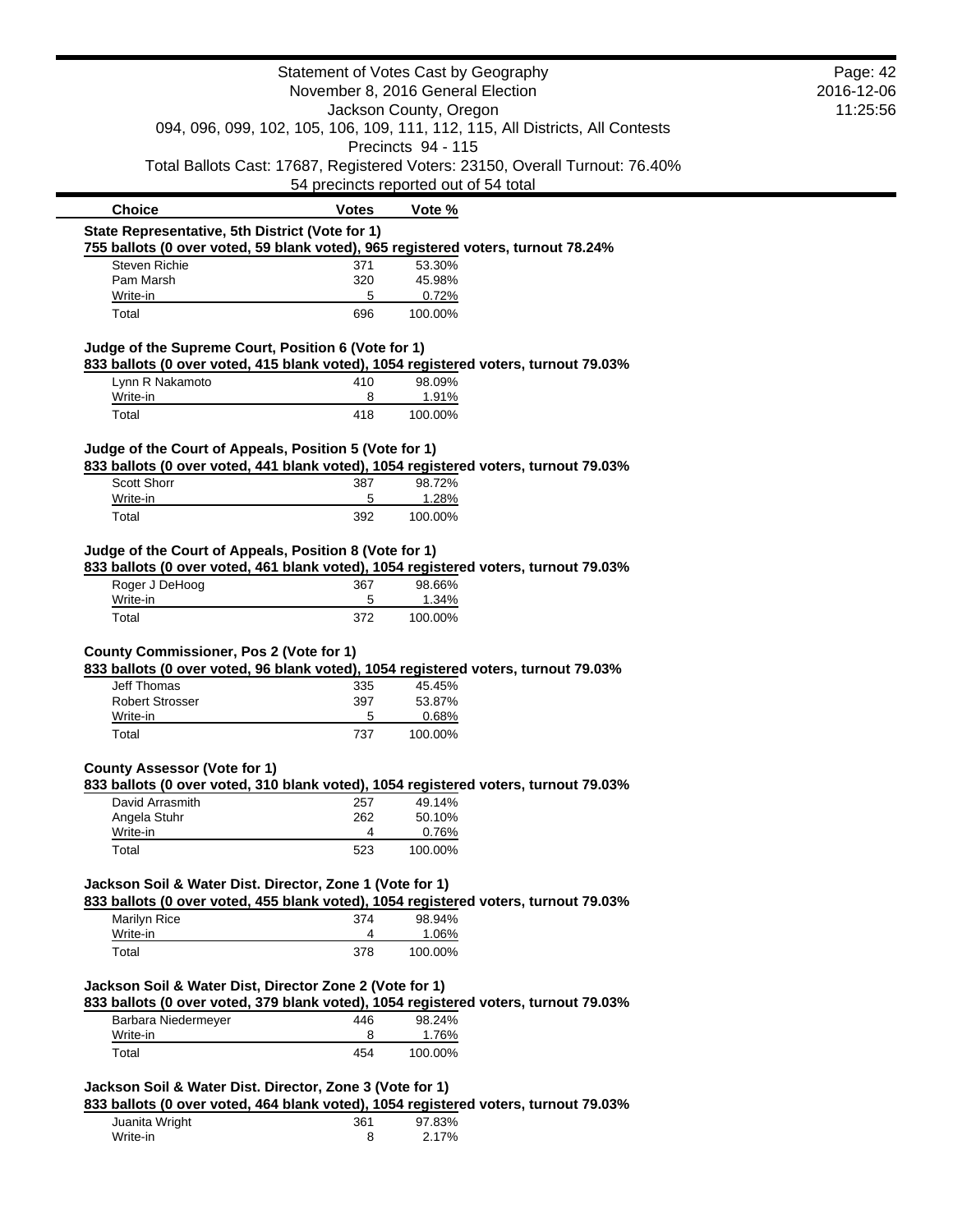|                                                          | Page: 43<br>2016-12-06 |                                                                                                     |  |
|----------------------------------------------------------|------------------------|-----------------------------------------------------------------------------------------------------|--|
|                                                          | 11:25:56               |                                                                                                     |  |
|                                                          |                        | 094, 096, 099, 102, 105, 106, 109, 111, 112, 115, All Districts, All Contests<br>Precincts 94 - 115 |  |
|                                                          |                        | Total Ballots Cast: 17687, Registered Voters: 23150, Overall Turnout: 76.40%                        |  |
|                                                          |                        | 54 precincts reported out of 54 total                                                               |  |
| <b>Choice</b>                                            | <b>Votes</b>           | Vote %                                                                                              |  |
| Total                                                    | 369                    | 100.00%                                                                                             |  |
| Jackson Soil & Water Dist. Director, Zone 4 (Vote for 1) |                        | 833 ballots (0 over voted, 470 blank voted), 1054 registered voters, turnout 79.03%                 |  |
| Don Hamann                                               | 357                    | 98.35%                                                                                              |  |
| Write-in                                                 | 6                      | 1.65%                                                                                               |  |
| Total                                                    | 363                    | 100.00%                                                                                             |  |
| Jackson Soil & Water Dist. Director, Zone 5 (Vote for 1) |                        | 833 ballots (0 over voted, 463 blank voted), 1054 registered voters, turnout 79.03%                 |  |
| Ronald W Hillers                                         | 365                    | 98.65%                                                                                              |  |
| Write-in                                                 | 5                      | 1.35%                                                                                               |  |
| Total                                                    | 370                    | 100.00%                                                                                             |  |
| Jackson Soil & Water Dist.Dir.At Large, #2 (Vote for 1)  |                        | 833 ballots (0 over voted, 474 blank voted), 1054 registered voters, turnout 79.03%                 |  |
| Stan Dean                                                | 354                    | 98.61%                                                                                              |  |
| Write-in                                                 | 5                      | 1.39%                                                                                               |  |
| Total                                                    | 359                    | 100.00%                                                                                             |  |
| Rogue Valley Heritage District, Director (Vote for 5)    |                        | 833 ballots (0 over voted, 2679 undervotes), 1054 registered voters, turnout 79.03%                 |  |
| Allen Dobney                                             | 290                    | 19.52%                                                                                              |  |
| Charleen M Brown                                         | 297                    | 19.99%                                                                                              |  |
| Stephanie S Butler<br>Ronald Medinger                    | 301<br>293             | 20.26%<br>19.72%                                                                                    |  |
| <b>Dennis Powers</b>                                     | 298                    | 20.05%                                                                                              |  |
| Write-in                                                 | 3                      | 0.20%                                                                                               |  |
| Write In                                                 | 1                      | 0.07%                                                                                               |  |
| Write In                                                 | 1                      | 0.07%                                                                                               |  |
| Write In                                                 |                        | 0.07%                                                                                               |  |
| Write In<br>Total                                        | 1486                   | 0.07%<br>100.00%                                                                                    |  |
| State 94 (Vote for 1)                                    |                        |                                                                                                     |  |
|                                                          |                        | 833 ballots (0 over voted, 60 blank voted), 1054 registered voters, turnout 79.03%                  |  |
| Yes<br>No                                                | 272<br>501             | 35.19%<br>64.81%                                                                                    |  |
| Total                                                    | 773                    | 100.00%                                                                                             |  |
| State 95 (Vote for 1)                                    |                        |                                                                                                     |  |
|                                                          |                        | 833 ballots (0 over voted, 69 blank voted), 1054 registered voters, turnout 79.03%                  |  |
| Yes                                                      | 462                    | 60.47%                                                                                              |  |
| No                                                       | 302                    | 39.53%                                                                                              |  |
| Total                                                    | 764                    | 100.00%                                                                                             |  |
| State 96 (Vote for 1)                                    |                        | 833 ballots (0 over voted, 39 blank voted), 1054 registered voters, turnout 79.03%                  |  |
| Yes                                                      | 634                    | 79.85%                                                                                              |  |
| No                                                       | 160                    | 20.15%                                                                                              |  |
| Total                                                    | 794                    | 100.00%                                                                                             |  |
| State 97 (Vote for 1)                                    |                        |                                                                                                     |  |
|                                                          |                        | 833 ballots (0 over voted, 26 blank voted), 1054 registered voters, turnout 79.03%                  |  |
| Yes                                                      | 329                    | 40.77%                                                                                              |  |
|                                                          | 478                    | 59.23%                                                                                              |  |